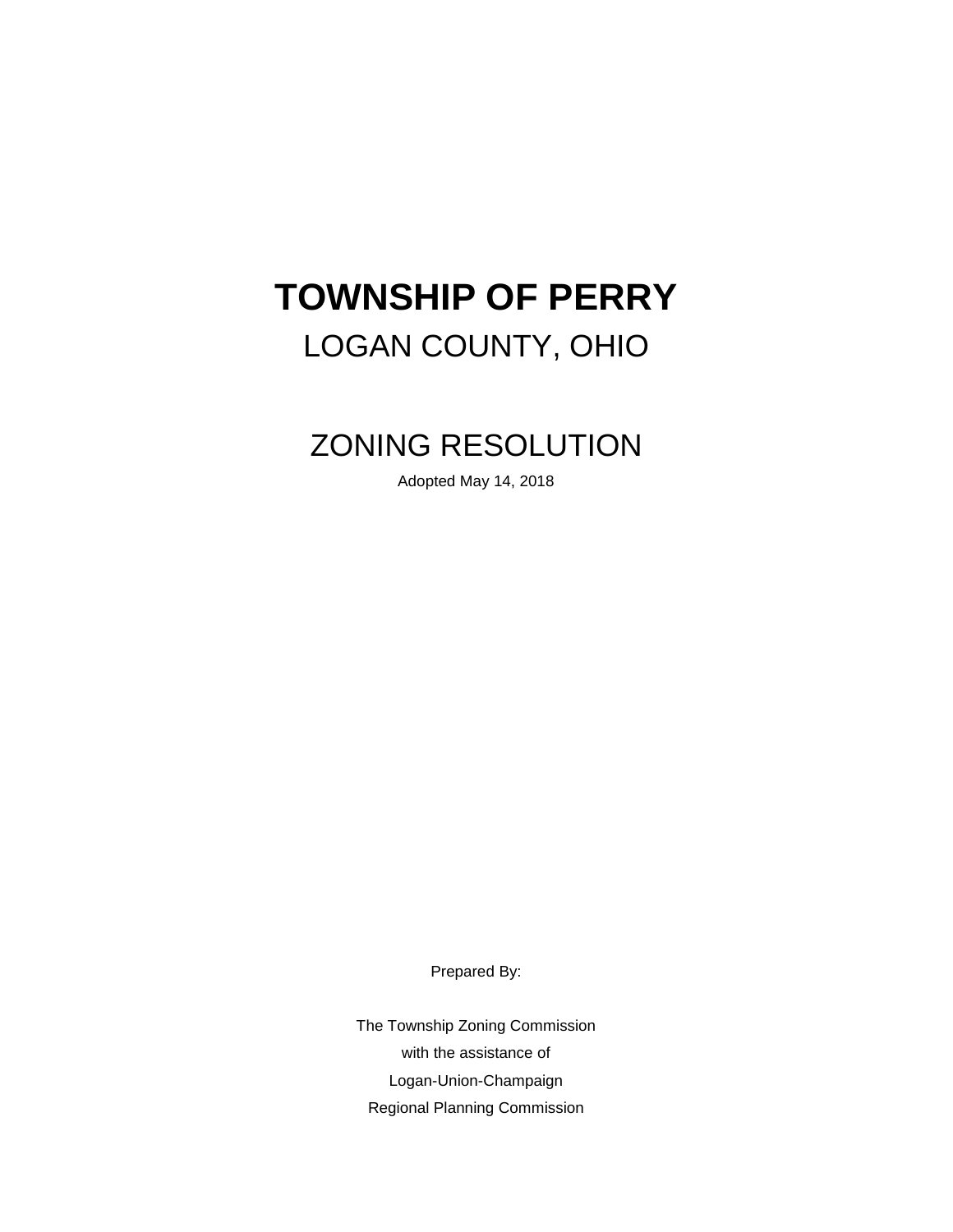# TABLE OF CONTENTS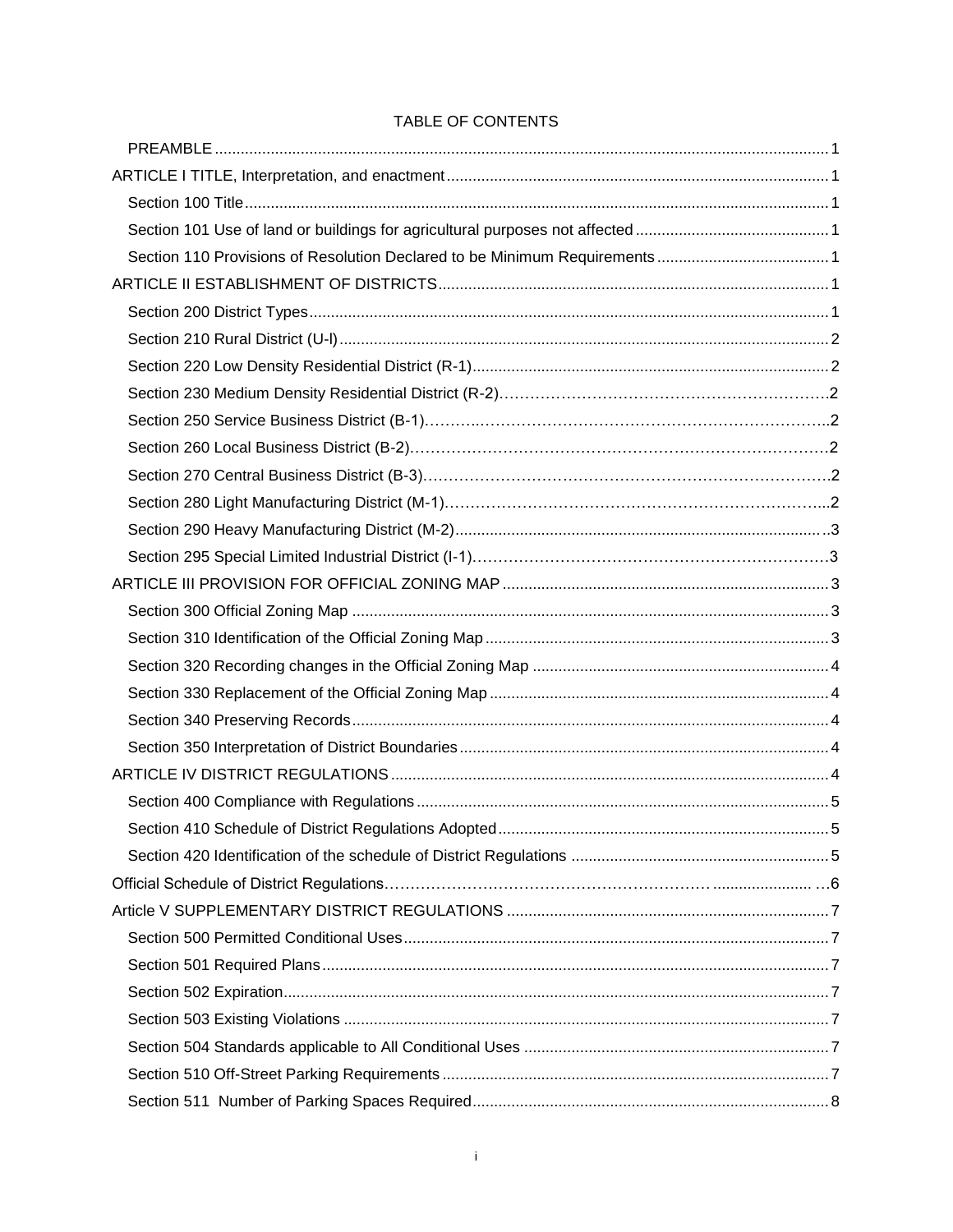| Section 541 Mineral, Clay, Sand and Gravel Extraction, Storage and Processing  11                     |  |
|-------------------------------------------------------------------------------------------------------|--|
|                                                                                                       |  |
|                                                                                                       |  |
|                                                                                                       |  |
|                                                                                                       |  |
|                                                                                                       |  |
|                                                                                                       |  |
|                                                                                                       |  |
|                                                                                                       |  |
| Section 551 Side and Rear Yard Requirements for Nonresidential Uses Abutting Residential Districts 12 |  |
|                                                                                                       |  |
|                                                                                                       |  |
|                                                                                                       |  |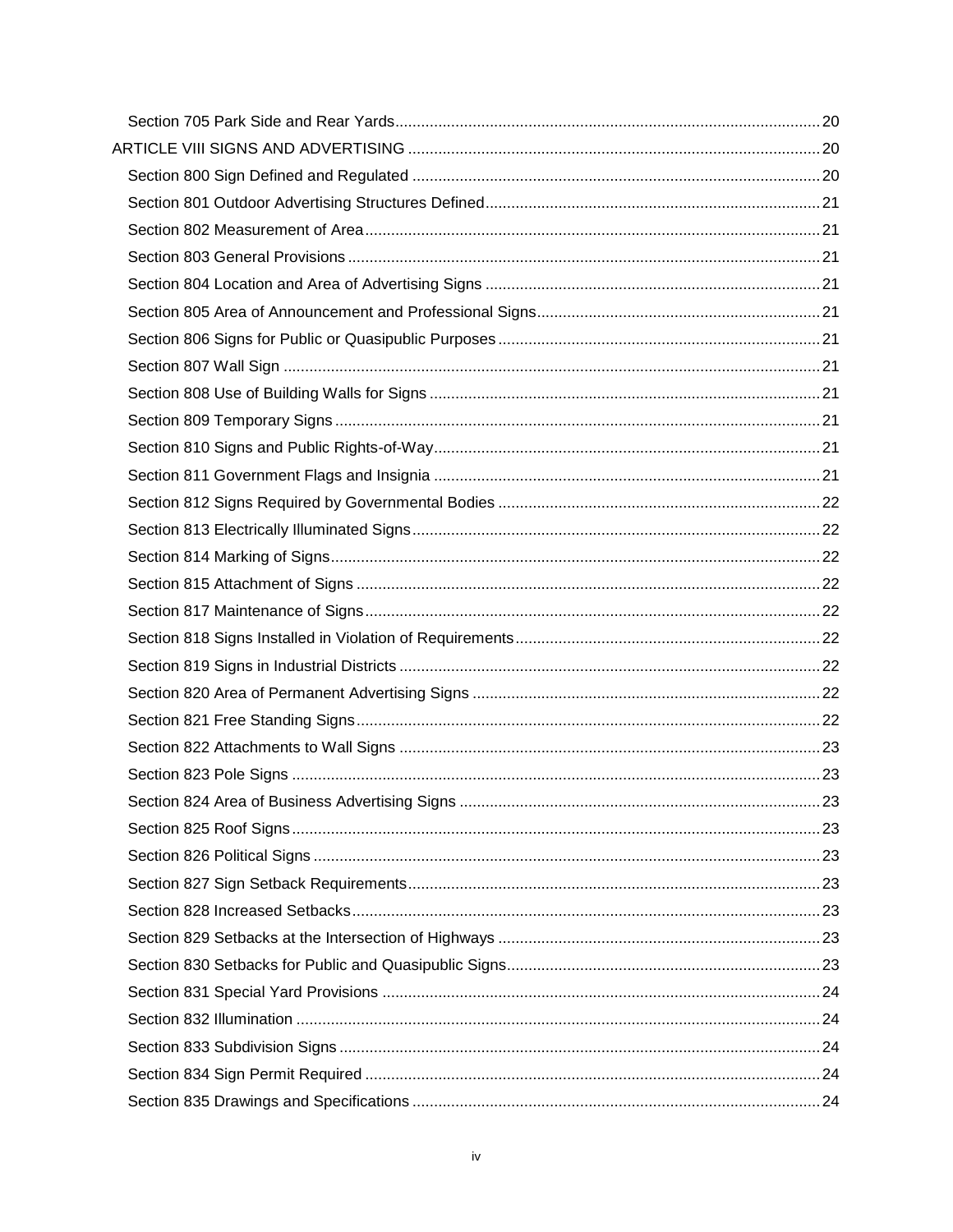| Section 907 Non-Conforming Uses of Structures or of Structures and Premises in Combination  26  |  |
|-------------------------------------------------------------------------------------------------|--|
|                                                                                                 |  |
| Section 909 Uses Under Conditional Use Provisions Not Non-Conforming Uses27                     |  |
|                                                                                                 |  |
|                                                                                                 |  |
|                                                                                                 |  |
|                                                                                                 |  |
|                                                                                                 |  |
|                                                                                                 |  |
|                                                                                                 |  |
|                                                                                                 |  |
|                                                                                                 |  |
|                                                                                                 |  |
|                                                                                                 |  |
| Section 1010 Construction and Use to Be as Provided in Applications, Plans, Permits, and Zoning |  |
| Section 1011 Issuance of Zoning Certificate for Projects Requiring Site Plan Review 29          |  |
|                                                                                                 |  |
|                                                                                                 |  |
|                                                                                                 |  |
|                                                                                                 |  |
|                                                                                                 |  |
|                                                                                                 |  |
|                                                                                                 |  |
|                                                                                                 |  |
| Section 1020 Supplementary Conditions and Safeguards May be Prescribed 31                       |  |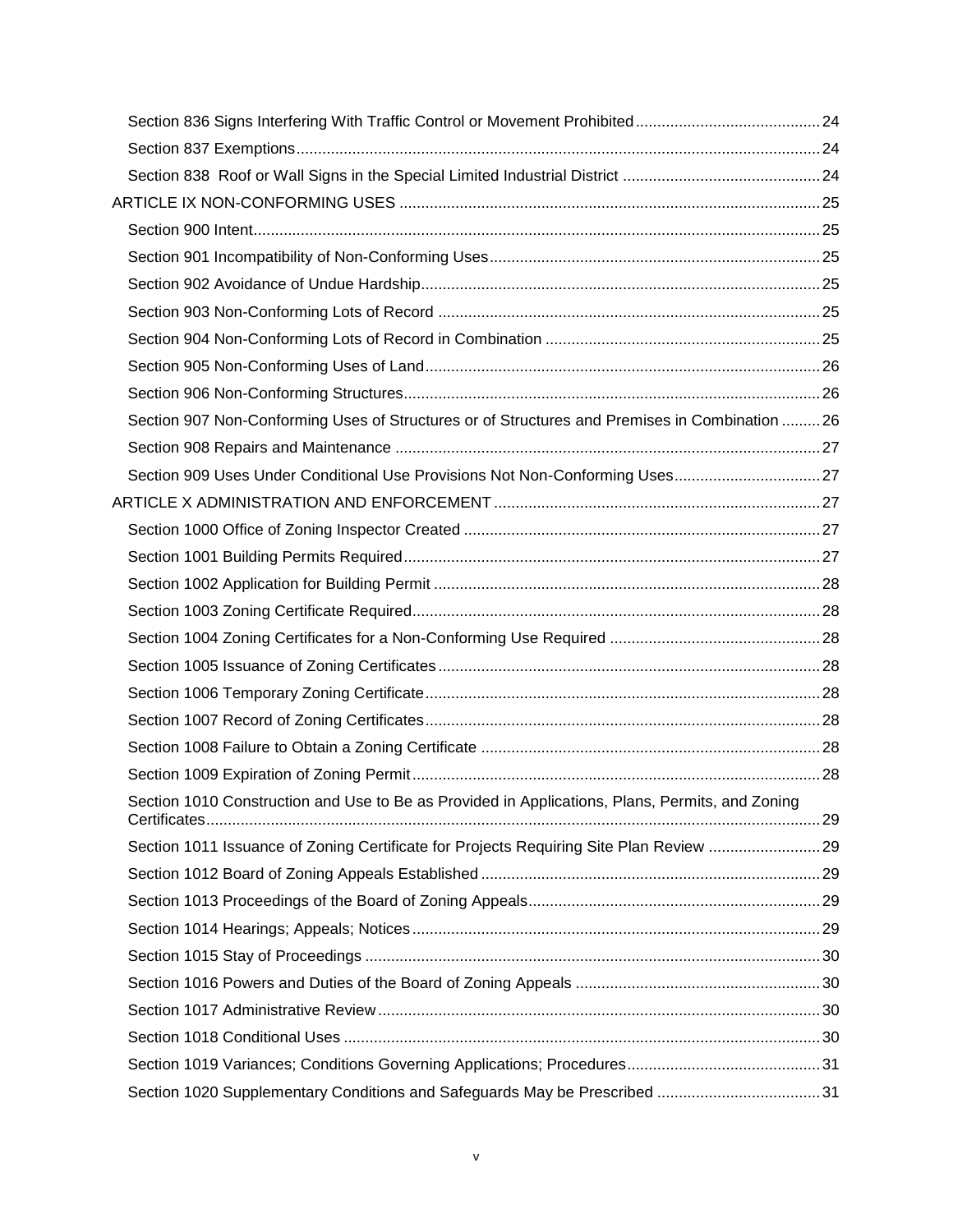| Section 1021 Board Has Powers of Zoning Inspector on Appeals; Reversing Decision of Zoning     |    |
|------------------------------------------------------------------------------------------------|----|
| Section 1022 Duties of Zoning Inspector, Board of Zoning Appeals, Governing Body and Courts on |    |
|                                                                                                |    |
|                                                                                                |    |
|                                                                                                |    |
|                                                                                                |    |
|                                                                                                |    |
|                                                                                                |    |
|                                                                                                |    |
|                                                                                                |    |
|                                                                                                |    |
|                                                                                                |    |
| Section 1300 Provisions of Resolution Declared To Be Minimum Requirements 47                   |    |
|                                                                                                |    |
|                                                                                                |    |
| APPENDIX A: OFFICIAL SCHEDULE OF DISTRICT REGULATIONS                                          | 47 |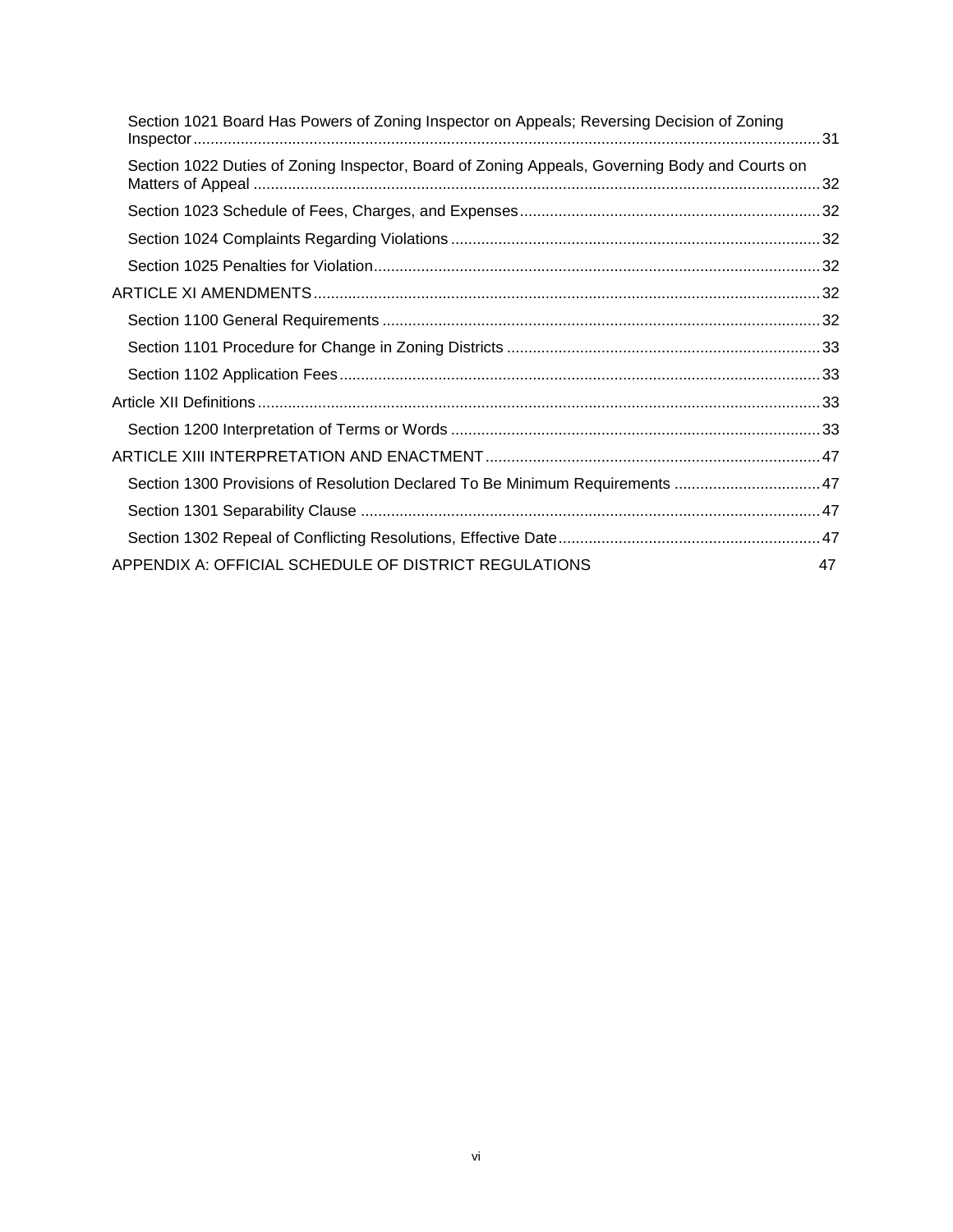# PREAMBLE

# PERRY TOWNSHIP ZONING RESOLUTION

A RESOLUTION OF PERRY TOWNSHIP, LOGAN COUNTY, OHIO ENACTED IN ACCORDANCE WITH A COMPREHENSIVE PLAN AND THE PROVISIONS OF CHAPTER 519, OHIO REVISED CODE, AND FOR THE PURPOSE OF PROTECTING THE PUBLIC HEALTH, SAFETY, COMFORT, CONVENIENCE AND GENERAL WELFARE; DIVIDING THE UNINCORPORATED PORTION OF THE TOWNSHIP INTO ZONES AND DISTRICTS; ENCOURAGING, REGULATING AND RESTRICTING THEREIN THE LOCATION, CONSTRUCTION, RECONSTRUCTION, ALTERATION AND USE OF STRUCTURES AND LAND; PROMOTING ORDERLY DEVELOPMENT OF THE RESIDENTIAL, BUSINESS, INDUSTRIAL, RECREATIONAL AND PUBLIC AREAS; PROVIDING FOR ADEQUATE LIGHT, AIR AND CONVENIENCE OF ACCESS TO PROPERTY BY REGULATING THE USE OF LAND AND BUILDINGS AND THE BULK OF STRUCTURES IN RELATIONSHIP TO SURROUNDING PROPERTIES; LIMITING CONGESTION IN THE PUBLIC RIGHTS-OF-WAY; PROVIDING THE COMPATIBILITY OF DIFFERENT LAND USES AND THE MOST APPROPRIATE USE OF LAND; PROVIDING FOR THE ADMINISTRATION OF THIS RESOLUTION AND DEFINING THE POWERS AND DUTIES OF THE ADMINISTRATING OFFICERS AS PROVIDED HEREINAFTER AND PRESCRIBING PENALTIES FOR THE VIOLATION OF THE PROVISIONS IN THIS RESOLUTION OR ANY AMENDMENT THERETO; AND FOR THE REPEAL. BE IT RESOLVED BY THE BOARD OF PERRY TOWNSHIP TRUSTEES, LOGAN COUNTY, OHIO:

# THEREFORE BE IT HEREBY RESOLVED BY THE BOARD OF TRUSTEES OF PERRY TOWNSHIP, LOGAN COUNTY, OHIO:

# ARTICLE I TITLE, INTERPRETATION, AND ENACTMENT

# Section 100 Title

This Resolution shall be known and may be cited to as the "Zoning resolution of the Township of Perry, Logan County, Ohio".

# Section 101 Use of land or buildings for agricultural purposes not affected

The use of land or buildings for agricultural purposes is not affected by this Resolution and no zoning certificate shall be required for any such building or structure or use of land. Residential dwellings do require a permit however.

# Section 110 Provisions of Resolution Declared to be Minimum Requirements

In their interpretation and application, the provisions of this Resolution shall be held to be minimum requirements, adopted for the promotion of the public health, safety, and the general welfare. Whenever the requirements of this Resolution conflict with the requirements of any other lawfully adopted rules, regulations, ordinances or resolutions, the most restrictive, or that imposing the higher standards shall govern.

# ARTICLE II ESTABLISHMENT OF DISTRICTS

# Section 200 District Types

The township is hereby divided into nine districts as follows: Rural District, Low Density Residential District, Medium Density Residential District, Service Business District, Local Business District, Central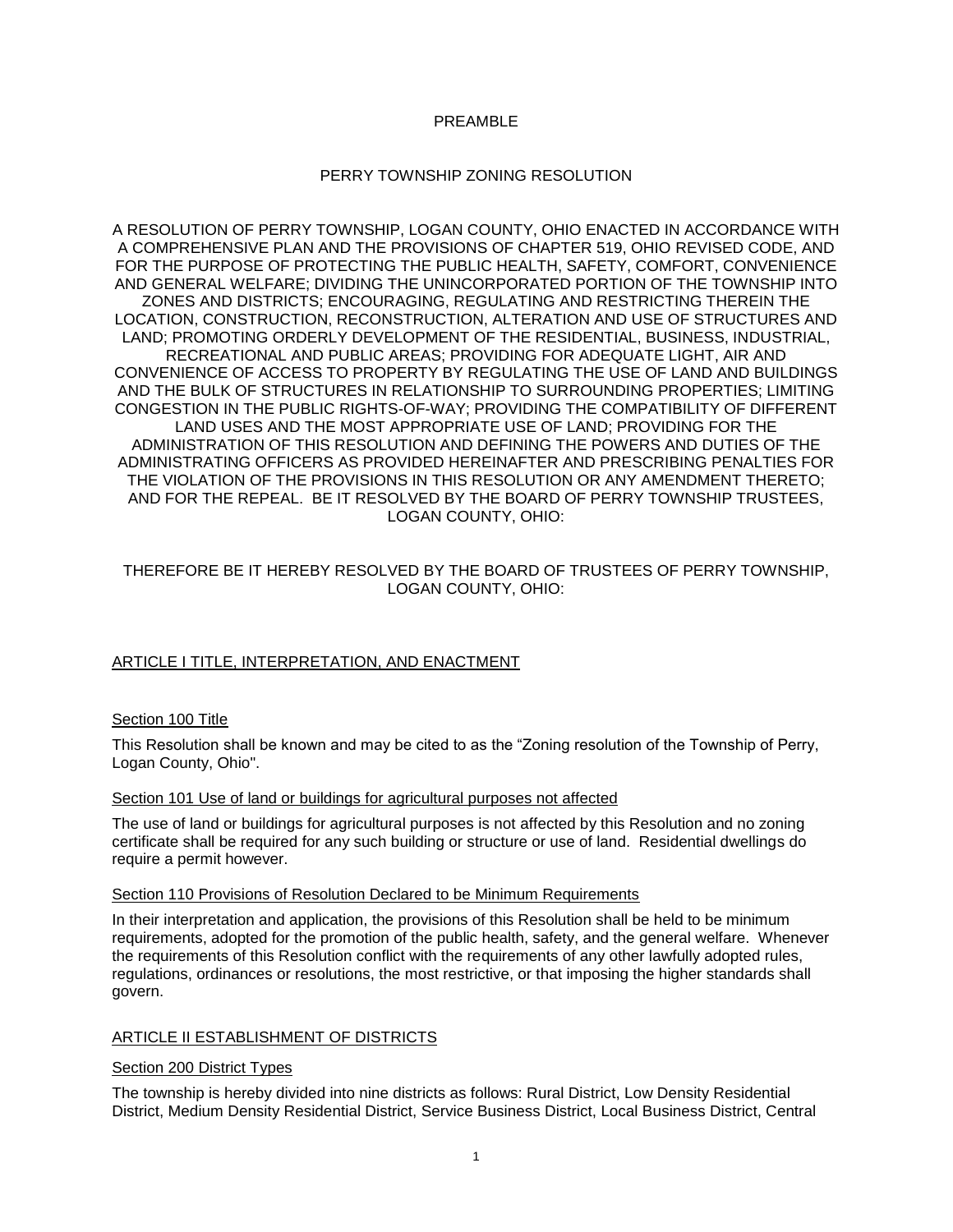Business District, Light Manufacturing District, Heavy Manufacturing District and Special Limited Industrial District.

# Section 210 Rural District (U-l)

The intention of the rural district is to provide land which is suitable or used for agriculture, conservation, very low density residence and public and quasi-public purpose. Very low density residential land use refers to farm housing units and isolated residential developments not requiring a plat under the County subdivision regulations. It is further the attempt of the rural district to discourage the scattering of residential subdivisions and commercial and industrial development. Some residential, commercial, and industrial development may be permitted as conditional uses under Section 601 and as planned unit development under Article VI. On-site water and sewer facilities are permitted, provided such facilities comply with the County and State Health Regulations.

# Section 220 Low Density Residential District (R-1)

The purpose of the low density residential district is to provide land for single-family housing units not to exceed four (4) dwellings per acre with a central sewerage system. A mobile home not meeting the definition of a single-family housing unit may be permitted as a conditional use on a lot which had a mobile home located thereon on the effective date of adoption of this Section, only if it is destroyed by fire or an Act of God, or if the original mobile home is replaced with a mobile home in good quality condition. (See official schedule of district regulations)

# Section 230 Medium Density Residential District (R-2)

The purpose of the medium density residential district is to provide land for single-family and multi-family dwelling units, not to exceed eight (8) dwelling units per acre with a central sewerage system. A mobile home not meeting the definition of a single-family housing unit may be permitted as a conditional use on a lot which had a mobile home located thereon on the effective date of adoption of this Section, only if it is destroyed by fire or an Act of God, or if the original mobile home is replaced with a mobile home in good quality condition. (See official schedule of district regulations)

# Section 250 Service Business District (B-1)

The purpose of the service business district is to provide land for sales, service and repair establishments which require highway orientation or large tracts of land not normally available in central and local business districts; do not contribute to the design of a unified business center; depend on drive-in business; and require a location on or near major thoroughfares and intersections. Residential, commercial and industrial development may be introduced under the planned unit development approach. (See official schedule of district regulations)

# Section 260 Local Business District (B-2)

The purpose of the local business district is to provide land for small retail and personal service establishments offering convenience-type goods and services for the daily needs of the people in the immediate neighborhood or area. (See official schedule of district regulations)

# Section 270 Central Business District (B-3)

The purpose of the central business district is to provide land for retail, service, office, institutional, commercial, recreational and cultural facilities that are fully compatible in an intensely developed or developing commercial center and for a logical expansion of the compacted core. (See official schedule of district regulations)

# Section 280 Light Manufacturing District (M-1)

The purpose of the light manufacturing district is to provide land for manufacturing or industrial establishments which are clean, quiet and free of hazardous or objectionable elements such as noise, odor, dust, smoke, or glare; operate mostly within enclosed structures; generate little industrial traffic. (See official schedule of district regulations)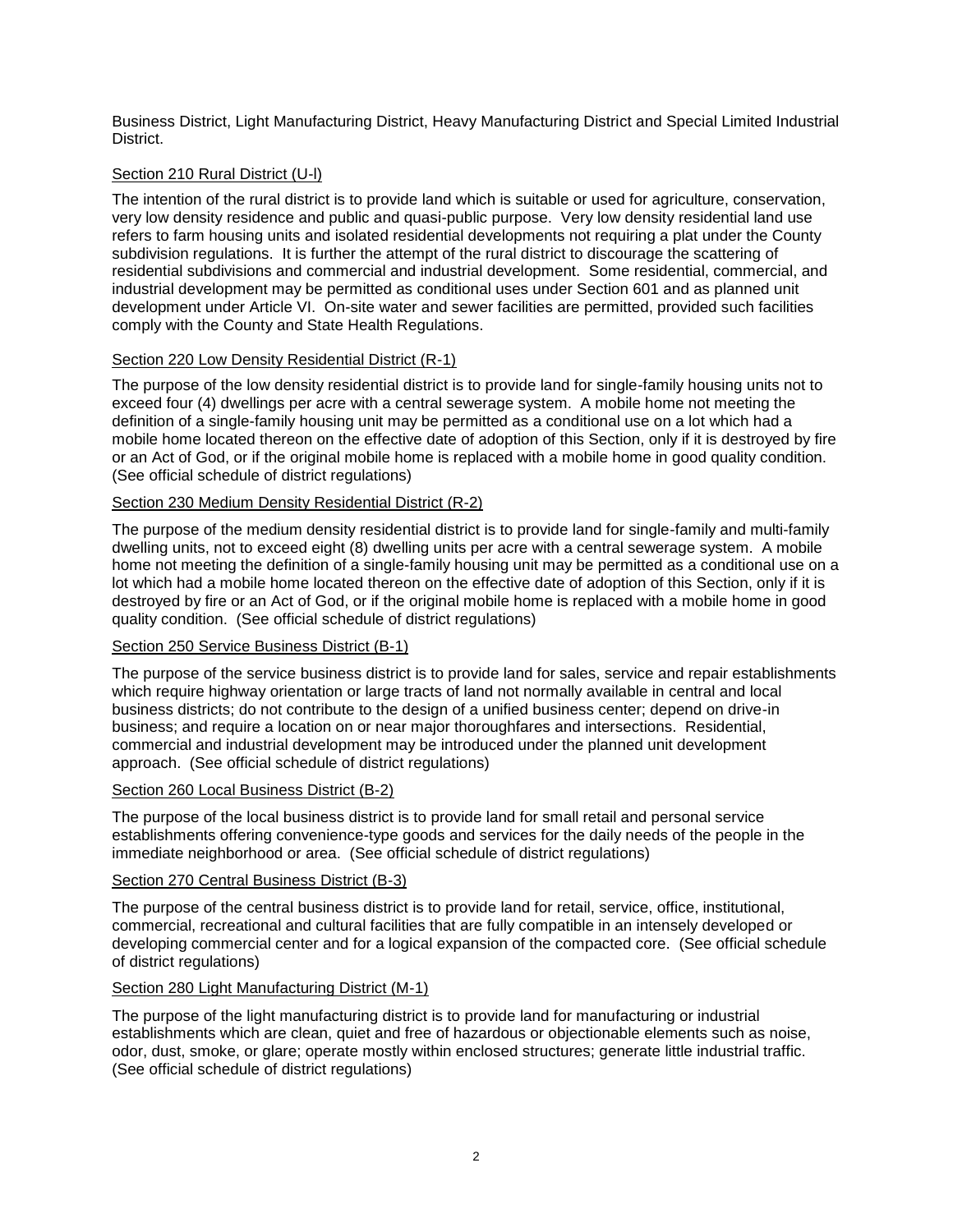# Section 290 Heavy Manufacturing District (M-2)

The purpose of the heavy manufacturing district is to provide land for major manufacturing, processing, storage, warehousing, research, and testing establishments which require large sites, extensive community services and facilities, ready access to regional transportation; have large open storage and service areas; generate heavy traffic; and create no nuisance discernible beyond the district. Mineral extraction is a permitted use as a conditional use if the operation does not create a hazard or nuisance which adversely affects the health, safety, and general well-being of the community and other manufacturing establishments in the district. Major residential development is prohibited. (See official schedule of district regulations)

# Section 295 Special Limited Industrial District (I-1)

The purpose of the special limited industrial district is to provide land to be used exclusively for major industrial or manufacturing or related purposes requiring a larger site than is required in the M-2 district, and specifically including without limitation:

- (a) establishments for the development, manufacture and assembly of motor vehicles and other forms of transportation; the development, manufacture and assembly of production equipment; the development, manufacture and assembly of engines; the development, manufacture, and assembly of power products and equipment; and any and all other processes related to any of the foregoing;
- (b) establishments and facilities for the conduct of research and testing concerning and development of: automotive, vehicular and other forms of transportation; engines; power products and equipment; production equipment; any and all other processes related to any of the foregoing; and improved highway facilities for vehicular traffic;
- (c) transport terminals, any wholesale, storage (open or enclosed) or warehousing business or business structure or premises for receiving, storing and/or distributing goods, including railroad stations, lines and terminals;
- (d) storage (enclosed by screening of 100 percent opacity) of dismantled or wrecked vehicles or parts thereof used in connection with the research, development and testing activities and uses under the forgoing clause (b);
- (e) aviation field (private); and
- (f) utilities to service all of the above;

and excluding all other uses except as specifically permitted in this Resolution or the Official Schedule of District Regulations, provided that such permitted industrial or manufacturing establishments meet the requirements of Sections 530 to 540, inclusive, of this Resolution concerning Special Provisions for Commercial and Industrial Uses. In order to qualify fir the I-1 District classification, a lot (as defined with respect to the I-1 District in Article XII) must be comprised of at least nine hundred (900) contiguous acres and be owned, leased or controlled by a person. (See official schedule of district regulations)

# ARTICLE III PROVISION FOR OFFICIAL ZONING MAP

# Section 300 Official Zoning Map

The districts established in Section 200 of this resolution are shown on the Official Zoning Map which, together with all explanatory matter thereon, is hereby adopted by reference and declared to be part of this Resolution.

# Section 310 Identification of the Official Zoning Map

The official zoning map shall be identified by the signature of the Chairman of the Board of Township Trustees, attested by the township clerk, under the following words; "This is to certify that this is the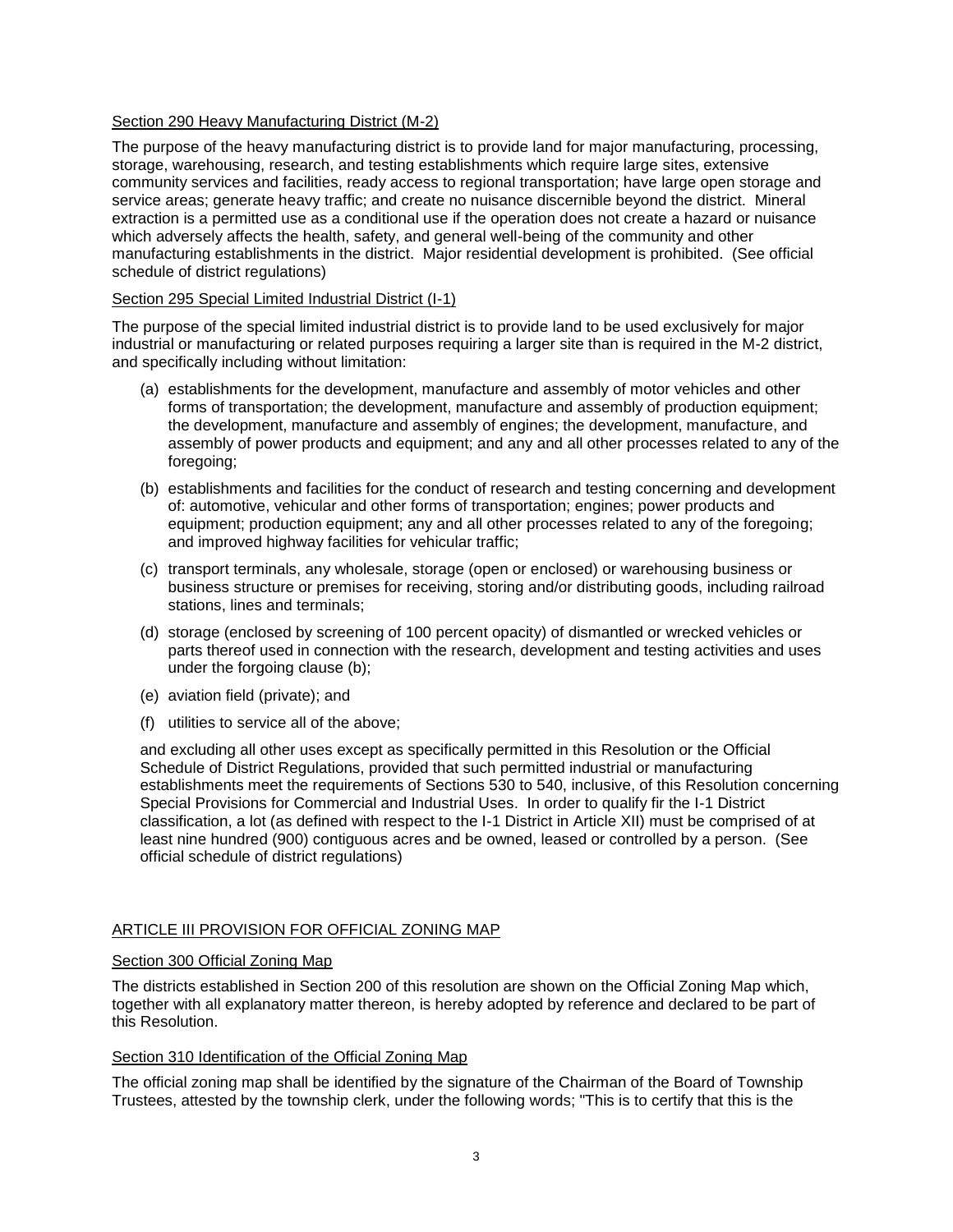Official Zoning Map referred to in Section 300 of the Zoning Resolution of the Township of Perry, Logan County, Ohio," together with the date of the adoption of this resolution.

# Section 320 Recording changes in the Official Zoning Map

If in accordance with the provisions of this Resolution and Chapter 519, Ohio Revised Code, changes are made in district boundaries or other matters portrayed on the Official Zoning Map, such changes shall be entered on the Official Zoning Map promptly after the amendment has been approved by the Board of Township Trustees with a two-thirds (2/3) vote, with an entry on the Official Zoning Map indicating the resolution number, if any, and the date of adoption.

# Section 330 Replacement of the Official Zoning Map

In the event the Official Zoning Map becomes damaged, destroyed, lost, or difficult to interpret because of the nature or number of changes and additions, the Board of Township Trustees may by resolution adopt a new Official Zoning Map which shall supersede the prior Official Zoning Map. The new Official Zoning Map may correct drafting or other errors or omissions in the prior Official Zoning Map, but no such correction shall have effect of amending the original Official Zoning Map or any subsequent amendment thereof. The new Official Zoning Map shall be identified by the signature of the Chairman of the Board of Trustees, attested by the Township Clerk, under the following words: "This is to certify that this Official Zoning Map supersedes and replaces the Official Zoning Map adopted (date) as part of the Zoning Resolution of the Township of Perry, Logan County, Ohio.

#### Section 340 Preserving Records

Unless the prior Official Zoning Map has been lost, or has been totally destroyed, the prior Map and/or significant parts thereof' remaining shall be preserved, together with all available records pertaining to its adoption or amendment.

# Section 350 Interpretation of District Boundaries

Where uncertainty exists with respect to the boundaries of any of the zoning districts as shown on the zoning map, the following rules shall apply.

(1) Where district boundaries are indicated as approximately following the center lines of streets or highways, street lines, or highway right-of-way lines, such center lines, street lines, or highway right-ofway lines shall be construed to be such boundaries.

(2) Where district boundaries are so indicated that they approximately follow the lot lines, such lot lines shall be construed to be said boundaries.

(3) Where district boundaries are so indicated that they are approximately parallel to the center lines or street lines of streets, or the center lines or right-of-way lines of highways, such district boundaries shall be construed as being parallel thereto and at such distance there from as indicated on the zoning map. If no distance is given, such dimension shall be determined by the use of the scale shown on the Official Zoning Map.

(4) Where the boundary of a district follows a railroad line, such boundary shall be deemed to be located in the middle of the main tracks of said railroad line.

(5) Where the boundary of a district follows a stream, lake or other body of water, said boundary line shall be deemed to be at the limit of the jurisdiction of the Township unless otherwise indicated.

# ARTICLE IV DISTRICT REGULATIONS

# Section 400 Compliance with Regulations

The regulations set by this Resolution within each district shall be minimum regulations and shall apply uniformly to each class or kind of structure or land, except as hereinafter provided: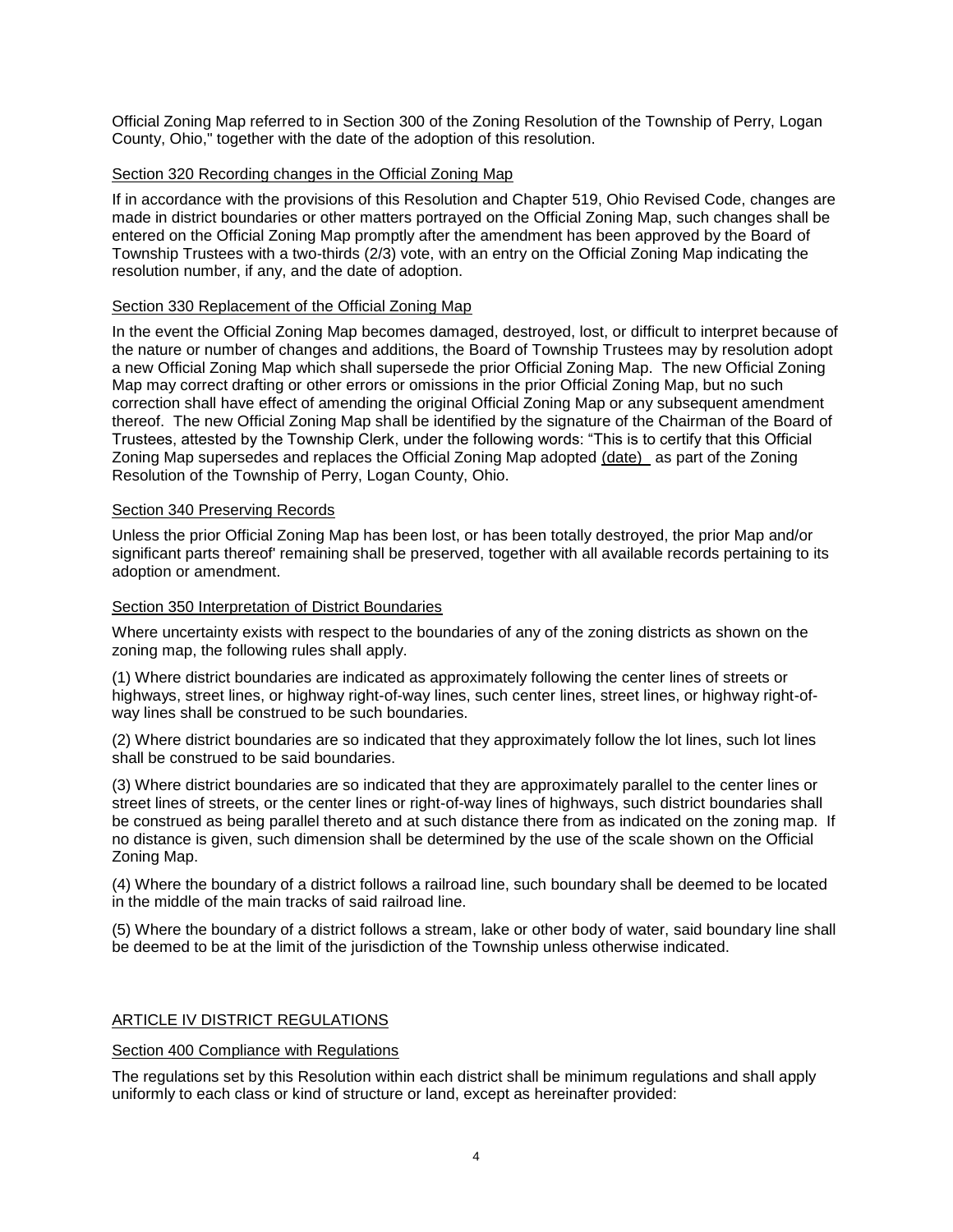(1) No building, structure, or land shall hereafter be used or occupied, and no building or structure or part thereof shall hereafter be erected, constructed, reconstructed, moved, or structurally altered except in conformity with all of the regulations herein specified for the district in which it is located. *All buildings or land relating to agriculture uses are exempted.*

(2) No building or other structure shall hereafter be erected or altered;

(a) to exceed the height or bulk,

- (b) to accommodate or house a greater number of families
- (c) to occupy a greater percentage of lot area, and

(d) to have narrower or smaller rear yards, front yards, side yards, or other open spaces than herein required; or in any other manner contrary to the provisions of this resolution

(3) No yard or lot existing at the time of passage of this Resolution shall be reduced in area below the minimum requirements set forth herein. Yards or lots created after the effective date of this Resolution shall meet at least the minimum requirements established by this Resolution.

#### Section 410 Schedule of District Regulations Adopted

District regulations shall be set forth in the Official Schedule of District Regulations, hereby adopted by reference, and declared to be a part of this Resolution, and in Article V of this Resolution, entitled "Supplementary District Regulations."

#### Section 420 Identification of the schedule of District Regulations

The Official Schedule of District Regulations shall be identified by the signature of the Chairman of the Board of Township Trustees, attested by the Township Clerk, under the following words: "This is to certify that this is the Official Schedule of District Regulations referred to in Section 410 and Article IV of the Zoning Resolution of the Township of Perry, Logan County, Ohio," together with the date of the adoption or amendment of this Resolution.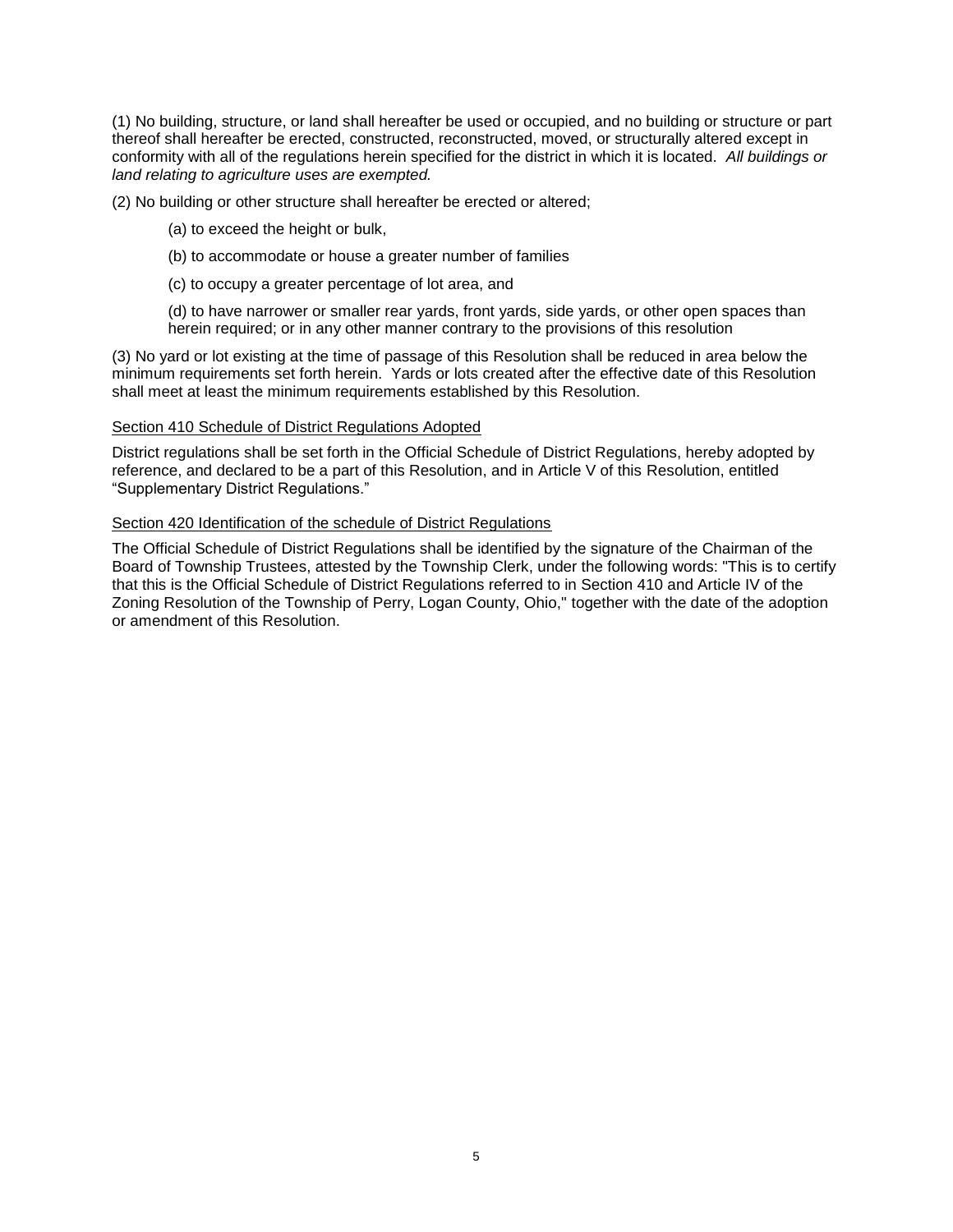# **Official Schedule of District Regulations See Appendix A**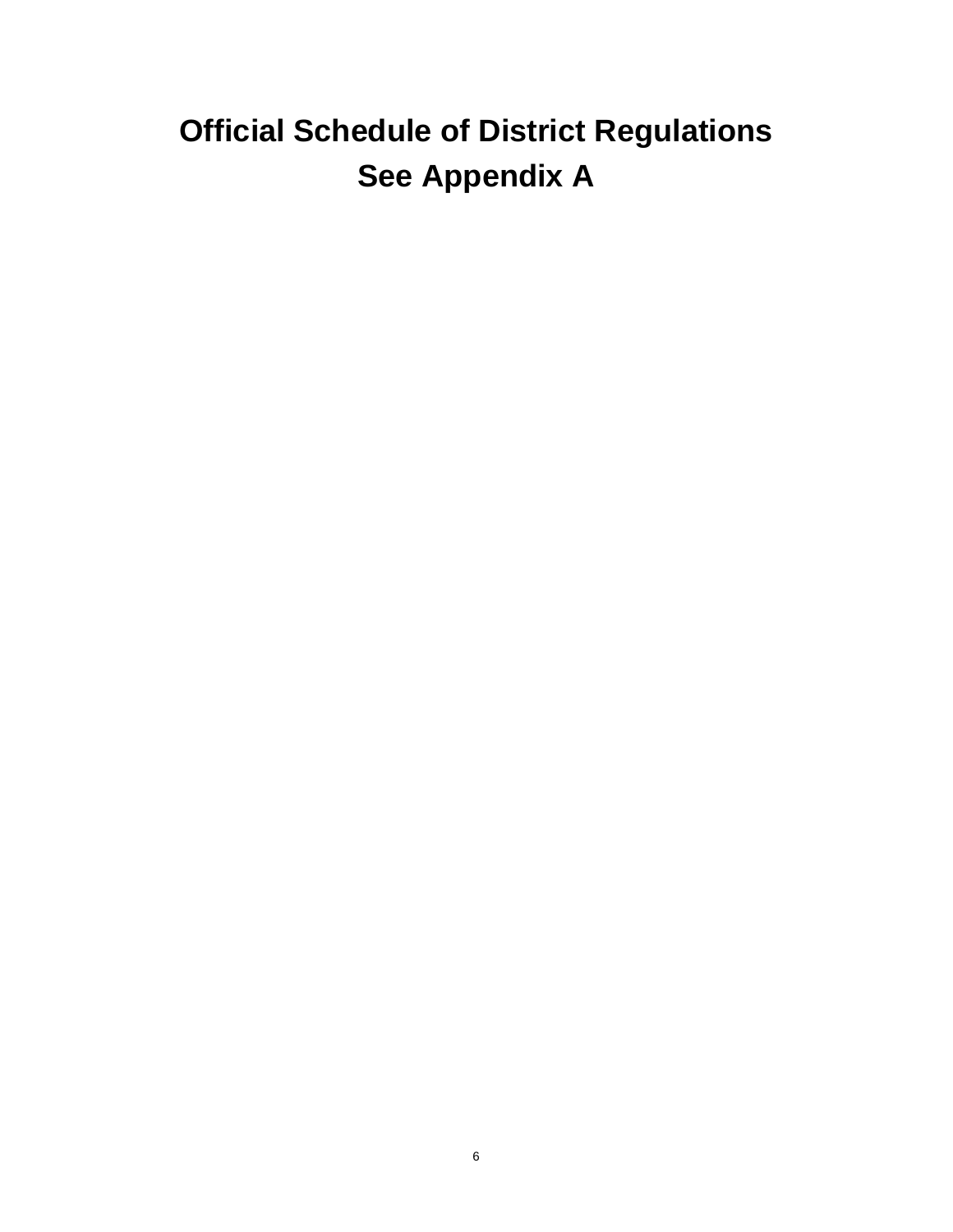# Article V SUPPLEMENTARY DISTRICT REGULATIONS

#### Section 500 Permitted Conditional Uses

The conditional uses shall conform to all requirements of this resolution, including additional standards set forth in Sections 501 to 504, inclusive, before being permitted in their respective districts. All conditional uses are hereby declared to possess characteristics of such unique and special form that each specific use shall be considered as an individual case.

#### Section 501 Required Plans

A plan for the proposed development of a site for a permitted conditional use shall be submitted with an application for a conditional use permit, and such plan shall show the location of all buildings, parking areas, traffic access and circulation drives, open spaces, landscaping, and any other pertinent information that may be necessary to determine if the proposed conditional use meets the requirements of this Resolution.

# Section 502 Expiration

A conditional use permit shall be deemed to authorize only one particular conditional use and shall expire if the conditional use shall cease for more than six months for any reason.

#### Section 503 Existing Violations

No permit shall be issued for a conditional use for a property where there is an existing violation of this Resolution.

#### Section 504 Standards applicable to All Conditional Uses

The location and size of the use, the nature and intensity of the operations involved, the size of the site in relation to it, and the location of the site with respect to the existing and future streets giving access to it, shall be such that it will be in harmony with the orderly development of the district, and the location, nature of height of buildings, walls, and fences will not discourage the appropriate development and use of adjacent land and buildings or impair its value thereof. In addition, operations in connection with any conditional use shall not be more objectionable to nearby properties, by reason of noise, fumes, vibration, or flashing light, than would be the operation of any permitted use.

#### Section 510 Off-Street Parking Requirements

Off-street automobile parking spaces shall be provided for every land use on any lot or any time any building or structure is erected, enlarged or increased in capacity in accordance with the following requirements:

- 1: Each off-street parking space shall have any area not less than three hundred (300) square feet including access drives and aisles, and shall be surfaced with a sealed surface pavement and maintained in such a manner that no dust will be produced by continuous use;
- 2. Each off-street parking space shall have an adequate vehicular access to a street or alley;
- 3. Whenever the number of off-street parking spaces required is determined from the floor area of a specified use, it shall mean the gross floor area of such use;
- 4. Fractional numbers shall be increased to the next whole number;
- 5. The parking space requirement for a use not specifically mentioned herein shall be the same as required for a use of similar nature; and
- 6. Whenever a building or use constructed or established after the effective date of this Resolution is changed or enlarged in floor area, number of employees, number of housing units, seating capacity, or otherwise, to create a need for an increase of 10 percent or more in the number of existing parking spaces, such spaces shall be provided on the basis of the enlargement or change. Whenever a building or use existing prior to the effective date of this Resolution is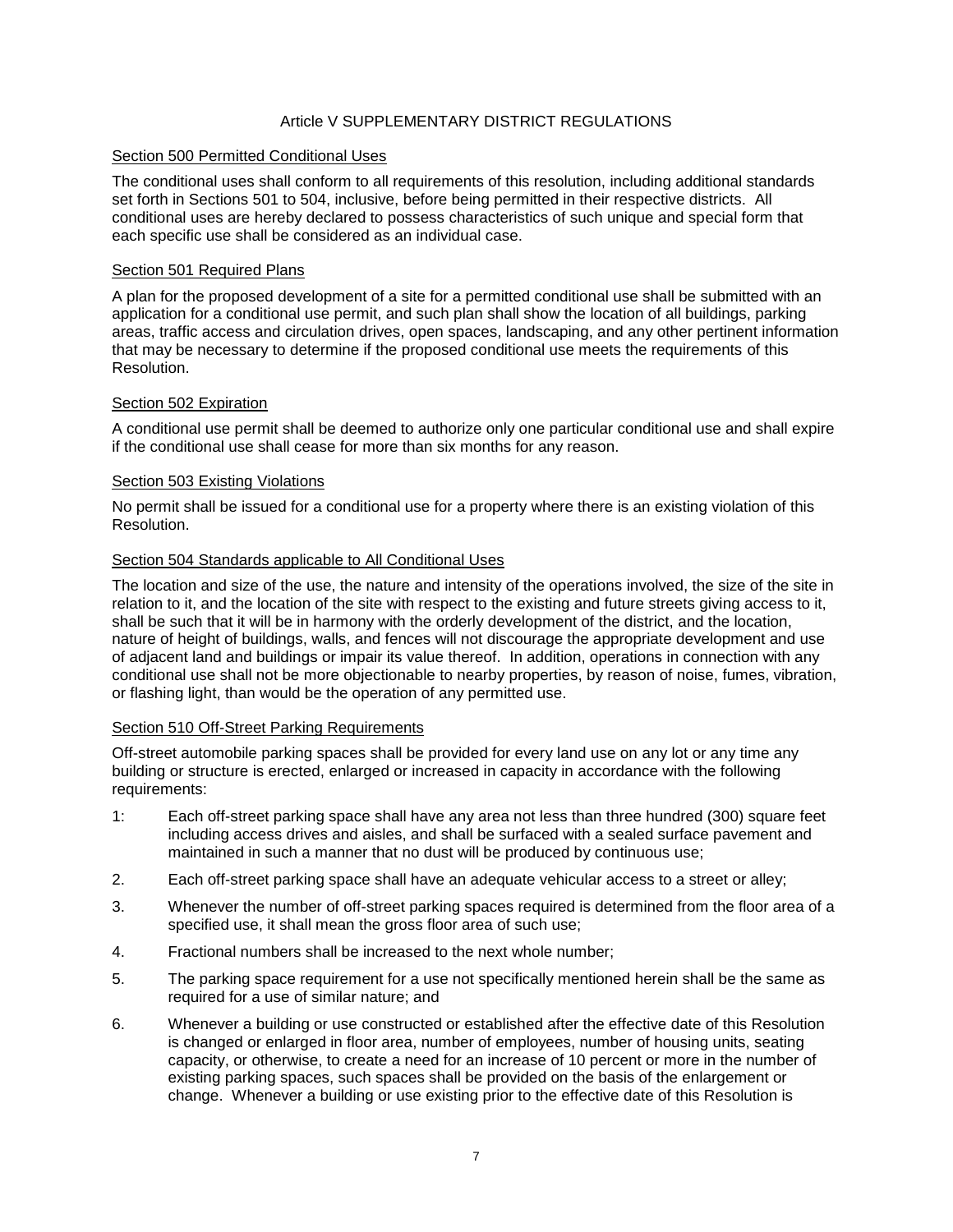enlarged to the extent of 50 percent or more in floor area or in the area used, said building or use shall then and thereafter comply with the parking requirements set forth herein.

# Section 511 Number of Parking Spaces Required

The number of off-street parking spaces required shall be provided and satisfactorily maintained by the owner of the property as follows:

| Use                                                                            | <b>Mandatory Parking Spaces (one unit for each)</b> |
|--------------------------------------------------------------------------------|-----------------------------------------------------|
| One-family housing unit                                                        | Housing unit                                        |
| Multi-family housing unit                                                      | One-half housing unit                               |
| Hotel-motel, lodging house                                                     | Living or sleeping room                             |
| Private club or lodge                                                          | Five members                                        |
| Church                                                                         | Five seats in auditorium                            |
| Grade school                                                                   | Five seats in auditorium                            |
| High school                                                                    | Teacher, employee and five students                 |
| Retail or business store                                                       | Two employees; 200 square feet of floor area        |
| Offices, personal and professional; restaurants                                | 200 square feet of floor area                       |
| Wholesale and Warehousing                                                      | 300 square feet of floor area                       |
| Manufacturing or industrial establishment,<br>research, development or testing | Two employees on the maximum shift                  |

# Section 512 Screening and Landscaping

Off-street parking areas for more than ten (10) vehicles shall be effectively screened on each side which adjoins or faces premises situated in any residential district by a fence or wall of acceptable design. In the I-1 district such design may include the use of barbed wire as a part of fencing or wall material when its use is required by federal, state or local governmental authorities. Such fence or wall shall not be less than four (4) or more than six (6) feet in height (except that in the I-1 District, fences or walls surrounding test tracks for safety purposes, which fences or walls are set back at least five hundred (500) feet from the property line, may not exceed fifteen (15) feet in height, and except in the I-1 District where barbed wire is permitted, such fences or walls with barbed wire shall be no more than eight (8) feet in height), and shall be maintained in good condition. The space between such fence or wall and the lot line of the adjoining premisies in any residential district shall be landscaped with grass, hardy shrubs, or evergreen ground cover and maintained in good condition. In lieu of such wall or fence, a strip of land not less than ten (10) feet in width, and planted and maintained with evergreen hedge or dense planting of evergreen shrubs not less than four (4) feet in height, may be substituted.

# Section 513 Minimum Distances and Setbacks

No part of the parking area for more than ten (10) vehicles shall be closer than twenty (20) feet to any housing unit, school, hospital or other institution for human care located on on adjoining lot, unless separated by an acceptably-designed screen. If on the same lot with a one (1) family residence, the parking area shall not be located within the front yard required for such building. In no case shall any part of a parking area be closer than four (4) feet to any established street or alley right-of-way.

# Section 514 Joint Use

Two (2) or more non-residential uses may jointly provide and use parking spaces when their hours of operation do not normally overlap, provided that a written agreement, approved by the Zoning Commission, shall be filed with the application for a zoning certificate.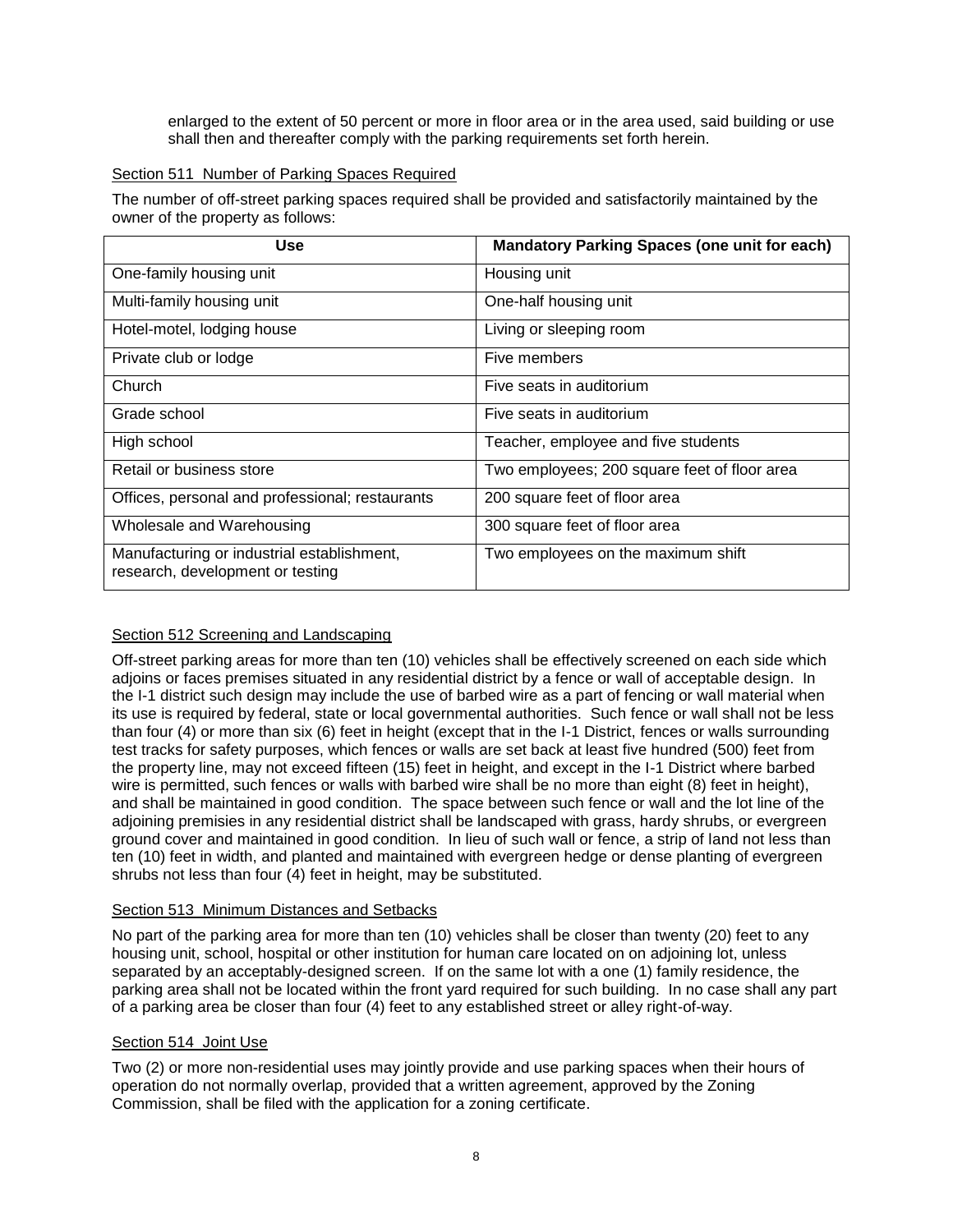# Section 515 Other Locations

Parking spaces may be located on a lot other than that containing the principal use provided it is within three hundred (300) feet of the principla use. Lots farther than three hundred (300) feet from the principal use may be approved by the Board of Zoning Appeals provided a written agreement, approved by the Zoning Commission, shall be filed with the application for a zoning certificate.

# Section 516 Surfacing

Any off-street parking area for more than ten (10) vehicles shall be graded for proper drainage and surfaced with acceptable impervious material to provide a durable and dustless surface.

# Section 517 Lighting

Any lighting used to illuminate any off-street parking area shall be so arranged as to reflect the light away from the adjoining premises in any residential district.

# Section 519 Off-street Loading

Loading spaces shall be provided only for industrial or manufacturing establishments in the I-1 District. All such loading spaces shall be off-street and shall be located on the same zoning lot as the specific use to be served. No loading space shall be located within fifty (50) feet of an intersection of any two (2) roads.

Each off-street loading space shall be at least eight (8) feet in width and twenty (20) feet in length, and have a vertical clearance of at least ten (10) feet, plus adequate area for ingress and egress. All open off-street loading spaces shall be graded and improved with asphalt or concrete. All off-street loading spaces shall have adequate drainage facilities.

In connection with any industrial or manufacturing establishment which is a principal permitted use, within the area comprising the location of such establishment and when a use arises whereby materials, products and other related items are to be received and distributed by vehicles, there shall be required a minimum of five (5) off-street loading spaces for each principal industrial or manufacturing building to be constructed or structurally altered.

The foregoing requirements shall not apply to principal permitted uses in that I-1 District other than industrial or manufacturing establishments.

# Section 520 Special Provisions for Residential Uses

The regulations applicable to residential uses shall be supplemented by the provisions of Sections 521 to 522 inclusive.

# Section 521 Determining Minimum Floor Area for Housing Units

The minimum floor area per family in housing units shall include only area used for living quarters. Utility rooms, garages, carports, porches, laundry areas and basements are to be excluded.

# Section 522 Conversion of Dwellings to More Units.

In the U-1, R-1 and R-2 Districts, a residence may be converted to accommodate an increased number of dwelling units provided:

(1) The yard dimensions still meet the yard dimensions required by the zoning regulations for new structures in that district;

(2) The lot area per family shall equal the lot area requirements for new structures in that district; and

(3) The number of square feet of living area per family unit is not reduced to less than that which is required for new construction in that district.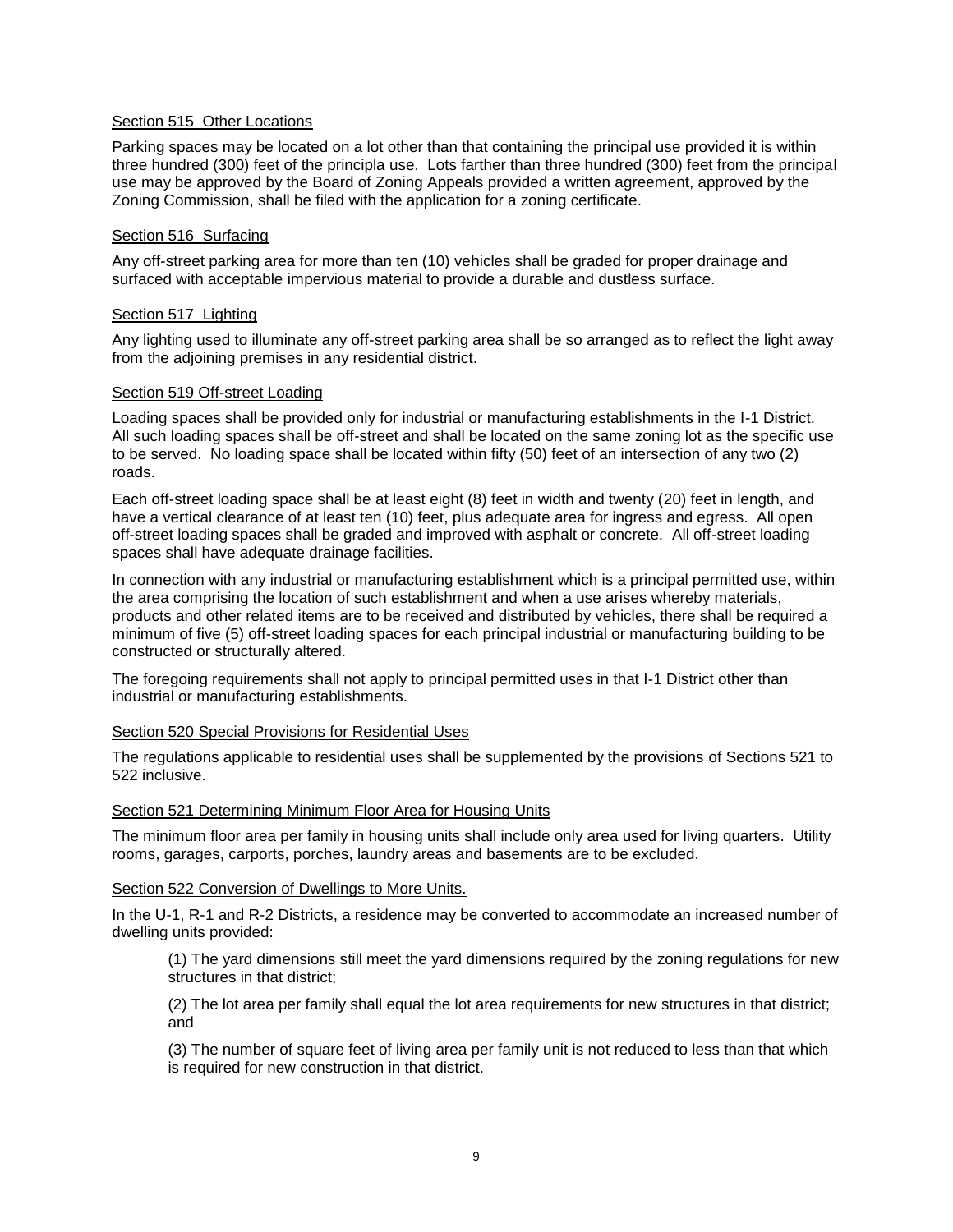# Section 523 Private Swimming Pools

A private swimming pool, not including farm ponds, shall be any pool, lake, or open tank not located within a completely enclosed building and containing or normally capable of containing water to a depth at any point greater than one and one-half (1-1/2) feet. No such swimming pool, exclusive of portable swimming pools with a diameter of twelve (12) feet or less or with an area of less than one hundred (100) square feet (which do not require a zoning permit), shall be allowed in any commercial or residential district, except as an accessory use and unless it complies with the following conditions and requirements:

- (1) The pool is intended and is to be used solely for the enjoyment of the occupants of the principal use of the property on which it is located;
- (2) It may not be located, including any walks or paved areas or accessory structures adjacent thereto, closer than ten (10) feet to any property line of the property on which it is located.

# Section 524 Community or Club Swimming Pools

A community or club swimming pool constructed by an association of property owners, or by a private club for use and enjoyment by members of the association or club and their families Community and club swimming pools are permitted in all districts, but shall comply with the following conditions and requirements:

- (1) The pool is intended solely for the enjoyment of the members and families and guests of members of the association or club whose ownership or jurisdiction the pool is operated;
- (2) The pool and accessory structures thereto, including the areas used by the bathers, shall not be closer than fifty (50) feet to any property on which it is located; and
- (3) The swimming pool and all of the area used by the bathers shall be walled or fenced to prevent uncontrolled access by children from the street or adjacent properties. The said fence or wall shall be not less than six (6) feet in height and maintained in good condition.

# Section 525 Setback Requirements for Corner Buildings

On a corner lot, the main building and its accessory buildings shall be required to set back the same distance from all street right-of-way lines as required for the front set back in the district in which such structures are located.

# Section 530 Special Provisions for Commercial and Industrial Uses

No land or building in any district shall be used or occupied in any manner so as to create any dangerous, injurious, noxious or otherwise objectionable element or condition so as to adversely affect the surrounding area or adjoining premises, provided that any use permitted by this Resolution may be undertaken and maintained if acceptable measures and safeguards are employed to limit dangerous and objectionable elements to acceptable limits as established by the performance requirements in Sections 531 to 540, inclusive.

# Section 531 Fire Hazards

Any activity involving the use or storage of flammable or explosive materials shall be protected by adequate fire-fighting and fire-suppression equipment and by such safety devices as are normally used in the handling of any such material. Such hazards shall be kept removed from adjacent activities to a distance which is compatible with the potential danger involved.

# Section 532 Radioactivity or Electrical Disturbance

No activity shall emit dangerous radioactivity at any point, or electrical disturbance adversely affecting the operation at any point of any equipment other than that of the creator of such disturbance.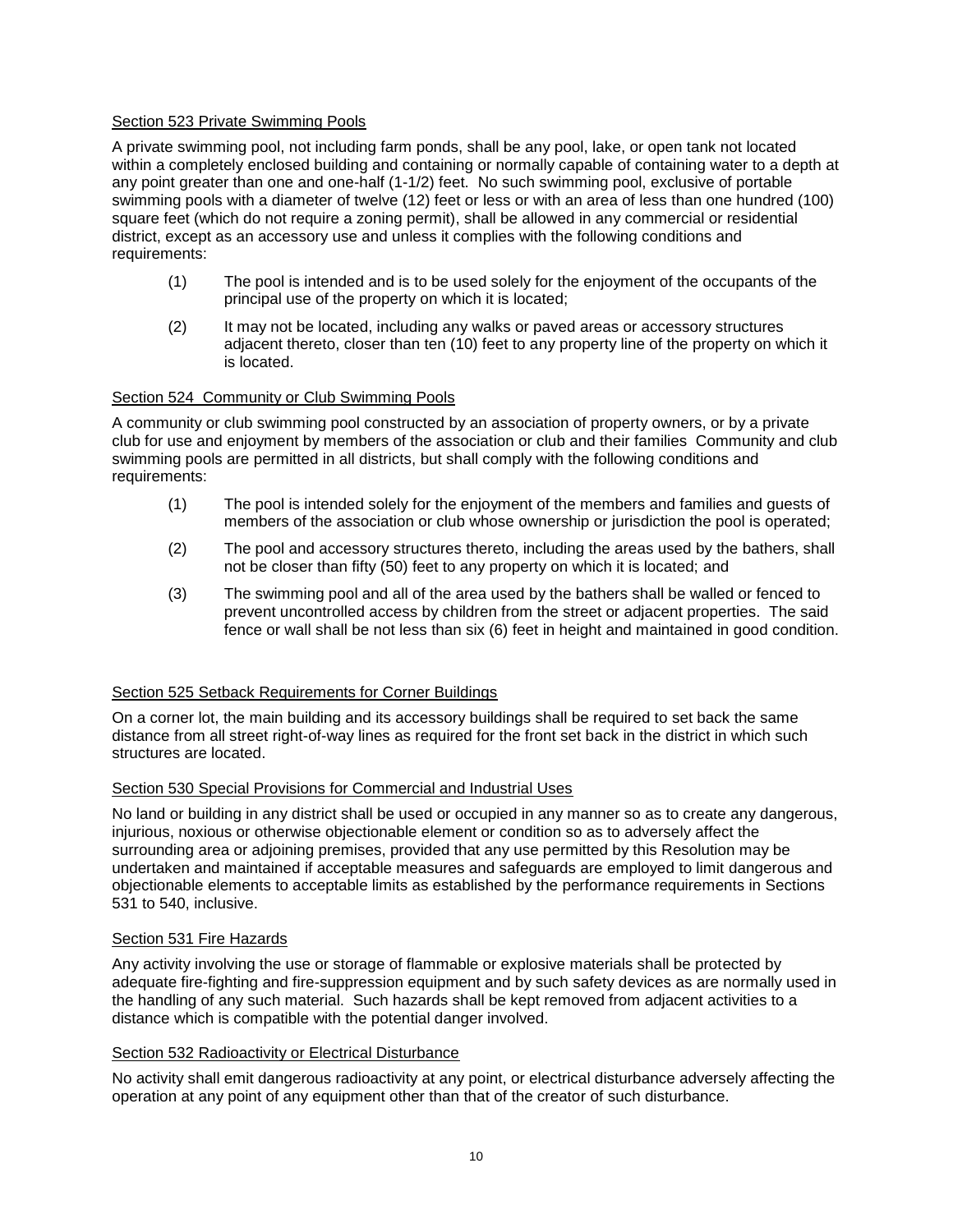# Section 533 Noise

Noise which is objectionable as determined by the Board due to volume, frequency or beat shall be muffled or otherwise controlled. Air-raid sirens and related apparatus used solely for public purposes are exempt from this requirement.

# Section 534 Vibration

No vibration shall be permitted which is discernible without instruments on any adjoining lot or property.

# Section 535 Smoke

Smoke shall not be emitted with a density greater than No. 1 on the Ringleman Chart as issued by the U.S. Bureau of Mines except for blow-off periods of ten (10) minutes duration of one (1) per hour when a density of not more than No. 2 is permitted; except, in the case of areas within the I-1 District, in lieu of the foregoing standards, no emissions of smoke shall be permitted except in compliance with applicable federal and state environmental protection, health, safety or other applicable federal or state governmental laws and regulations.

# Section 536 Odors

No malodorous gas or matter shall be permitted which is offensive or as to produce a public nuisance or hazard on any adjoining lot or property; except, in the case of areas within the I-1 District, in lieu of the foregoing standards, no odor shall be emitted by any use permitted in such quantities as to be readily detectable by an average observer at any point on the line of the premises or beyond, except for agricultural activities or research, development and testing activities in the I-1 District, so long as such activities are conducted in accordance with applicable federal and state environmental protection, health, safety or other applicable federal or state governmental laws and regulations.

# Section 537 Air Pollution

No pollution of air by fly-ash, dust, fumes, vapors, gases, or other substances shall be permitted which is harmful to health, animals, vegetation, or other property or which can cause excessive soiling; except, in the case of areas within the I-1 District, in lieu of the foregoing standards, no such emissions shall be permitted except in compliance with applicable federal and state environmental protection, health, safety or other applicable federal or state governmental laws and regulations.

# Section 538 Glare

No direct or reflected glare shall be permitted which is visible from any property outside an industrial district or from any public street, road or highway.

# Section 539 Erosion

No erosion, by either wind or water, shall be permitted which will carry objectionable substance onto neighboring properties.

# Section 540 Water Pollution

Pollution of water shall be subject to the requirements and regulations established by the Ohio Environmental Protection Agency and/or the United States Environmental Protection Agency..

# Section 541 Mineral, Clay, Sand and Gravel Extraction, Storage and Processing

The extraction, storage and processing of minerals shall be conducted in accordance with the requirements of Sections 542 to 548, inclusive.

# Section 542 Distance from Residential Areas

Mineral extraction, storage or processing shall not be conducted closer than five hundred (500) feet from any residential district, nor closer than two hundred (200) feet from any structure used for human occupancy in any other district.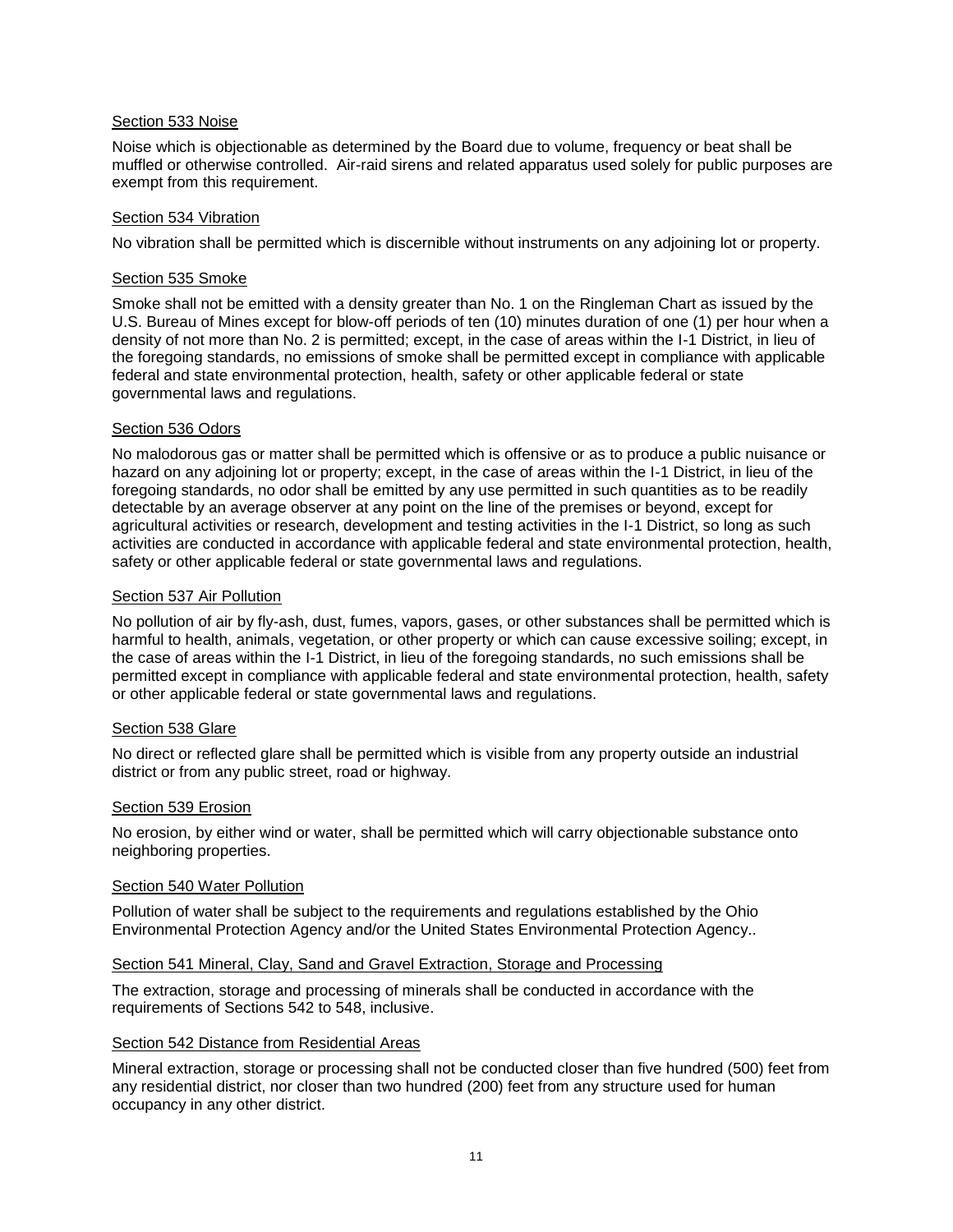# Section 543 Filing of Location Map

The operator shall file with the Zoning Inspector a location map which clearly shows areas to be mined and the location of adjacent properties, roads, and natural features.

#### Section 544 Information on Operation

The operator shall submit information on the anticipated depth of excavations and on depth and probable effect on the existing water table as coordinated with the Ohio Division of Water.

# Section 545 Restoration of Mined Area

The operator shall file with the Board of Zoning Appeals a detailed plan for the restoration of the area to be mined which shall include the anticipated future use of the restored land.

#### Section 546 Performance Bond

The operator shall file with the Board of Township Trustees a bond, payable to the Township and conditioned on the faithful performance of all requirements contained in the approved restoration plan. The rate, per acre of property to be mined, of the required bond shall be fixed by resolution of the Board of Township Trustees. The bond shall be released upon written certification of the Zoning Inspector that the restoration is complete and in compliance with the restoration plan.

#### Section 547 Enforcement Provision

The Zoning Inspector or board of Zoning Appeals, prior to the issuance of a zoning certificate, may require the submission of statements and plans indicating the manner in which dangerous and objectionable elements involved in processing and in equipment operations are to be eliminated or reduced to acceptable limits and tolerances.

#### Section 548 Measurement Procedures

Methods and procedures for the determination of the existence of any dangerous and objectionable elements shall conform to applicable standards measurement procedures published by the American Standards Association, Inc., New York, N. Y., the Manufacturing Chemists' Association, Inc., Washington, D. C., and the United States Bureau of Mines.

#### Section 550 Supplementary District Regulations

Supplementary regulations apply to several districts and are set forth in Sections 551 to 560, inclusive.

# Section 551 Side and Rear Yard Requirements for Nonresidential Uses Abutting Residential Districts

Non-residential buildings or uses shall not be located nor conducted closer than forty (40) feet to any lot line of a residential district, except that the minimum yard requirement may be reduced to 50 percent of the requirement if acceptable landscaping or screening approved by the Zoning Inspector is provided; such screening shall be a masonry or solid fence between four (4) and (8) eight feet in height maintained in good condition and free of all advertising or other signs. Landscaping provided in lieu of such wall for fence shall consist of a strip of land not less than twenty (20) feet in width planted with an evergreen hedge or dense planting of evergreen shrubbery not less than four (4) feet in height at the time of planting. Either type of screening shall not obscure traffic visibility within twenty (20) feet of an intersection.

# Section 552 Exceptions to Height Regulations

The height limitations contained in the Official Schedule of District Regulations, Section 410, do not apply to spires, belfries, cupolas, antennas and other devices used for communications; water tanks, light poles, ventilators, chimneys or other superstructures used for ventilation and related purposes; or other appurtenances usually required to be placed above the roof level and not intended for human occupancy.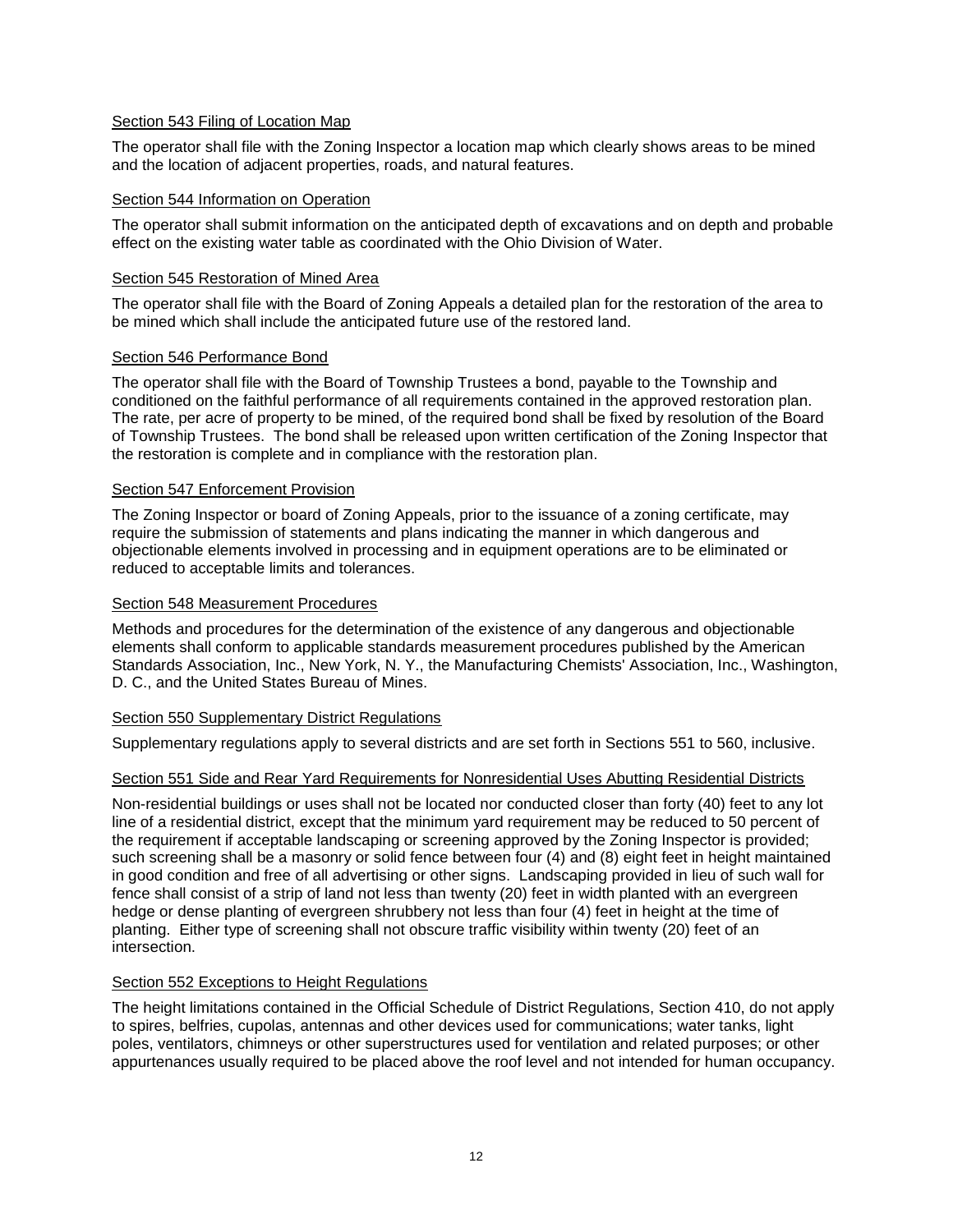# Section 553 Architectural Projections

Open structures such as porches, canopies, balconies, platforms, carports and covered patios, and similar architectural projects shall be considered parts of the building to which attached and shall not project into the required minimum front, side or rear yard.

# Section 554 Visibility at Intersections in Residential Districts

On a corner lot in any residential district, nothing shall be erected, placed, planted, or allowed to grow in such a manner as materially to impede vision between a height of two and a half (2-1/2) and ten (10) feet above the center line grades of the intersecting streets in the area bounded by the street lines of such corner lots and a line joining points along said street lines fifty (50) feet from the point of intersection.

# Section 556 Erection of More than One Principal Structure on a Lot

In any district, other than the I-1 District, more than one (1) structure housing a permitted or permissible principal use may be erected on a single lot, provided that yard and other requirements of this Resolution shall be met for each structure as though it were on an individual lot. Accessory buildings, such as a garage may be located in the rear yard, provided that yard and other requirements of this Resolution are met. This Section 556 shall not apply in the I-1 District.

# Section 557 Parking and Storage of Certain Vehicles

Automotive vehicles or trailers of any kind or type without current license plates shall not be parked or stored within any residential or business district other than in completely enclosed buildings. The parking of a disabled vehicle within a residential or business district for a period of more than thirty (30) days shall be prohibited, unless such vehicle is stored in an enclosed garage or other accessory building. The parking or storage of a junked, dismantled or wrecked automotive vehicle or parts thereof within any district which is in public view from any highway for a period of more than thirty (30) days shall be prohibited. This section shall not apply to properly licensed junk yards or to dismantled or wrecked motor vehicles and parts used in connection with research, development and testing in the I-1 District.

# Section 558 Effective Screening of Junk Storage and Sales

Junk storage and sales shall be effectively screened on all sides by means of walls, fences, or plantings. Walls or fences shall be a minimum of eight (8) feet in height with no advertising thereon. In lieu of such wall or fence, a strip of land not less than fifteen (15) feet in width, planted and maintained with an evergreen hedge or dense planting of evergreen shrubs not less than six (6) feet in height may be substituted. Storage of materials shall not exceed the height of the screening.

# Section 559 Temporary Buildings

Temporary buildings, construction trailers, equipment, and materials used in conjunction with construction work only may be permitted in any district during the period the construction work is in progress, but such temporary facilities shall be removed upon completion of the construction work. Storage of such facilities or equipment beyond the completion date of the project shall require a special permit authorized by the Board of Zoning Appeals.

# Section 560 Open Storage and Display of Material and Equipment

The open storage and display of material and equipment incident to permitted or conditional uses in commercial and industrial districts shall be permitted provided the area used for open storage and display shall be effectively screened from all adjoining properties in any residential district by means of walls, fences, or plantings. Walls or fences shall be a minimum of four (4) feet in height without advertising thereon. In lieu of such wall or fence, a strip of land not less than ten (10) feet in width, planted and maintained with an evergreen hedge or dense planting of evergreen shrubs not less than four (4) feet in height at the time of planting may be substituted.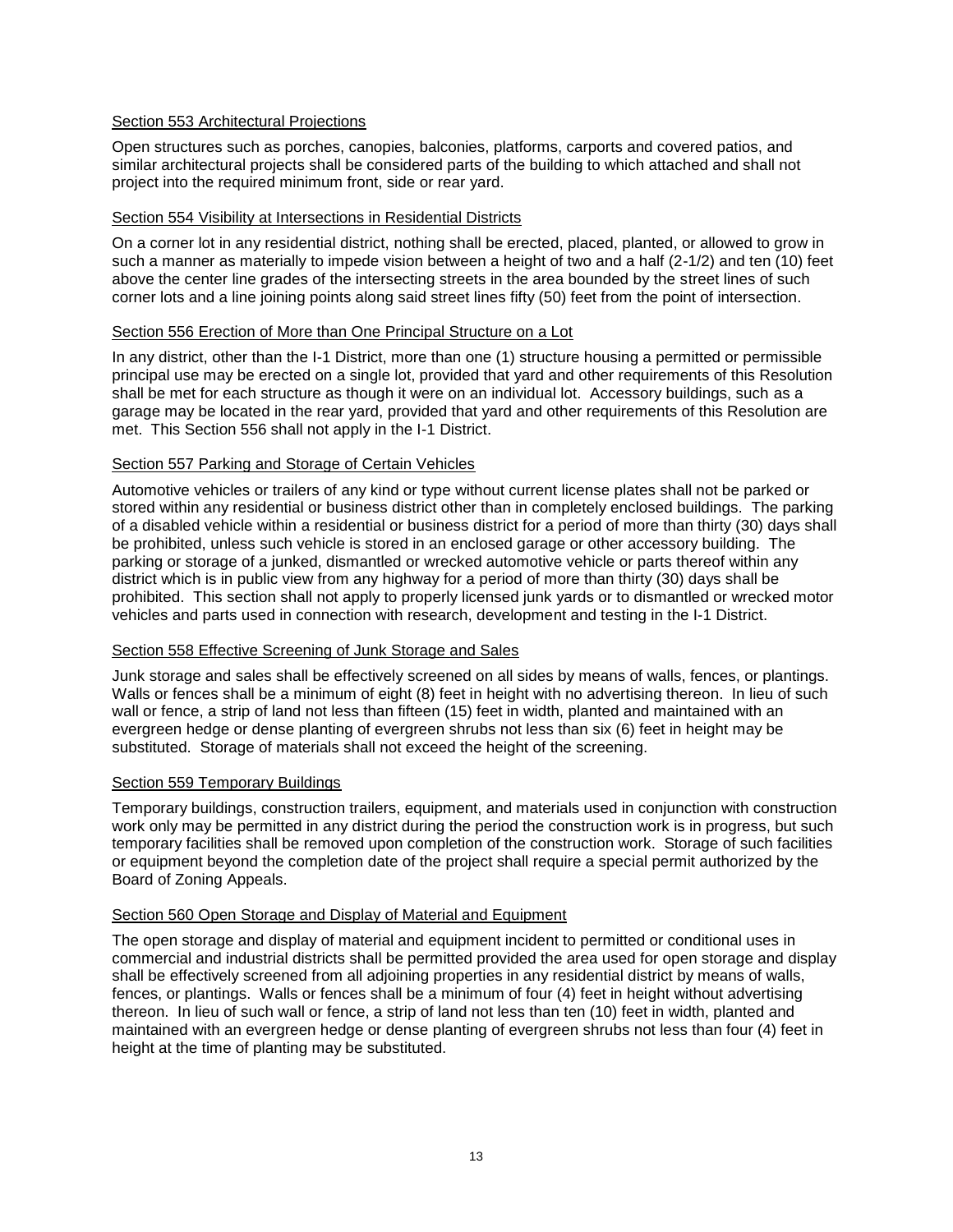# Section 561 Minimum Setbacks for the I-1 District

No principal building in the I-1 District shall be located within one hundred (100) feet from the property line of the premises upon which such principal building is located.

#### Section 562 Telecommunication Towers

Pursuant to the Telecommunications Act of 1996 and the ORC Section 519.211, and the Perry Township Trustees being duly notified of a person's intent to construct a Telecommunication Tower in an area zoned R-1 District or R-2 District; public utilities or other functionally equivalent providers may site a telecommunications tower as a conditional use provided the following conditions are met:

1) The applicant must provide proof that the proposal to construct a tower or attach equipment to an existing structure has been approved by all other agencies and governmental entities with jurisdiction (i.e. Federal Communication Commission, Federal Aviation Administration, Ohio Department of Transportation, and The Ohio Building Basic Code).

2) The applicant shall provide proof of notification to contiguous or directly across the street property owners as required by ORC Section 519.211.

3) The applicant must demonstrate at the time of application that no other existing towers are feasible for co-location, and that no technically suitable and feasible sites are available in a nonresidential district. There shall be an explanation of why co-location is not possible, and why a tower at this proposed site is technically necessary.

4) Co-location. Applicant shall provide a signed statement indicating that the applicant agrees to allow for the potential co-location of other users on the same tower to the extent possible. All co-located and multiple-use telecommunication facilities shall be designed to promote facility and site sharing.

5) Setbacks from all platted residential uses and residential districts. All new towers shall be setback from the closest subdivision boundary line for all platted residential subdivisions, and for all non-platted residential districts from the closest residence, a distance of 900 feet.

6) Setbacks from all streets and private and public road right of ways. All new towers shall be setback from all road right of ways public and private, a distance of 900 feet.

7) Setbacks from all other uses allowable in the zoning district. All new towers shall be setback from any building that is not associated with or accessory to the telecommunications tower facility a distance of 900 feet.

8) Any and all base station equipment, accessory structures, buildings, etc. used in conjunction with the tower shall be screened with fencing, masonry, shrubbery or other screening materials.

9) The applicant shall notify the Zoning Inspector within 30 Days of ceasing operations at the site and shall remove all structures within 120 days of ceasing operations.

10) Lighting. Telecommunication towers shall not be artificially lighted unless required by the Federal Aviation Administration or other applicable regulatory authority. If lighting is required, the lighting design that would cause the least disturbance to the surrounding views shall be chosen. All telecommunication facilities shall be unlit except for security lighting, or when authorized personnel are present.

11) No advertising or illumination other than that required by law may be located on the structure or on the required screening.

12) An inspection report prepared by a qualified engineer licensed by the State of Ohio shall be submitted to the Zoning Office every five (5) years which details the structural integrity of all towers and support structures on the property. The results of such inspections shall be provided to the Logan County Building Regulations Department and Perry Township Zoning Inspector. Based upon results of an inspection, the Township Trustees may require repair or removal of a communication tower. Any and all necessary repairs to the tower and/or support structures shall be made within a seven (7) day period or the tower and/or structures shall be removed. The tower owner (applicant) is responsible to cover the cost of all inspections, repair, and/or removal.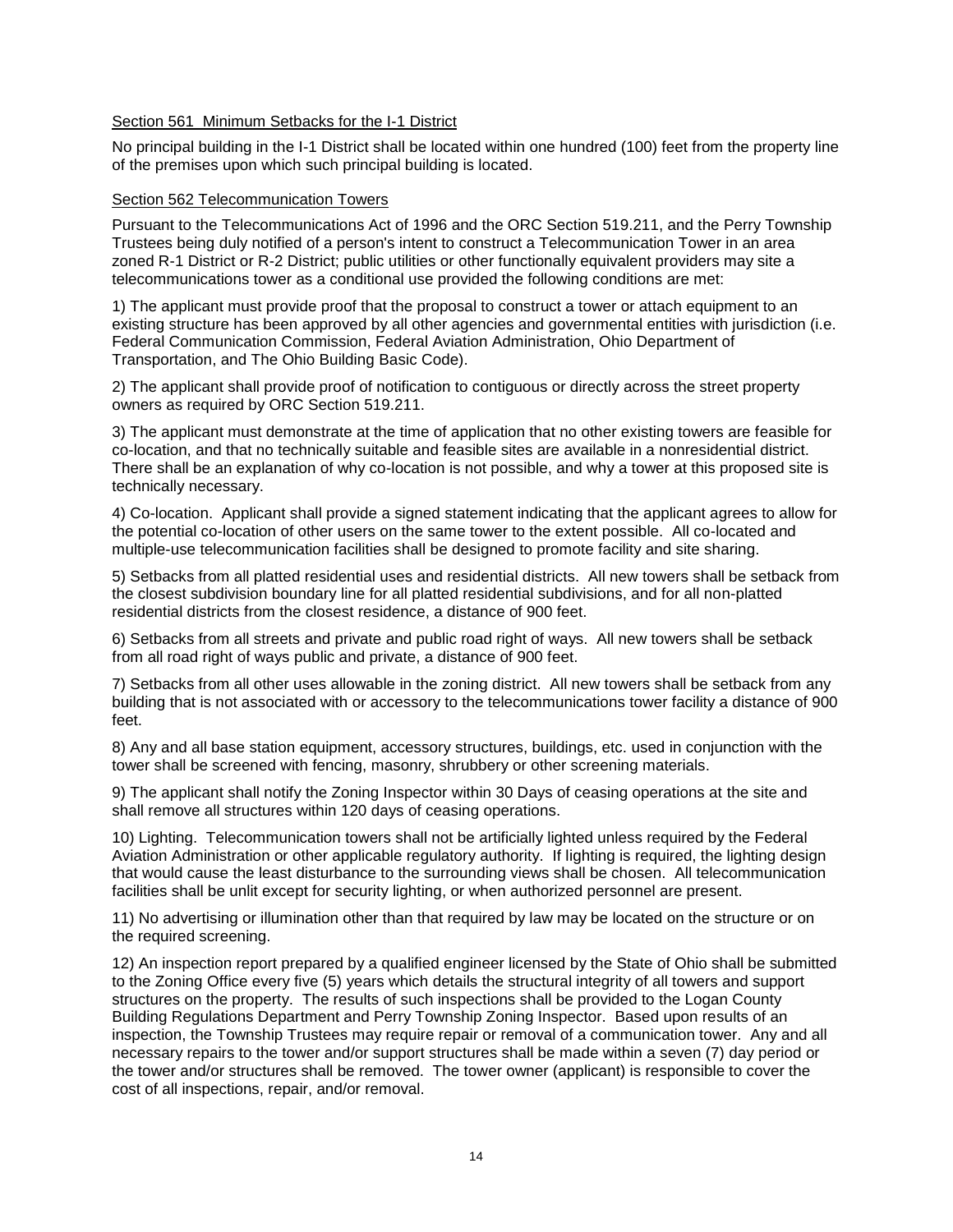13) The unstaffed storage building and/or unit that houses transmitting equipment is considered an accessory use and/or structure. Setbacks for accessory uses/structures will comply with distances in the zoned district of the tower location. These facilities may not include offices, long-term vehicle storage, other outdoor storage, or broadcast studios except for emergency purposes.

14) A six (6) foot safety fence with a locked gate surrounding the tower is required. If high voltage is necessary, signs must be posted every twenty (20) feet along the fence saying, "Danger - High Voltage." The operator must also post "NO Trespassing" signs.

# Section 563 Performance Bond

1) For each telecommunication tower, the owner or operator shall provide to the Township, a surety bond or a bank letter of credit, to assure the Township that the terms and conditions of Section 562 are performed and complied with, including necessary repairs, including repairs to public highways and roads and the costs and expenses of removal in the event of abandonment.

2) The Perry Township Board of Trustees may draw upon the performance bond to recover any costs, damages, or expenses incurred by the Township, which arise out of the violations of Section 562 or the abandonment or discontinuance of the use of a tower.

# Section 564 General Conditions for Medical Marijuana Entities

In the interest of protecting the public health, safety, and general welfare, this section establishes zoning regulations that provide for State-authorized medical marijuana land uses consistent with ORC 519 and ORC 3796. ORC 519.21 and ORC 3796 allow regulation of the location of medical marijuana cultivators, processors, or dispensaries within the unincorporated area of the township.

- 1. Not An Agricultural Use. Medical marijuana is not considered an "agricultural" use pursuant to ORC 519.21 (D).
- 2. Zoning Districts. No medical marijuana cultivator, processor, or dispensary shall be located in a zoning district where it is not explicitly listed as a permitted or conditionally permitted use. Furthermore, no cultivator, processor, or dispensary shall be permitted as a home occupation.
- 3. Fully Enclosed Buildings & Screening. Activities related to the use of property by medical marijuana cultivators, processors, and dispensaries shall take place within fully enclosed buildings. Such activities shall be completely screened and shall not be visible from any lot line. Additionally, outside storage is prohibited.
- 4. Mobile Building Prohibited. No medical marijuana cultivator, processor, or dispensary shall be located within a mobile building.
- 5. Odor. In addition to Section 530 Special Provisions for Commercial and Industrial Uses, odors traveling off-site and being detectable by a person with a normal sense of smell from a public place, the right-of-way, and other lots are prohibited.
- 6. Distance from Other Uses. Pursuant to ORC 3796, no medical marijuana cultivator, processor, or dispensary shall be located within five hundred (500) feet of the boundaries of a lot having situated on it a school, church, public library, public playground, or public park. The distance shall be measured as the shortest straight line from property line to property line.
- 7. Applications. Any zoning application—including and not limited to a zoning certificate, zoning permit, variance application, conditional use application—shall include:
	- a. A scale map showing the lots involved in the request are in compliance with the requirements for Distance from Other Uses and Distance from Other Medical Marijuana Dispensaries.
	- b. Proof of compliance with all security requirements in ORC 3796 and the rules and standards adopted thereunder.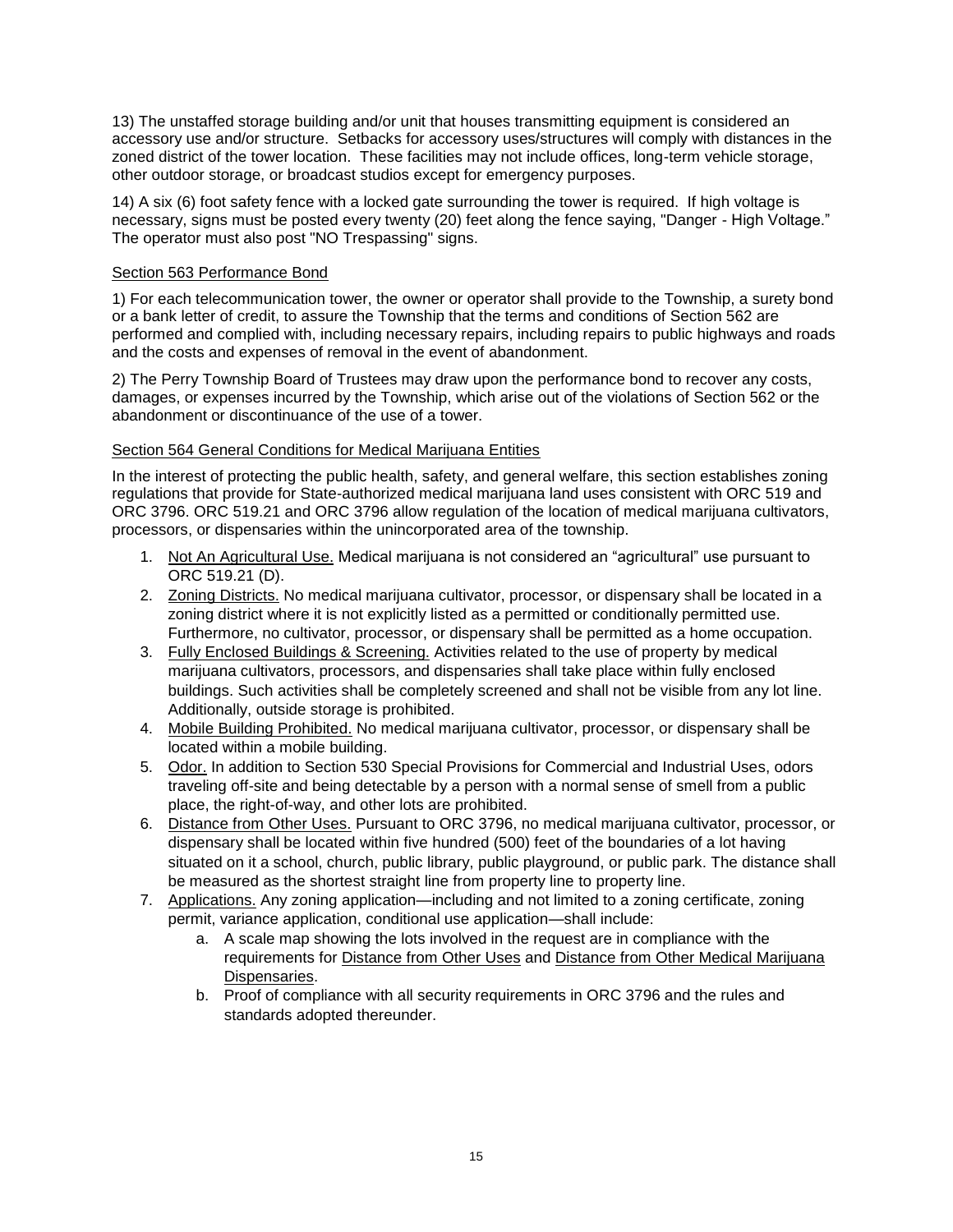# ARTICLE VI PLANNED UNIT DEVELOPMENT

# Section 600 Purpose of Planned Unit Development

Planned development of land may be permitted in any district to encourage and provide a means for effectuating a more desirable physical development pattern than would be possible through the strict application of the density and dimensional requirements of this resolution.

# Section 601 Permitted Uses

Only those uses permitted or conditionally permitted in each district or interpreted to be included under Sections 200 to 290, inclusive, the Official Schedule of District Regulations, Section 410, of this Resolution may be proposed for development under the planned development approach. Compatible residential, commercial, industrial, public and quasipublic uses may be combined, provided that the proposed location of the commercial or industrial uses will not adversely affect or disregard adjacent property, public health, safety, morals, and general welfare, and provided further that in a residentialcommercial-industrial or residential-commercial development the amount of land devoted to commercial and/or industrial usage shall not exceed 50 percent of the total land area of the development. A variety of housing and building types is encouraged by permitting an increased number of families per acre and by allowing reductions in lot dimensions, yards, building setbacks, and area requirements.

# Section 602 General Requirements

The gross area of the tract to be developed under the planned unit development approach shall comprise not less than ten (10) acres. The minimum lot size shall not be less than 70 percent of the lot area per family or use required in the district in which it would otherwise be located. A minimum of 10 percent of the land developed in a planned unit development project shall be reserved for open space and similar uses. Lot widths and required yards may be reduced to 80 percent of the requirement of this Resolution.

# Section 603 Disposition of Open Space

The amount of open space reserved under a planned unit development shall either be held in corporate ownership by the owners of the project area building sites for the use of each owner who buys property within the development, or be dedicated to the Township and retained as open space for parks, recreation, and related uses. All land dedicated to the Township must meet the Zoning Commission's requirements as to the shape, size, and location. Public utility and similar channels are not acceptable for open space dedication to the Township, unless such land or right-of-way is usable as a trail or similar way and approved by the Zoning Commission.

# Section 604 Residential Lot Location

Every property subdivided under the planned unit development shall be designed to abut upon open space or similar areas. A clustering of dwellings is encouraged. In areas where town houses are used there shall be no more than five (5) town-house units in any contiguous group. A variety of building setbacks, color, and building materials for contiguous townhouse units is encouraged.

# Section 605 Diversification of Lot Sizes

A diversification of lot sizes may be permitted within a district without additional dedication or creation of open space, provided the overall density of the project area is not increased, and provided further the net residential area per family is not reduced below the minimum requirements of Section 602.

# Section 606 Reduction of Planned Unit Development Area

The minimum tract size to be developed under the planned unit development may be reduced 50 percent where the proposed development is to contain only residential, commercial, or industrial development, not a mixture of uses.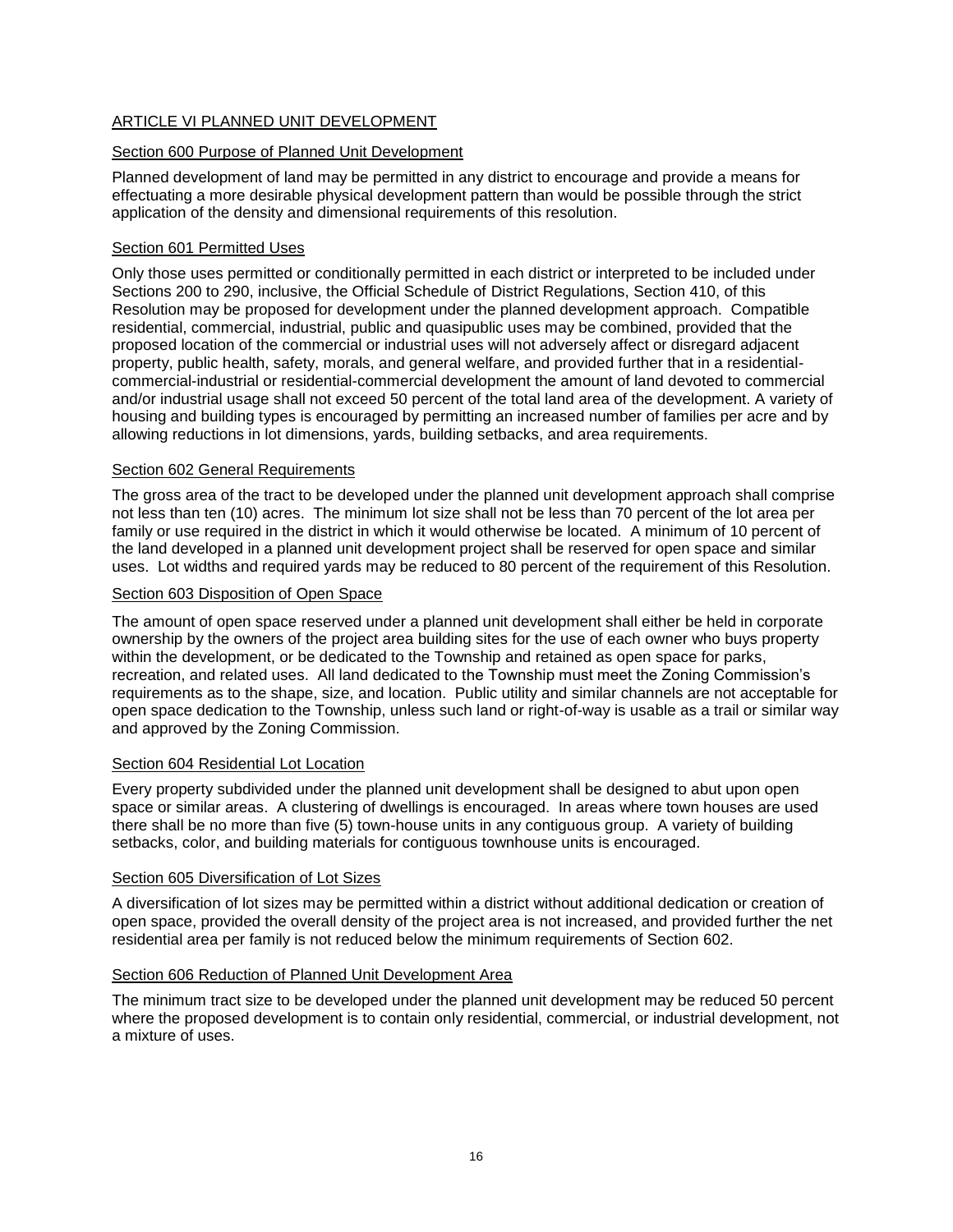# Section 607 Height Requirements

For each foot of building height over the maximum height regulations specified in the Official Schedule of District Regulations, Section 410, the distance between such building and the side and rear property lines of the planned unit development project area shall be increased by one (1) foot in addition to the side and rear yards required in the district, provided that this additional setback shall not be considered part of the side and rear yards.

# Section 608 Commercial Planned Unit Development Requirements

Planned unit development of related commercial establishments is encouraged by varying the setback and area requirements. Open space gained through the varying of setback and area requirements is to be used for the development of open plazas, play area and other public spaces and uses with adequate arrangement, design, and planting.

# Section 609 Commercial Projects, Side Yards and Rear Yards

Side yards of thirty (30) feet and a rear yard of forty (40) feet shall be required if the project is to be located adjacent to any residential area district or planned residential unit development.

# Section 610 Arrangement of Commercial Uses

The location and arrangement of structures, parking access drives, outdoor lighting, signs and other uses and developments in the planned commercial unit development shall be compatible with the existing and future land use plan. Off-street parking, loading, and service areas shall be provided in accordance with Sections 510 to 519, inclusive. However, off-street parking and loading areas shall not be permitted within fifteen (15) feet of a residential district. All areas designated for future expansion or not intended for immediate improvement or development shall be landscaped or otherwise maintained in a neat and orderly manner.

# Section 611 Industrial Planned Unit Development Requirements

Planned unit development of industrial establishments is encouraged by varying the setback and other requirements, if it can be shown that the development results in a more efficient and desirable use of space.

# Section 612 Industrial Project

Project side yards of forty (40) feet and a rear yard of fifty (50) feet shall be required if the project is located adjacent to any residential district or planned residential unit development.

# Section 613 Arrangement of Industrial Uses

The location and arrangement of structures, parking access drives, outdoor lighting, signs, storage areas, and other uses and developments in the planned industrial unit development shall be compatible with the existing and future land use plan. Off-street parking, loading, and service areas shall be provided in accordance with Sections 510 to 519, inclusive.

# Section 614 Procedure to Secure Approval of Planned Unit Development

The procedure in Sections 615 to 621, inclusive, shall be met before approval to develop land under the planned unit development is granted by the Zoning Commission and the Board of Zoning Appeals.

# Section 615 Preliminary Development Plan

Three (3) copies of a development plan shall be submitted to the Zoning Commission for an approval in principle of the land uses proposed and their interrelationship. Approval in principle shall not be construed to endorse precise location of uses, configuration of parcels, or engineering feasibility. Any preliminary development plan and text shall be prepared and endorsed by a qualified urban planner and shall include the following information presented in a general, schematic fashion:

(1) Proposed location and size of the planned development;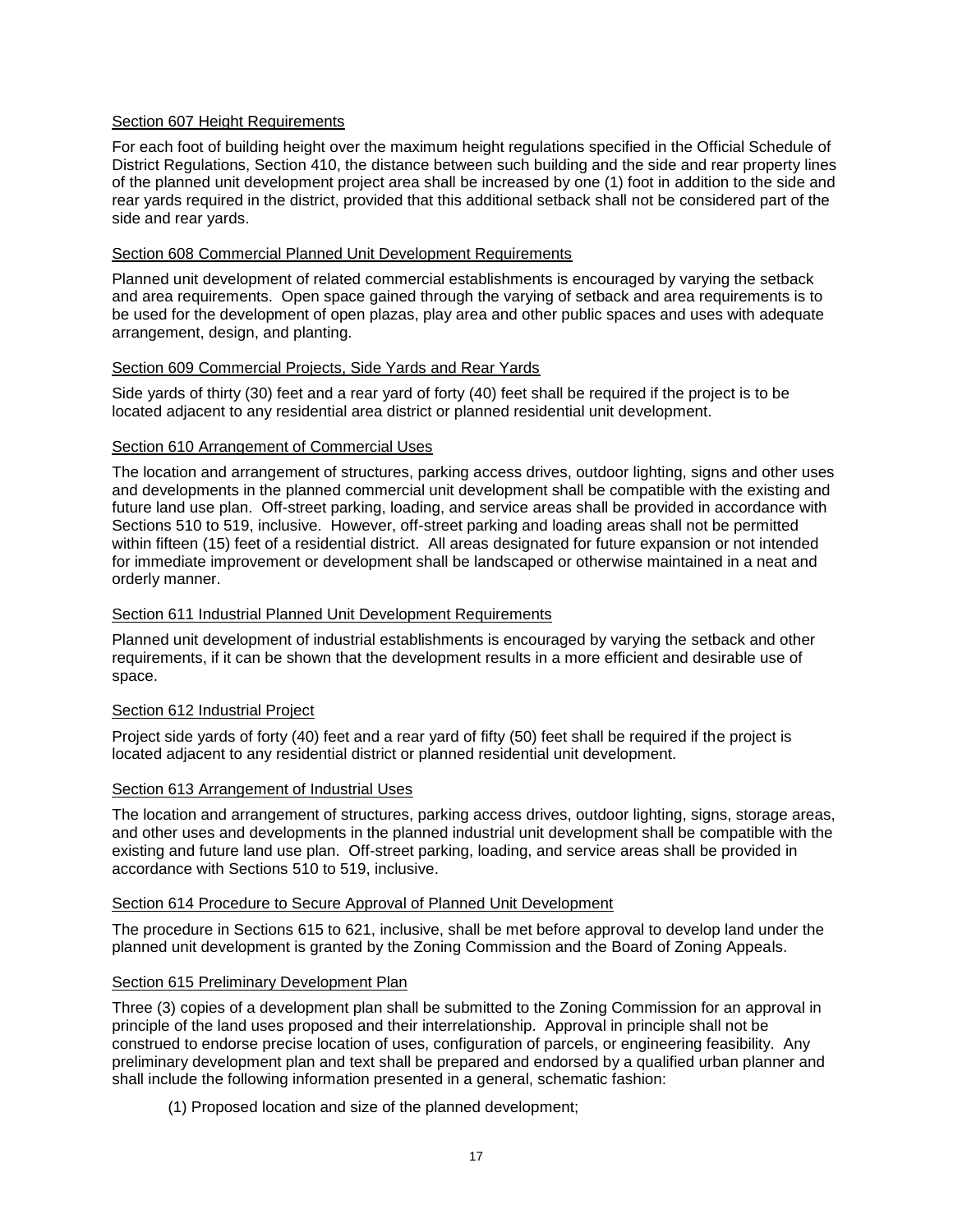(2) Proposed land uses, population densities, and building intensities;

(3) Proposed parks, playgrounds, and other open spaces;

(4) Relation to existing and future land use in surrounding area;

(5) Proposed provision of water, sanitary sewers, and surrounding area drainage;

(6) Proposed traffic circulation pattern, indicating both public and private streets and access points to public rights-of-way;

(7) A market analysis of proposed commercial uses, if the property is not zoned for commercial purposes at the time of submittal of the preliminary development plan;

(8) Proposed schedule of site development; and;

(9) Evidence that the applicant has sufficient control over the land to carry out the proposed development plan within five (5) years.

#### Section 616 Preliminary Plan Review

The Zoning Commission shall review the preliminary development plan to determine if it is consistent with the intent and purpose of this Resolution; whether the proposed development advances the general welfare of the community and neighborhood; and whether the benefits, combination of various land uses, and the interrelationship with the land uses in the surrounding area justify the deviation from standard district regulations. The Zoning Commission's approval in principle of the preliminary development plan shall be necessary before an applicant may submit a detailed development plan.

#### Section 617 Detailed Development Plan

The detailed development plan shall be submitted in five (5) copies and shall contain the following documents and supporting evidence, prepared and endorsed by a qualified professional team, which shall include an urban planner, licensed architect, registered land surveyor, registered civil engineer, and registered landscape architect:

(1) A survey of the proposed development site, showing the dimensions and bearings of the property lines, area in acres, topography, existing features of the development site, including specimen trees, structures, streets, easements, utility lines, and land use;

(2) A detailed development plan which shall be in accordance or conformance with the approved preliminary plan, showing, as appropriate, all the information required on the preliminary development plan; the approximate location and size of lots; the approximate location and proposed density of dwellings; non-residential building intensity; and land use considered suitable for adjacent properties;

(3) A schedule for the development of units to be constructed in progression and a description of the design principles for buildings and streetscapes; tabulation of the number of acres in the proposed project for various uses; the number of housing units proposed by type; estimated residential population by type of housing; estimated non-residential population; proposed retail sales area and economic justification; anticipated timing for each unit; and standards for height, open space, building intensity, parking areas, population density and public improvements proposed for each unit of development whenever the applicant proposes an exception from standard zoning district or other regulations governing developments;

(4) Engineering feasibility studies and plans showing, as necessary, water, sewer, and other utility installations; waste disposal facilities; surface drainage; street improvements; and nature and extent of earth work required for site preparation and development;

(5) Site plan, showing building(s), various functional use areas, circulation, and their relationship;

(6) Preliminary building plans, including floor plans and exterior elevations;

(7) Landscaping plans; and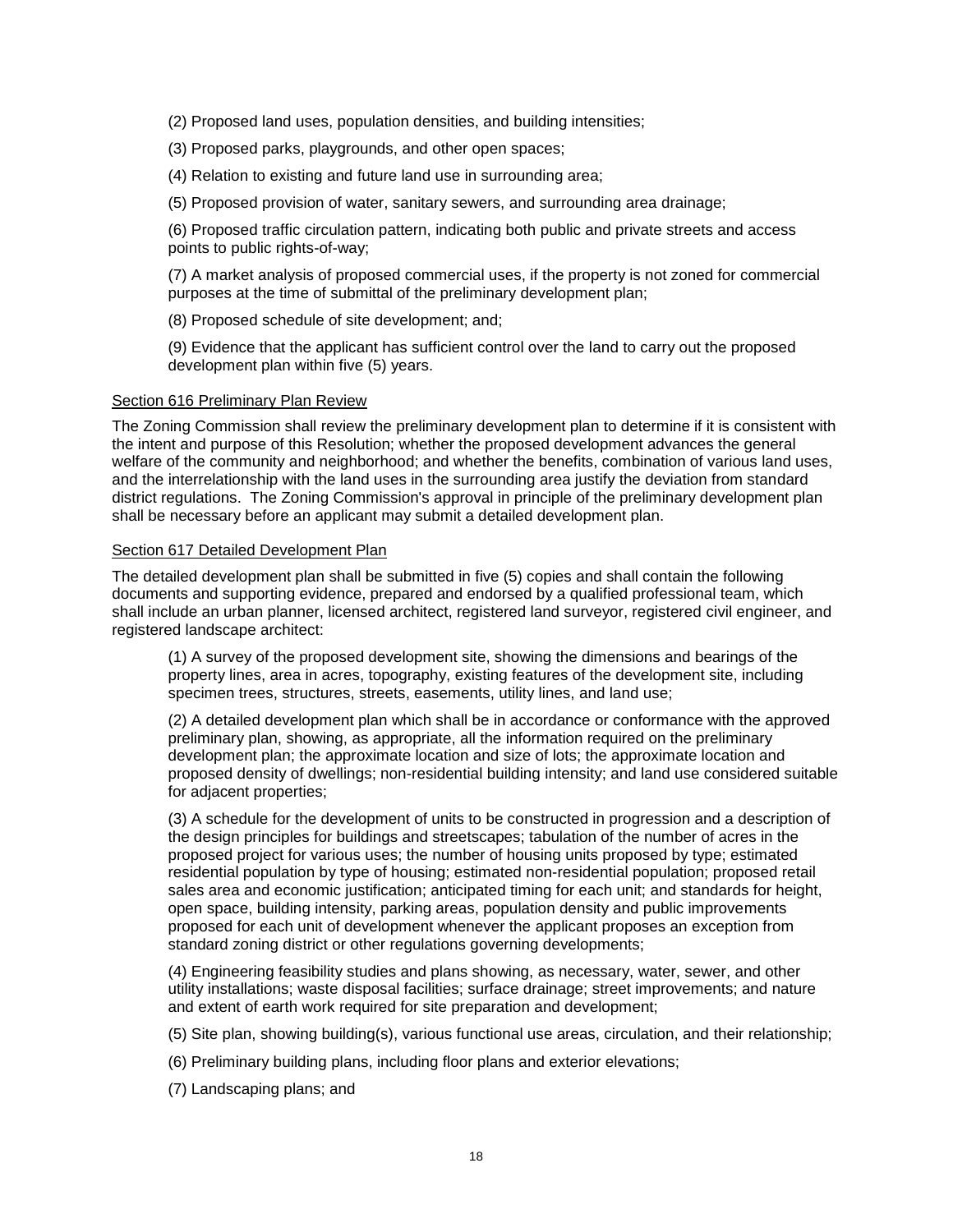(8) Deed restrictions, protective covenants, and other legal statements or devices to be used to control the use, development and maintenance of the land, the improvements thereon, including those areas which are to be commonly owned and maintained.

# Section 618 Basis of Approval

The Zoning Commission may recommend that the Board of Zoning Appeals, after a public hearing, approve the detailed development plan, provided the Zoning Commission finds that the facts submitted with the application and presented at the hearings establish that:

- (1) The proposed development can be completed within five (5) years of the date of approval.
- (2) Each individual unit of development, as well as the total development, can exist as an independent unit capable of creating an environment of sustained desirability and stability, or that adequate assurance will be provided that such objective will be attained; the uses proposed will not be detrimental to present and potential surrounding area uses, but will have a beneficial effect which could not be achieved under standard district regulations;
- (3) The streets and thoroughfares proposed are suitable and adequate to carry anticipated traffic, and increased densities will not generate traffic in such amounts as to overload the street network outside the planned development;
- (4) Any proposed commercial development can be justified economically at the locations proposed to provide for adequate commercial facilities of the types proposed;
- (5) Any exception from standard district requirements is warranted by the design and amenities incorporated in the detailed development plans, in accord with the planned unit development and the adopted policy of the Zoning Commission and the Board of Township Trustees;
- (6) The area surrounding said development can be planned and zoned in coordination and substantial compatibility with the proposed development;
- (7) The planned unit development is in general conformance with the comprehensive plan of the Township; and
- (8) The existing and proposed utility services are adequate for the population densities and nonresidential uses proposed.

# Section 619 Action of the Zoning Commission and Board of Zoning Appeals

The Zoning Commission shall deny the detailed development plan if, from the facts presented, the Zoning Commission is unable to make the necessary findings. The Zoning Commission shall certify to the Board of Zoning Appeals the approval, approval with specific amendments, or disapproval of the detailed development plan within 30 days of the date of submission of said plan. If the Board of Zoning Appeals finds that the proposed planned unit development is consistent with the intent and purpose of this Resolution after a public hearing, it may authorize the Zoning Inspector to issue a zoning certificate permitting the planned unit development.

#### Section 620 Approval Period

The zoning certificate for a planned unit development shall be for a period of five (5) years to allow the preparation and recording of the required subdivision plat and the development of the project. If no development has occurred to effectuate the plan within five (5) years after approval is granted, the approval shall be voided and the land shall revert to the district regulations in which it is located. An extension of the time limit or modification of the approved development plan may be approved if the Zoning Commission and the Board of Zoning Appeals find that such extension or modification is not in conflict with the public interest.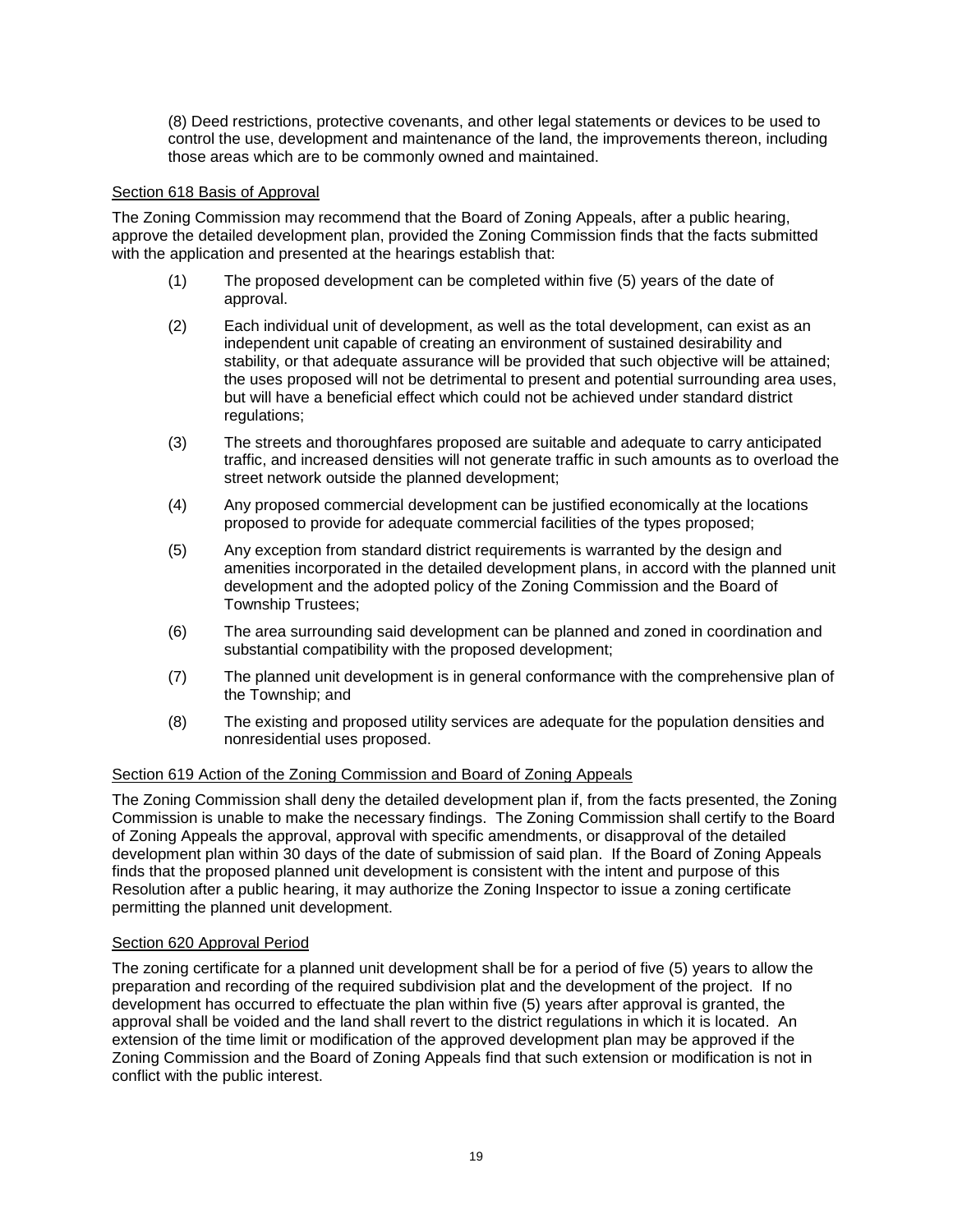# Section 621 Other Requirements

Underground utilities, including telephone and electric systems, are required within the limits of all planned unit developments. Appurtenances to these systems which can be effectively screened may be excepted from this requirement if the Zoning Commission finds that such exemption will not violate the intent or character of the proposed planned unit development.

# ARTICLE VII MOBILE HOME PARKS AND MOBILE HOMES INDIVIDUALLY

#### Section 700 Location of Mobile Homes

Mobile homes are permitted in a mobile home park which is a conditional use in the U-1 and R-2 Districts. Mobile homes individually are permitted as a conditional use in the U-1 District, as a conditional use in the R-1 and R-2 Districts in accordance with Sections 220 and 230 respectively.

#### Section 702 Mobile Home Park Requirements

Mobile home parks shall be developed in accordance with the requirements of Chapter 37-1-27 of the Ohio Sanitary Code adopted by the Public Health Council under the authority of Ohio Revised Code Section 3733, and as amended.

#### Section 703 Mobile Homes Individually

The following requirements shall apply to mobile home dwellings that are placed upon an individual lot in any district:

1. Individual mobile homes shall have, using accepted industry measurement standards, a minimum area of nine hundred (900) square feet of floor area;

2. The mobile home shall be skirted entirely enclosing the bottom section, within ninety (90) days after its placement. Skirting shall be constructed of vinyl, aluminum or other suitable material that is designed specifically for skirting;

3. The mobile home's tongue, wheels and axles shall be removed and the home shall be placed upon a permanent concrete foundation which is below the frost line;

4. The mobile home shall be landscaped with lawn and shrubbery within one hundred sixty (160) days after its placement; and

6. The Board of Zoning Appeals may set other conditions which it deems appropriate.

# Section 704 Park Width and Depth

The park shall have a minimum frontage of two hundred fifty (250) feet. The ratio of width to depth shall not exceed one to five (1:5).

#### Section 705 Park Side and Rear Yards

A side yard on each side of the park and a rear yard of thirty (30) feet or more shall be provided around the edge of the mobile home park. Such yards shall not be occupied by or counted as part of an individual mobile home site.

# ARTICLE VIII SIGNS AND ADVERTISING

#### Section 800 Sign Defined and Regulated

Any device or display designated to inform or attract the attention of persons not on the premises on which the sign is located. No sign or advertising structure of any classification shall be permitted in any district except as provided in Sections 801 to 838, inclusive.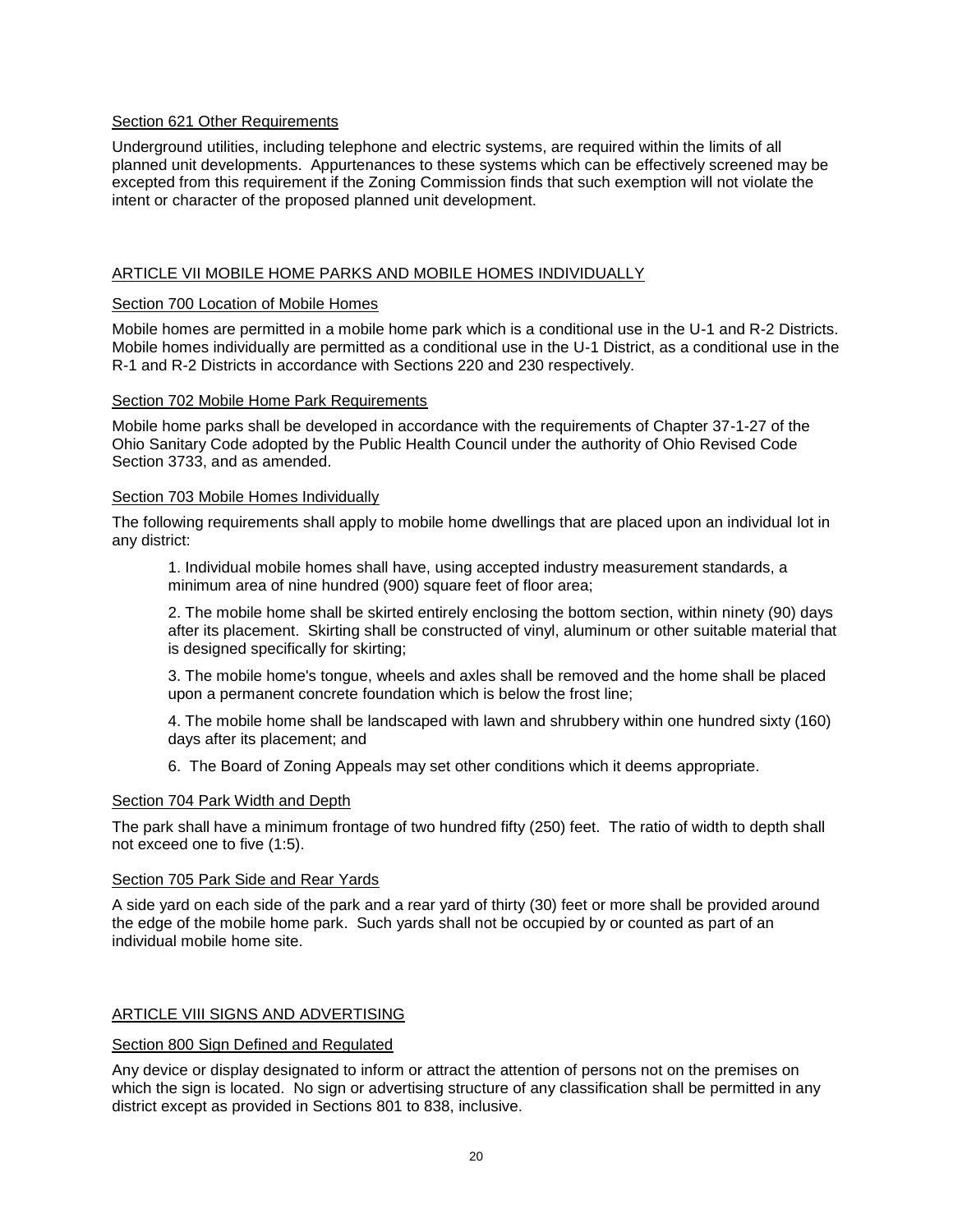# Section 801 Outdoor Advertising Structures Defined

Any outdoor display for the purpose of advertisement, notice, or announcement located apart from the premises or product referred to in the display.

# Section 802 Measurement of Area

The surface area of a sign shall be computed as including the entire area within a regular geometric form or combinations of regular geometric forms comprising all of the display area of the sign and including all of the elements of the matter displayed. Frames and structural members not being advertising matter shall not be included in computation of surface area.

#### Section 803 General Provisions

Permits for all signs and outdoor advertising structures shall be granted by the Zoning Inspector in accordance with the requirements set forth in Sections 804 to 838, inclusive, except that no permit shall be required for any sign containing less than six (6) square feet of advertising area or advertising the sale, rent or lease of the premises on which the sign is located.

# Section 804 Location and Area of Advertising Signs

Signs not exceeding twelve (12) square feet in area and advertising the sale, rental or lease of the premises on which the sign is located shall be permitted on any property, except that the maximum size of such a sign in any residential district shall not exceed six (6) square feet.

# Section 805 Area of Announcement and Professional Signs

Announcement or professional signs for home occupations and professional activities where permitted shall not exceed four (4) square feet in area in a residential district, and not more than six square (6) feet in other districts.

# Section 806 Signs for Public or Quasi-Public Purposes

Bulletin boards and signs for a church, school, community, or other public or quasi-public building shall be permitted, provided the area of such bulletin board or sign shall not exceed fifteen (15) square feet.

# Section 807 Wall Sign

Wall signs pertaining to a non-confroming use shall be permitted on the same premises of such use, provided the area of such sign dose not exceed fifteen (15) square feet.

#### Section 808 Use of Building Walls for Signs

No building wall shall be used for display of advertising except that pertaining to the use carried on within such building.

# Section 809 Temporary Signs

Temporary signs not exceeding in the aggregate fifty (50) square feet, announcing special public or institutional events or the erection of a building, the architect, the builders, contractors, etc., may be erected for a period of sixty (60) days, plus the construction period.

# Section 810 Signs and Public Rights-of-Way

No sign shall be placed in any public right-of-way except publicly-owned signs, such as traffic control signs and directional signs. Signs directing and guiding traffic and parking on private property but bearing no advertising matter shall be permitted on any property.

#### Section 811 Government Flags and Insignia

Flags and insignia of any government, except when displayed in connection with commercial promotion, shall be permitted on any property.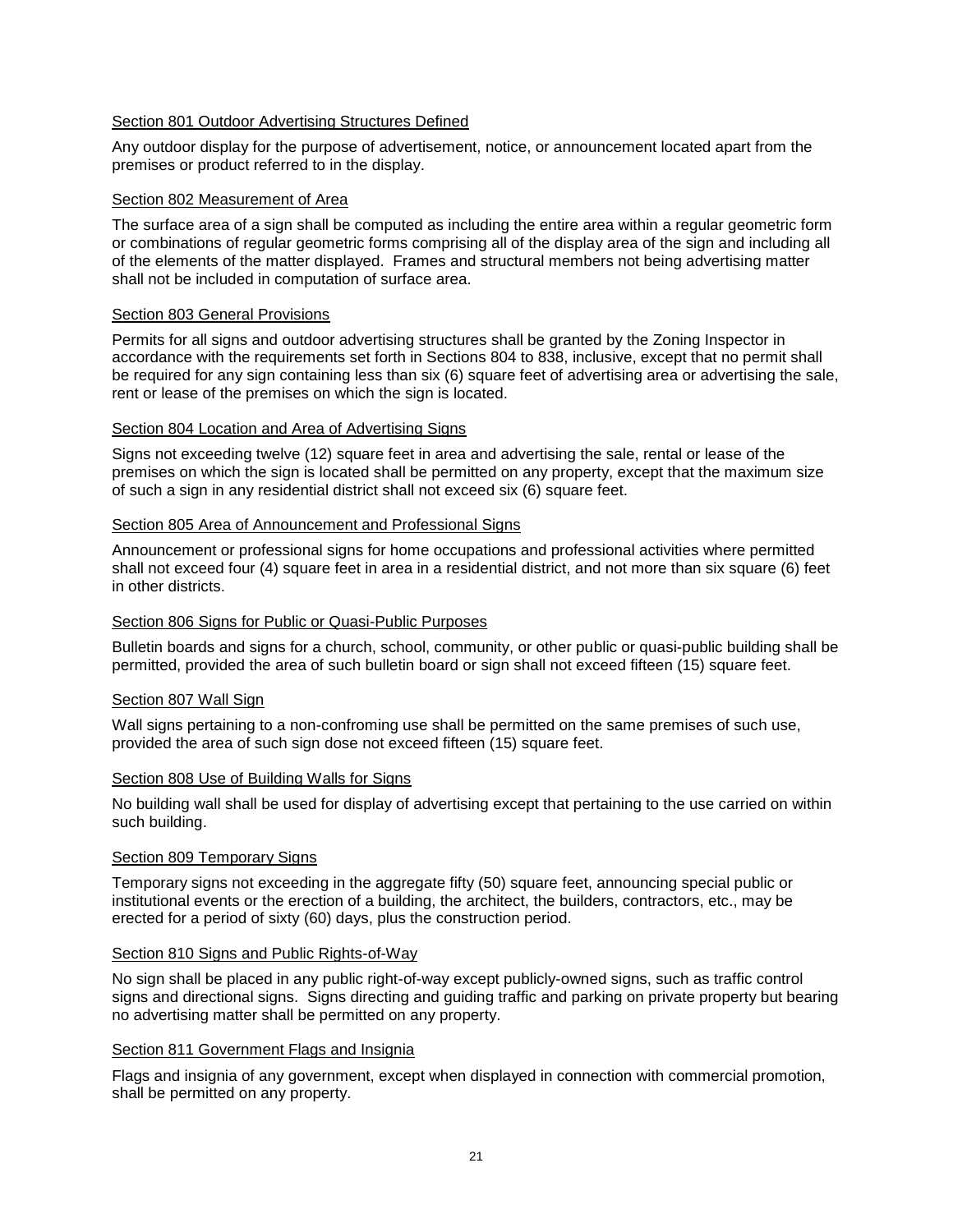# Section 812 Signs Required by Governmental Bodies

Legal notices, identification, information, or directional signs erected or required by governmental bodies shall be permitted on any property.

# Section 813 Electrically Illuminated Signs

All wiring, fittings, and materials used in the construction, connection, and operation of electrically illuminated signs shall be in accordance with the revisions of the National Electric Code and the local code in effect.

# Section 814 Marking of Signs

All signs hereafter hung or erected shall be plainly marked with the name of the person, firm, or corporation hanging or erecting such signs.

# Section 815 Attachment of Signs

No sign of any classification shall be installed, erected, or attached in any form, shape or manner to a fire escape or any door or window giving access to any fire escape.

#### Section 817 Maintenance of Signs

Should any sign be or become insecure or in danger of falling or otherwise unsafe, the owner thereof or the person maintaining the same shall, upon receipt of written notice from the Zoning Inspector, proceed at once to put such sign in a safe and secure condition or remove the sign.

#### Section 818 Signs Installed in Violation of Requirements

In case any sign shall be installed, erected, constructed, or maintained in violation of any of the terms of this Resolution the Zoning Inspector shall notify in writing the owner or lessee thereof to alter such sign so as to comply with this Resolution.

# Section 819 Signs in Commercial and Industrial Districts

In a commercial or industrial district, other than the I-1 District, each business shall be permitted one (1) flat or wall sign. So long as other requirements contained in this Resolution are complied with, there shall be no limit on the number of wall signs permitted on property in the I-1 District. Projection of wall signs shall not exceed two (2) feet measured from the face of the main building.

# Section 820 Area of Permanent Advertising Signs

The area of all permanent advertising signs for any single business enterprise shall be limited according to the width of the building or part of building occupied by such enterprise. For the purposes of this Section, width shall be measured along the building face nearest and parallel to the highway line. In the case of a corner lot, either frontage maybe used in determining maximum area of the sign.

# Section 821 Free Standing Signs

In districts other than the I-1 District, free-standing signs not over thirty (30) feet in height, having a maximum total sign area of one hundred (100) square feet per display area and located not closer than ten (10) feet to any highway right-of-way line and not closer than thirty (30) feet to any adjoining lot line, may be erected to serve a group of business establishments. There shall be only one (1) free-standing sign for each building, regardless of the number of businesses conducted in said building. In the I-1 District, free-standing directional, identification and entrance signs not to exceed fifty (50) feet in height, with each face of such signs not to exceed twenty five (25) feet in length and ten (10) feet in height, having a maximum total sign area of two hundred fifty (250) square feet per display area and located not closer than sixty (60) feet to any adjoining lot line, may be erected.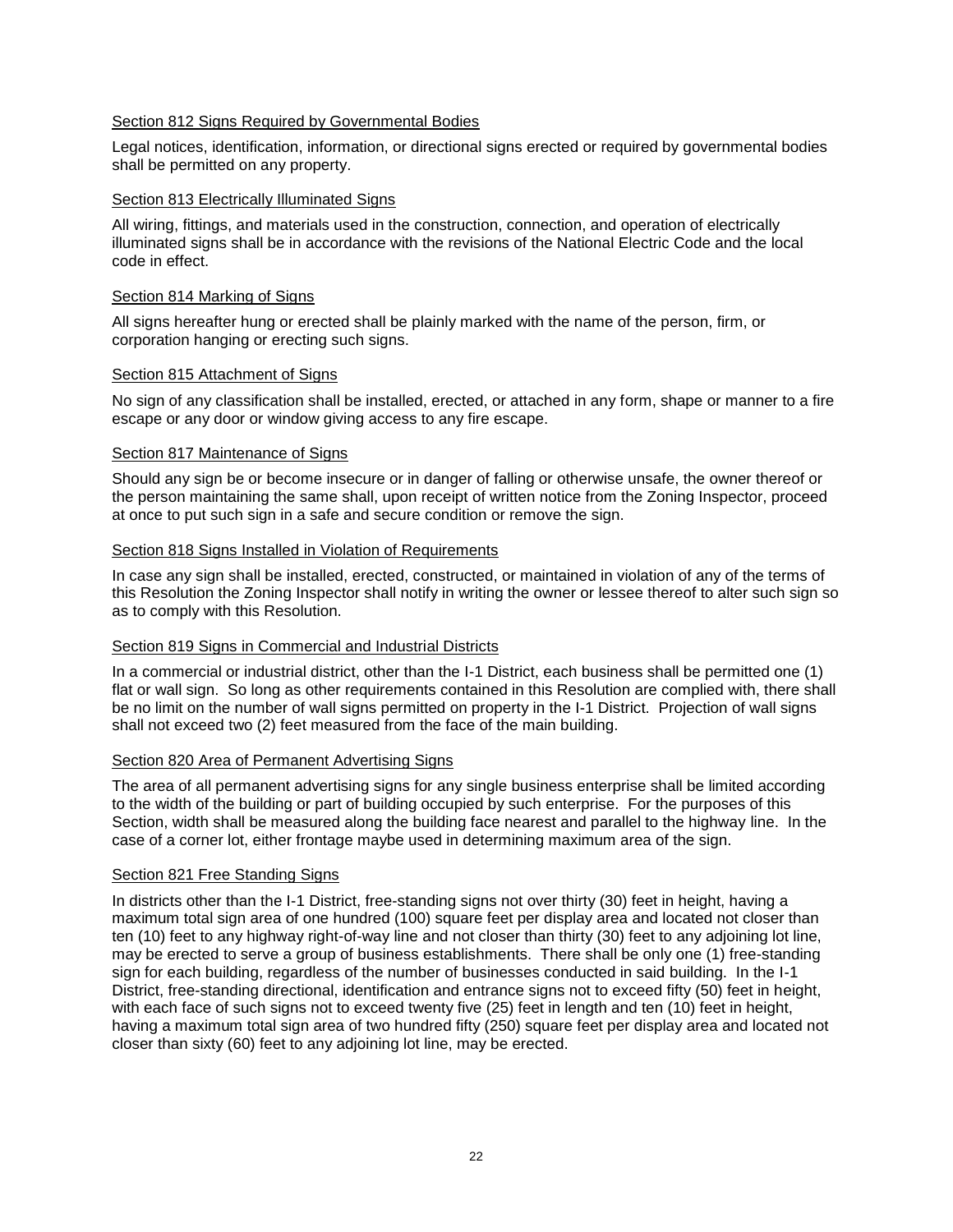# Section 822 Attachments to Wall Signs

Every wall sign projecting out from the face of the building shall be securely attached to the building wall, structure, or suitable metal posts located within the lot lines by iron or metal anchors, bolts, supports, chains, stranded cables, or steel rods. No such sign shall project into the street right-of-way or be supported from a street, road or sidewalk.

# Section 823 Pole Signs

Pole signs of symbolical design shall be permitted for business establishments, provided no part of such sign shall project into the right-of-way of any street or highway; the maximum area of any face of such sign shall not exceed thirty (30) square feet (except in the I-1 District, in which case the maximum area of any face of such a sign shall not exceed two hundred fifty (250) square feet); and the pole support of the sign shall not be less than fifty (50) feet from any lot in any residential district.

# Section 824 Area of Business Advertising Signs

The area of all permanent advertising signs for any single business enterprise may have an area equivalent to one and one-half (1-1/2) square feet of sign area for each lineal foot of width of a building, or part of a building, occupied by such enterprise, but shall not exceed a maximum area of one hundred (100) square feet.

# Section 825 Roof Signs

No sign shall be placed on the roof of any building, except in the I-1 District

# Section 826 Political Signs

No political sign shall be posted in any place or in any manner that is destructive of public property upon posting or removal. All candidates for public office, their campaign committees, or other persons responsible for the posting on public property of campaign material, shall remove such material within two (2) weeks following Election Day.

# Section 827 Sign Setback Requirements

Except as provided in this Resolution, and specifically excepting directional, identification and entrance signs in the I-1 District, signs and outdoor advertising structures where permitted shall be set back from the established right-of-way line of any street or highway at least as far as the required front yard depth for a principal use in such district except for the modifications in Sections 828 to 831 inclusive. Directional, identification, and entrance signs in the I-1 District shall be set back not less than ten (10) feet from the established right-of-way line of any street or highway.

# Section 828 Increased Setbacks

In every district other than the I-1 District, for every square foot by which such sign or outdoor advertising structure exceeds fifty (50) square feet, the setback shall be increased by one-half (1/2) foot but need not exceed one hundred (100) feet. This Section 828 shall not apply to signs or outdoor advertising structures located in the I-1 District.

# Section 829 Setbacks at the Intersection of Highways

At the intersection of any state, federal, or major local highway with a major or collector street, the setback of any sign or outdoor advertising structure shall not be less than fifty (50) feet from the established right-of-way of each highway or street.

# Section 830 Setbacks for Public and Quasipublic Signs

Real estate signs and bulletin boards for a church, school or any public or quasi-public, religious or educational institution may be erected not less than ten (10) feet from the established right-of-way line of any street or highway, provided such sign or bulletin board does not obstruct traffic visibility at street or highway intersections.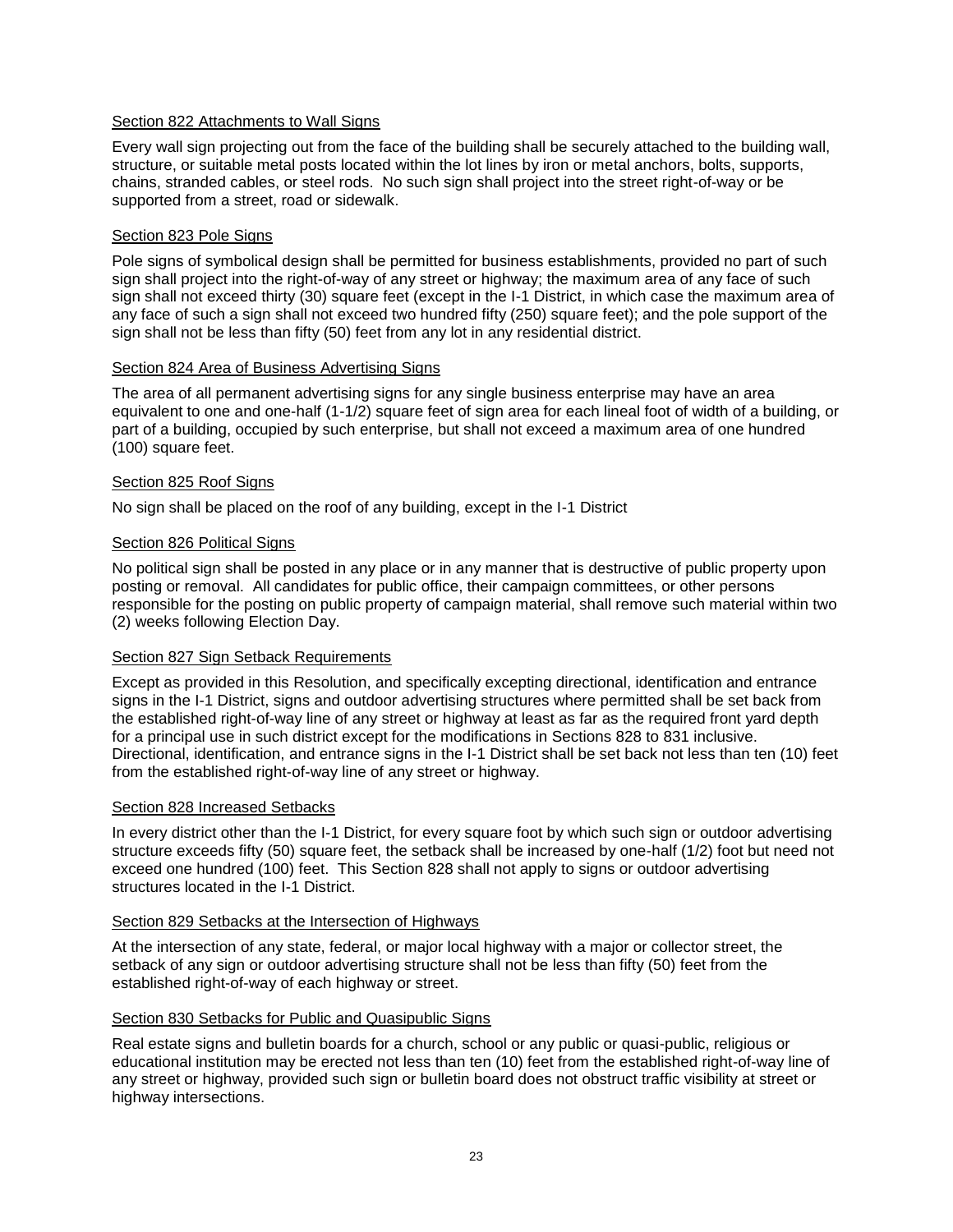# Section 831 Special Yard Provisions

Signs and advertising structures where permitted shall be erected or placed in conformity with the side and rear yard requirements of the district in which located, except no sign or advertising structure shall be erected or placed closer than within fifty (50) feet to a side or rear lot line in any residential district.

# Section 832 Illumination

All signs and advertising structures, except as hereinafter modified, may be illuminated internally or by reflected light provided the source of light is not directly visible and is so arranged as to reflect away from the adjoining premises, and provided that such illumination shall not be so placed as to cause confusion or a hazard to traffic or conflict with traffic control signs or lights.

#### Section 833 Subdivision Signs

Upon application to the Zoning Inspector, a permit may be issued as a conditional use in accordance with this Resolution allowing a land-sales sign, provided that the sign shall not be illuminated; the sign shall advertise the sale or development of a recorded lot subdivision; the sign shall be erected only upon the property for sale or being developed and shall be set back from the street right-of-way at least one (1) foot for each square foot of sign area; the sign shall not be in excess of thirty (30) square feet; not more than one (1) such sign shall be placed along single road frontage of any property in single and separate ownership, provided that not more than two (2) such signs may be permitted in any single development; and a permit for the erection, construction or maintenance of said sign shall expire within one (1) year.

#### Section 834 Sign Permit Required

A separate permit shall be required for the erection of signs regulated in this Resolution, except that no permit shall be required for temporary real estate signs with an area of twelve (12) square feet for less for the sale or lease of property and for small announcement signs with an area of less than four (4) square feet. Announcement signs shall be removed by the person or persons responsible for posting same within 30 (30) days after erection.

# Section 835 Drawings and Specifications

Clear drawings and specifications shall be made of the proposed sign indicating the location, quality of material, full dimensions in figures, supports, manner of erecting, manner of fastening the sign to the structure, number and the weight of the sign. Such plans to be made on blanks furnished by the Zoning Inspector, signed by the owner or tenant of property for which sign is to be used and by the erecting contractor.

# Section 836 Signs Interfering With Traffic Control or Movement Prohibited

No person shall place, maintain, or display upon or in view of any highway any unauthorized sign, signal, marking or device which purports to be or is an imitation of or resembles a traffic control device or railroad sign or signal, or which attempts to direct the movement of traffic, or which hides from view or interferes with the effectiveness of any traffic control device or any railroad sign or signal, and no person shall place or maintain, nor shall any public authority permit upon any highway, any traffic sign or signal bearing thereon any commercial advertising. This section does not prohibit the erection, upon private property adjacent to highways, of signs giving useful directional information of a type that cannot be mistaken for traffic control devices. Every such prohibited sign, signal, marking or device is a public nuisance, and the authority having jurisdiction over the highway may remove the same or cause it to be removed.

#### Section 837 Exemptions

Public notices by governmental bodies, traffic control signs and other official signs and notices are exempt from the provisions of this Resolution.

# Section 838 Roof or Wall Signs in the Special Limited Industrial District

Roof or wall signs shall be permitted in the I-1 District provided that the length of any such roof or wall sign shall not exceed one hundred (100) feet and the height thereof shall not exceed twenty-five (25) feet.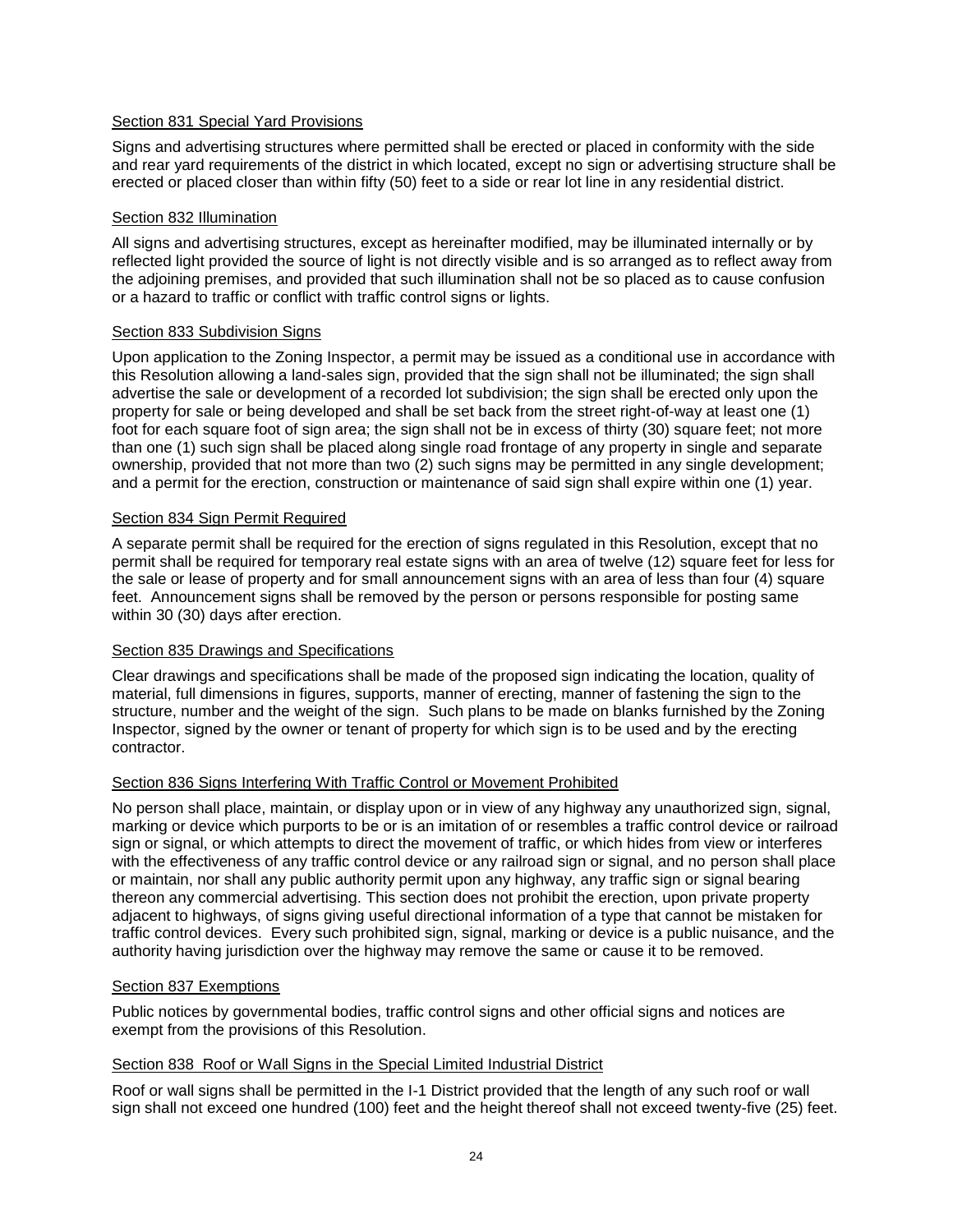# ARTICLE IX NON-CONFORMING USES

# Section 900 Intent

Within the districts established by this resolution or amendments that may later be adopted there exist lots, structures, uses of land and structures, and characteristics of use which were lawful before this Resolution was passed or amended, but which would be prohibited, regulated, or restricted under the terms of this Resolution or future amendment. It is the intent of this Resolution to permit these nonconformities to continue until they are removed. It is further the intent of this resolution that nonconformities shall not be enlarged upon, expanded or extended, nor be used as grounds for adding structures or uses prohibited elsewhere in the same district.

# Section 901 Incompatibility of Non-Conforming Uses

Non-conforming uses are declared by this Resolution to be incompatible with permitted uses in the districts involved. A non-conforming use of a structure, a non-conforming use of land, or a nonconforming use of a structure and land in combination shall not be extended or enlarged after passage of this Resolution by attachment on a building or premises of additional signs intended to be seen from off the premises or by the addition of other uses, of a nature which would be prohibited generally in the district involved.

# Section 902 Avoidance of Undue Hardship

To avoid undue hardship, nothing in this Resolution shall be deemed to require a change in the plans, construction, or designated use of any building on which actual construction was lawfully begun prior to the effective date of adoption or amendment of this Resolution and upon which actual building construction has been carried on diligently. Actual construction is hereby defined to include the placing of construction materials in permanent position and fastened in a permanent manner. Where excavation or demolition or removal of an existing building has substantially begun preparatory to rebuilding, such excavation or demolition or removal shall be deemed to be actual construction, provided that work shall be carried on diligently.

# Section 903 Non-Conforming Lots of Record

In any district in which single-family dwellings are permitted, a single family dwelling and customary accessory buildings may be erected on any single lot of record at the effective date of adoption or amendment of this Resolution, notwithstanding limitations imposed by other provisions of this Resolution. Such lot must be in separate ownership and not of continuous frontage with other lots in the same ownership. This provision shall apply even though such lot fails to meet the requirements for area or width, or both, that are generally applicable in the district, provided that yard dimensions and requirements other than these applying to area or width, or both, of the lot shall conform to the regulations for the district in which such lot is located. Variance of yard requirements shall be obtained only through action on the Board of Zoning Appeals.

# Section 904 Non-Conforming Lots of Record in Combination

If two (2) or more lots or combinations of lots and portions of lots with continuous frontage in single ownership are of record at the time of passage or amendment of this Resolution, and if all or part of the lots do not meet the requirements established for lot width and area, the lands involved shall be considered to be an undivided parcel for the purposes of this Resolution and no portion said parcel shall be used or sold in a manner which diminishes compliance with lot width and area requirements established by this Resolution, nor shall any division of any parcel be made which creates a lot with width or area below the requirements stated in this Resolution.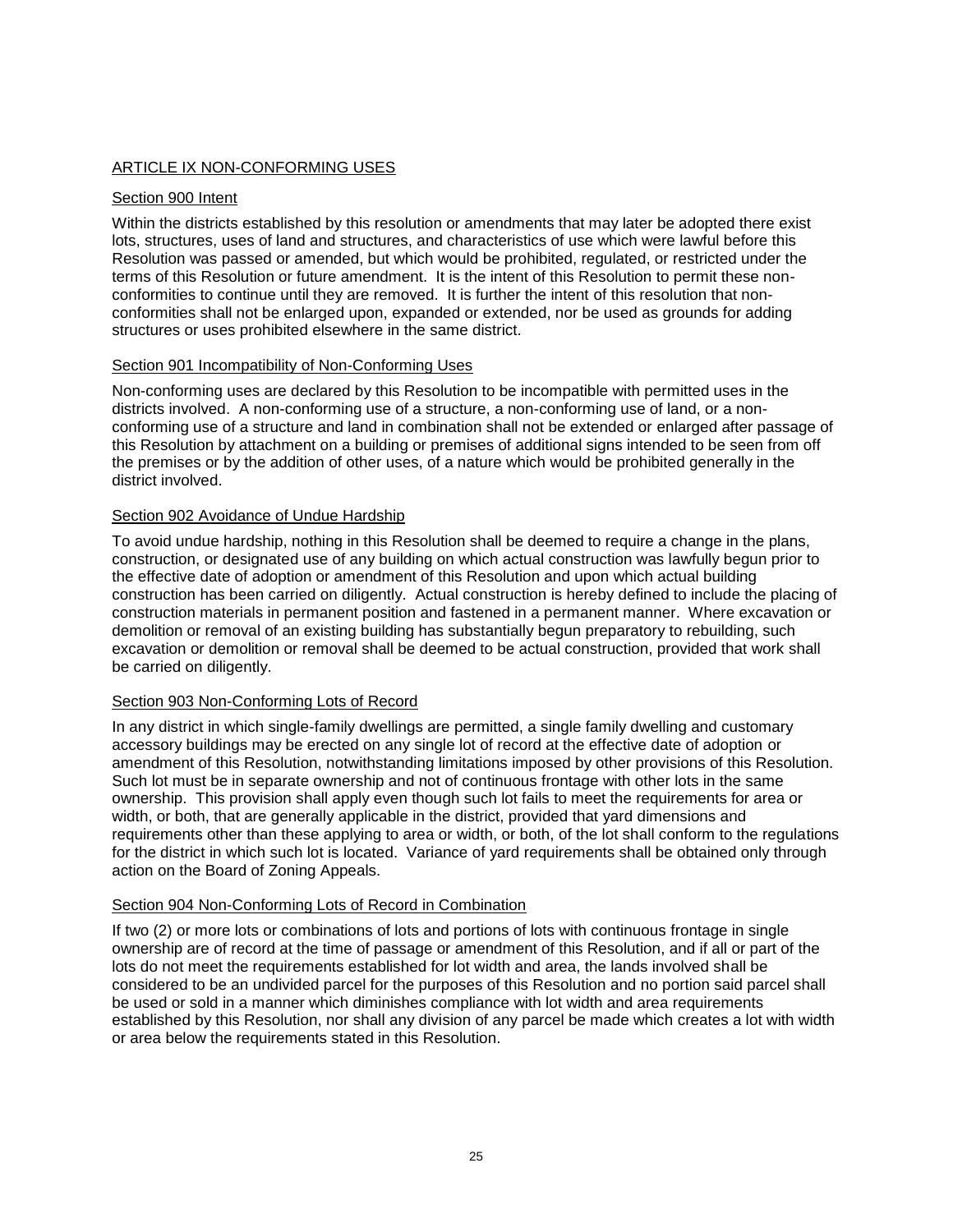# Section 905 Non-Conforming Uses of Land

Where at the time of passage of this Resolution lawful use of land exists which would not be permitted by the regulations imposed by this Resolution, the use may be continued so long as it remains otherwise lawful, provided:

- (1) No such non-conforming use shall be enlarged or increased, nor extended to occupy a greater area of land than was occupied at the effective date of adoption or amendment of this Resolution;
- (2) No such non-conforming use shall be moved in whole or in part to any portion of the lot or parcel other than that occupied by such use at the effective date of adoption or amendment of this Resolution;
- (3) If any such non-conforming use of land ceases for any reason for a period of more than thirty (30) days, any subsequent use of such land shall conform to the regulations specified by this Resolution for the district in which such land is located; and
- (4) No additional structure not conforming to the requirements of this Resolution shall be erected in connection with such non-conforming use of land.

# Section 906 Non-Conforming Structures

Where a lawful structure exists at the effective date of adoption or amendment of this Resolution that could not be built under the terms of this Resolution by reason of restrictions on area, lot coverage, height, yards, its location on the lot, or other requirements concerning the structure, such structure may be continued so long as it remains otherwise lawful, subject to the following provisions:

- (1) No such non-conforming structure may be enlarged or altered in a way which increases its non-conformity, but any structure or portion thereof may be altered to decrease its non-conformity.
- (2) Should such non-conforming structure or non-conforming portion of structure be destroyed by any means to an extent of more than 50 percent of its replacement cost at time of destruction, it shall not be reconstructed except in conformity with the provisions of this Resolution.
- (3) Should such structure be moved for any reason for any distance whatever, it shall thereafter conform to the regulations for the district in which it is located after it is moved.

# Section 907 Non-Conforming Uses of Structures or of Structures and Premises in Combination

If lawful use involving individual structures with a replacement cost of \$1,000 or more, or of structure and premises in combination, exists at the effective date of adoption or amendment of this Resolution that would not be allowed in the district under the terms of this Resolution, the lawful use may be continued so long as it remains otherwise lawful, subject to the following conditions:

- (1) No existing structure devoted to a use not permitted by this Resolution in the district in which it is located shall be enlarged, extended, constructed, reconstructed, moved, or structurally altered except in changing the use of the structure to a use permitted in the district in which it is located.
- (2) Any non-conforming use may be extended throughout any parts of a building which were manifestly arranged or designed for such use at the time of adoption or amendment of this Resolution but no such use shall be extended to occupy any land outside such building.
- (3) If no structural alterations are made, any non-conforming use of a structure, or structure and premises, may as a special exception be changed to another non-conforming use, provided that the Board of Zoning Appeals, either by general rule or by making findings in the specific case, shall find that the proposed use is equally appropriate or more appropriate to the district than the existing non-conforming use. In permitting such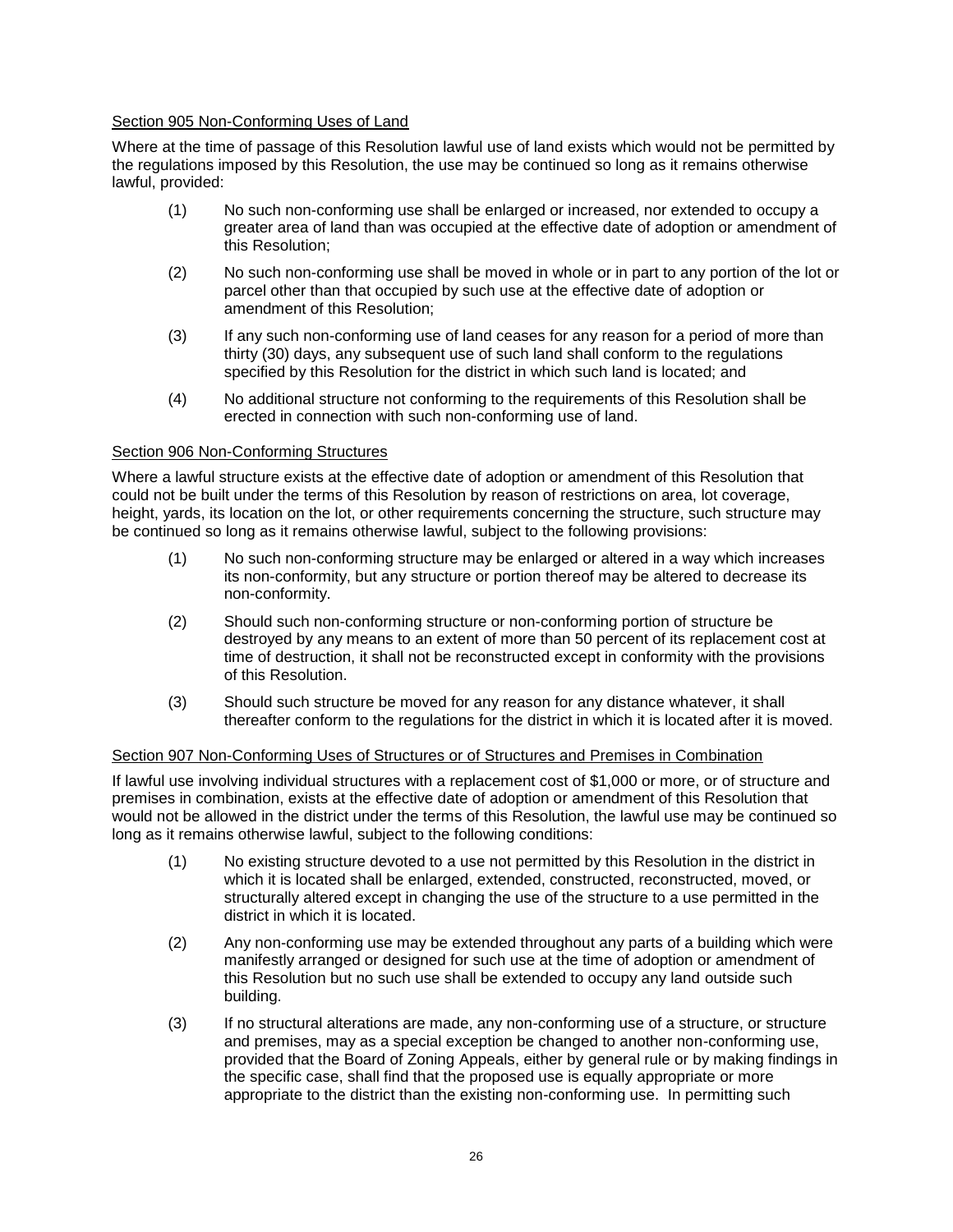change, the Board of Zoning Appeals may require appropriate conditions and safeguards in accord with the provisions of this Resolution.

- (4) Any structure, or structure and premises in combination, in or on which a non-conforming use is superseded by a permitted use, shall thereafter conform to the regulations for the district, and the non-conforming use may not thereafter be resumed.
- (5) When a non-conforming use of a structure, or structure and premises in combination, is discontinued or abandoned for six (6) consecutive months or for eighteen (18) months during any three (3) year period (except when government action impedes access to the premises), the structure, or structure and premises in combination, shall not thereafter be used except in conformity with the regulations of the district in which it is located.
- (6) Where non-conforming use status applies to a structure and premises in combination, removal or destruction of the structure shall eliminate the non-conforming status of the land. Destruction for the purpose of this subsection is defined as damage to an extent of more than 50 percent of the replacement cost at time of destruction.

# Section 908 Repairs and Maintenance

On any non-conforming structure or portion of a structure containing a non-conforming use, work may be done in any period of twelve (12) consecutive months on ordinary repairs, or on repair or replacement of non-bearing walls, fixtures, wiring, or plumbing, provided that the cubic content existing when it became non-conforming shall not be increased. If a non-conforming structure or portion of a structure containing a non-conforming use becomes physically unsafe or unlawful due to lack of repairs and maintenance, and is declared by any duly authorized official to be unsafe or unlawful by reason of physical condition, it shall not thereafter be restored, repaired, or rebuilt except in conformity with the regulations of the district in which it is located. Nothing in this Resolution shall be deemed to prevent the strengthening or restoring to a safe condition of any building or part thereof declared to be unsafe by any official charged with protecting the public safety, upon order of such official.

# Section 909 Uses Under Conditional Use Provisions Not Non-Conforming Uses

Any use which is permitted as a conditional use in a district under the terms of this Resolution, other than a change through the Board of Zoning Appeals action from a non-conforming use to another use not generally permitted in the district, shall not be deemed a non-conforming use in such district, but shall without further action be considered a conforming use.

# ARTICLE X ADMINISTRATION AND ENFORCEMENT

# Section 1000 Office of Zoning Inspector Created

A Zoning Inspector designated by the Board of Township Trustees shall administer and enforce this Resolution. He may be provided with the assistance of such other persons as the Board of Township Trustees may direct. If the zoning inspector shall find that any of the provisions of this resolution are being violated, he shall notify in writing the person responsible for such violations, indicating the nature of the violation, and ordering the action necessary to correct it. He shall order discontinuance of illegal use of land, buildings, or structures; removal of illegal buildings or structures or of illegal additions, alterations, or structural changes; discontinuance of any illegal work being done; or shall take any action authorized by this Resolution to ensure compliance with or to prevent violation of its provisions.

# Section 1001 Building Permits Required

No building or other structure shall be erected, moved, added to, or structurally altered without a permit therefore, issued by the Zoning Inspector. No building permit shall be issued by the Zoning Inspector except in conformity with the provisions of this Resolution unless he receives a written order from the Board of Zoning Appeals in the form of an administrative review, conditional use, or variance as provided by this Resolution.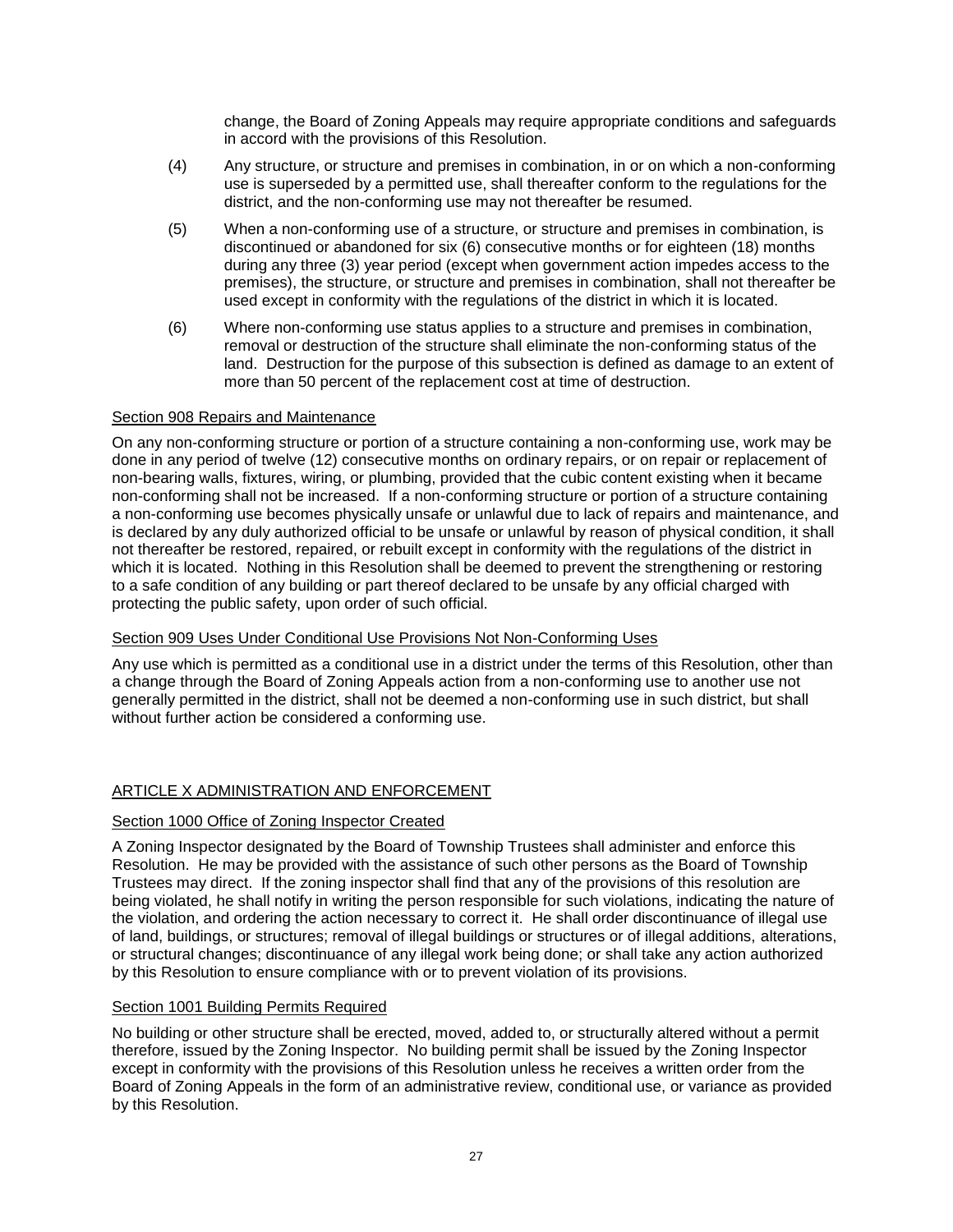# Section 1002 Application for Building Permit

All applications for building permits shall be accompanied by plans in triplicate drawn to scale, showing the actual dimensions and shape of the lot to be built upon; the exact sizes and locations on the lot of buildings already existing, if any; and the location and dimensions of the proposed building or alteration. The application shall include such other information as lawfully may be required by the Zoning Inspector, including existing or proposed building or alterations; existing or proposed uses of the building and land; the number of families, housekeeping units, or rental units the building is designed to accommodate; conditions existing on the lot; and such other matters as may be necessary to determine conformance with, and provide for the enforcement of, this Resolution. One (1) copy of the plans shall be returned to the applicant by the zoning inspector, after he shall have marked such copy either as approved or disapproved and attested to same by his signature on such copy. The original and one (1) copy of the plans, similarly marked, shall be retained by the Zoning Inspector.

# Section 1003 Zoning Certificate Required

It shall be unlawful to use or occupy or permit the use or occupancy of any building or premises, or both, or part thereof hereafter created, erected, changed, converted, or wholly or partly altered or enlarged in its use or structure until a zoning certificate shall have been issued thereof by the Zoning Inspector stating that the proposed use of the building or land conforms to the requirements of this Resolution.

# Section 1004 Zoning Certificates for a Non-Conforming Use Required

No non-conforming structure or use shall be maintained, renewed, changed, or extended until a zoning certificate shall have been issued by the Zoning Inspector. The zoning certificate shall state specifically wherein the non-conforming use differs from the provisions of this Resolution, provided that upon enactment or amendment of this Resolution, owners or occupants of non-conforming uses or structures shall have six (6) months to apply for zoning certificates. Failure to make such application within six (6) months shall be presumptive evidence that the property was in conforming use at the time of enactment or amendment of this Resolution.

# Section 1005 Issuance of Zoning Certificates

No permit for erection, alteration, moving, or repair of any building shall be issued until an application has been made for a zoning certificate, and the certificate shall be issued in conformity with the provisions of this Resolution upon completion of the work.

# Section 1006 Temporary Zoning Certificate

A temporary zoning certificate may be issued by the Zoning Inspector for a period not exceeding six (6) months during alterations or partial occupancy of a building pending its completion, provided that such temporary zoning certificate may include such conditions and safeguards as will protect the safety of the occupants and the public.

# Section 1007 Record of Zoning Certificates

The Zoning Inspector shall maintain a record of all zoning certificates, and a copy shall be furnished upon request to any person.

# Section 1008 Failure to Obtain a Zoning Certificate

Failure to obtain a zoning certificate shall be a violation of this Resolution and punishable under Section 1025 of this Resolution.

# Section 1009 Expiration of Zoning Permit

If the work described in any building permit has not begun within one hundred eighty (180) days from the date of issuance thereof; said permit shall expire, it shall be cancelled by the Zoning Inspector; and written notice thereof shall be given to the persons affected. If the work described in any building permit has not been substantially completed within two and one half (2-1/2) years of the date of issuance thereof, said permit shall expire and be cancelled by the Zoning Inspector, and written notice thereto shall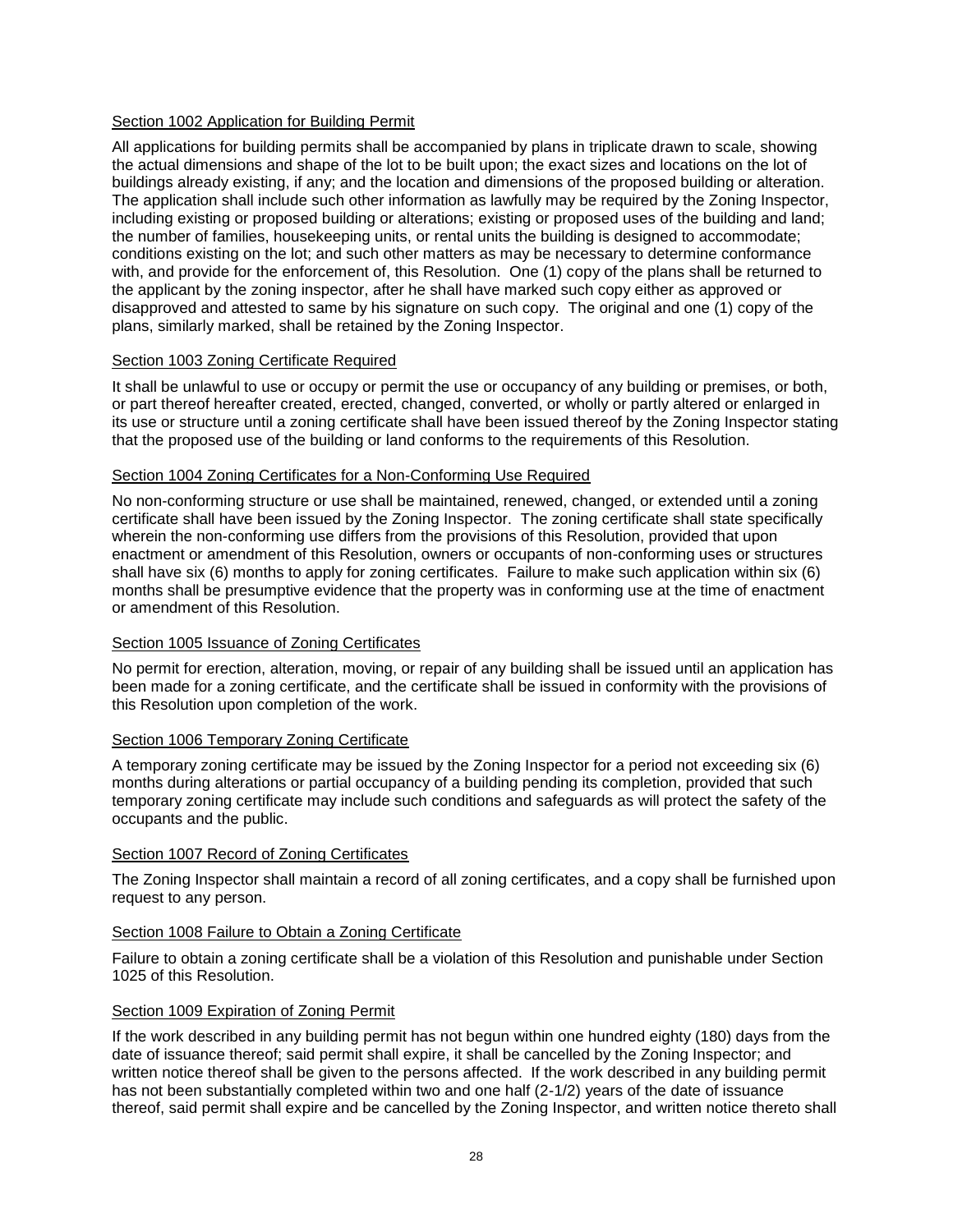be given to the persons affected, together with notice that further work as described in the cancelled permit shall not proceed unless and until a new building permit has been obtained.

# Section 1010 Construction and Use to Be as Provided in Applications, Plans, Permits, and Zoning **Certificates**

Building permits or zoning certificates issued on the basis of plans and applications approved by the Zoning Inspector authorize only the use, arrangement, and construction set forth in such approved plans and applications, and no other use, arrangement, or construction. Use, arrangement, or construction at variance with that authorized shall be deemed violation of this Resolution and punishable as provided by Section 1025 hereof.

# Section 1011 Issuance of Zoning Certificate for Projects Requiring Site Plan Review

The Zoning Inspector shall not issue a zoning certificate for any application requiring site plan review by the Zoning Commission and/or the Board of Zoning Appeals, namely planned unit development (Article VI) and mobile home parks (Article VII), unless the site plan has been approved by the Zoning Commission and/or the Board of Zoning Appeals.

# Section 1012 Board of Zoning Appeals Established

A Board of Zoning Appeals is-hereby created, which shall consist of five (5) members to be appointed by the Board of Township Trustees each for a term of five (5) years, except that the initial appointments shall be one (1), two (2), three (3), four (4) and five (5) year terms. Each member shall be a resident of the unincorporated area of the Township of Perry.

The Board of Township Trustees may appoint two alternate members to the Board of Appeals for terms to be determined by the Board of Township Trustees. An alternate member shall take the place of an absent regular member at any meeting of the Board of Appeals. An alternate member shall meet the same appointment criteria as a regular member. Members of the Board of Zoning Appeals may be removed from office by the Board of Township Trustees, for cause upon written charges and after public hearing. Vacancies shall be filled by resolution of the Board of Township Trustees, for the unexpired term of the member affected.

# Section 1013 Proceedings of the Board of Zoning Appeals

The Board of Zoning Appeals shall adopt rules necessary to the conduct of its affairs and in keeping with the provisions of this Resolution. Meetings shall be held at the call of the chairman and at such other times as the Board of Zoning Appeals may determine. The chairman, or in his absence the acting chairman, may administer oaths and compel the attendance of witnesses. All meetings shall be open to the public. The Board of Zoning Appeals shall keep minutes of its proceedings, showing the vote of each member upon each question, or if absent or failing to vote indicating such fact, and shall keep records of its examinations and other official actions, all of which shall be a public record and be immediately filed in the office of the Board of Zoning Appeals.

# Section 1014 Hearings; Appeals; Notices

Appeals to the Board of Zoning Appeals concerning interpretation or administration of this Resolution may be taken by any person aggrieved or by any officer or bureau of the governing body of the Township affected by any decision of the Zoning Inspector. Such appeals shall be taken within twenty (20) days by filing with the Zoning Inspector and with the Board of Zoning Appeals a notice of appeal specifying the grounds thereof. The Zoning Inspector shall forthwith transmit to the Board of Zoning Appeals all papers constituting the record upon which the action appealed from was taken. The Board of Zoning Appeals shall fix a reasonable time for the hearing of appeal, give at least ten (10) days public notice in a newspaper of general circulation in the area as well as ten (10) days notice to the parties in interest, and decide the same within a reasonable time. At the hearing, any party may appear in person or by agent or attorney.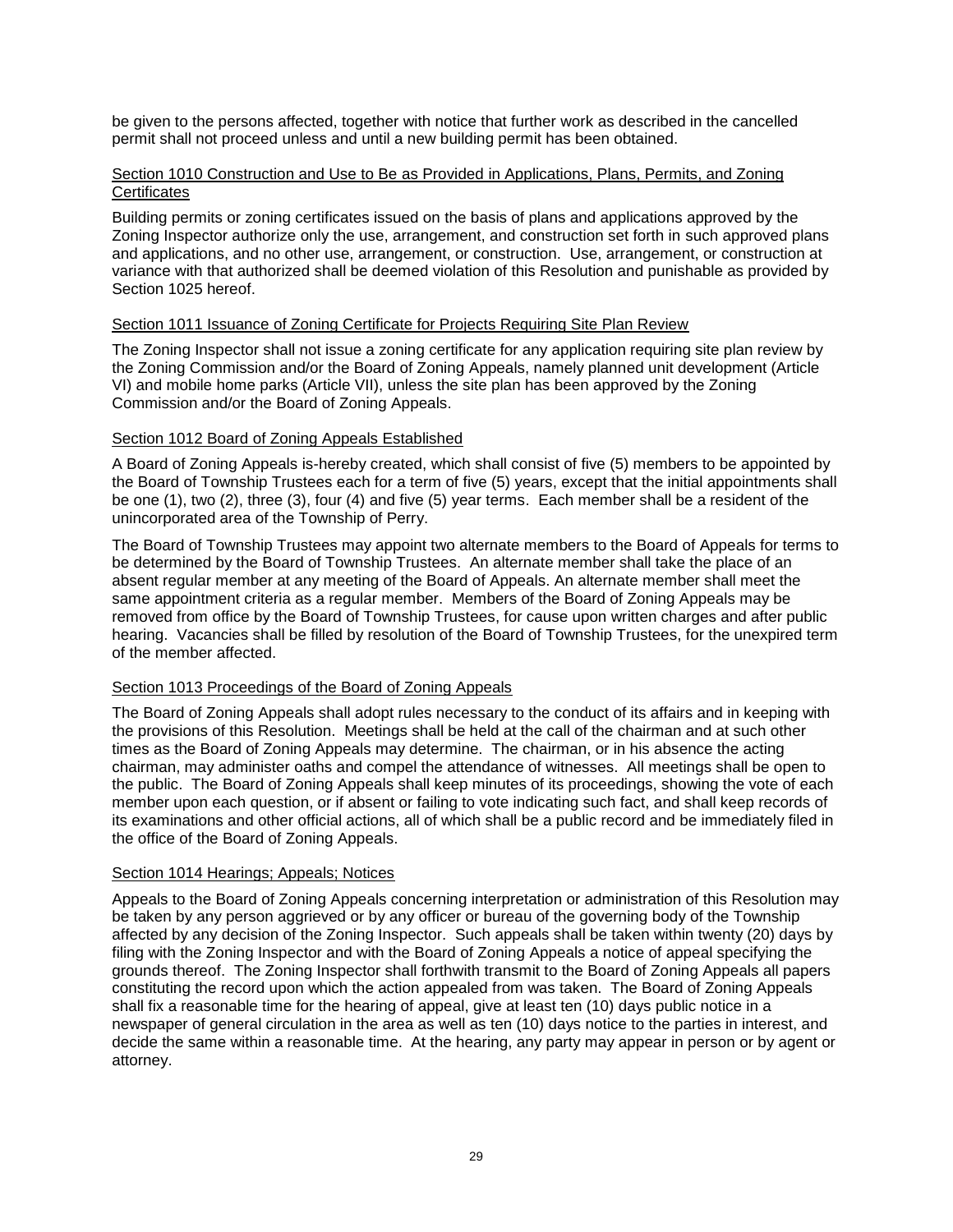# Section 1015 Stay of Proceedings

An appeal stays all proceedings in furtherance of the action appealed from, unless the Zoning Inspector from whom the appeal is taken certifies to the Board of Zoning Appeals after the notice of appeal is filed with him, that by reason of facts stated in the certificate, a stay would, in his opinion, cause imminent peril to life and property. In such case proceedings shall not be stayed other than by a restraining order which may be granted by the Board of Zoning Appeals or by a court of record on application, on notice to the Zoning Inspector from whom the appeal is taken and on due cause shown.

# Section 1016 Powers and Duties of the Board of Zoning Appeals

The Board of Zoning Appeals shall have the powers and duties set forth in Sections 1017 to 1025, inclusive.

# Section 1017 Administrative Review

The Board of Zoning Appeals shall hear and decide appeals where it is alleged there is error in any order, requirement, decision, or determination made by the Zoning Inspector in the enforcement of this **Resolution** 

# Section 1018 Conditional Uses

The Board of Zoning Appeals shall hear and decide only such conditional uses as the Board of Zoning Appeals is specifically authorized to pass on by the terms of this Resolution; decide such questions as are involved in determining whether conditional uses should be granted; and grant conditional uses with such conditions and safeguards as are appropriate under this Resolution, or deny conditional uses when not in harmony with the purpose and intent of this Resolution. A conditional use shall not be granted by the Board of Zoning Appeals unless and until:

- (1) A written application for a conditional use is submitted indicating the section of this Resolution under which the conditional use is sought and stating the grounds on which it is requested;
- (2) Notice shall be given at least ten (10) days in advance of public hearing by publication in a newspaper of general circulation in the area. The notice shall state the date, time and place and the nature of the proposed hearing. The same information shall be mailed by first class mail to all parties in interest, these shall include the applicant and property owners contiguous to and directly across the road (street) from the property concerned;
- (3) The public hearing shall be held. Any party may appear in person, or by agent or attorney;
- (4) The Board of Zoning Appeals shall within thirty (30) days make a finding that it is empowered under the section of this Resolution described in the application to grant the conditional use and that the granting of the conditional use will not adversely affect the public interest; and
- (5) Before any conditional use shall be issued, the Board of Zoning Appeals shall make written findings certifying compliance with the specific rules governing individual conditional uses and that satisfactory provisions and arrangements have been made concerning the following, where applicable:

(a) Ingress and egress to property and proposed structures thereon with particular reference to automotive and pedestrian safety and convenience, traffic flow and control, and access in case of fire or catastrophe;

(b) Off-street parking and loading areas where required with particular attention to the items in (a) above and the economic, noise, glare, or odor effects of the conditional use on adjoining properties and properties generally in the district;

- (c) Refuse and service areas, with particular reference to the items in (a) and (b) above;
- (d) Utilities, with reference to locations, availability, and compatibility;
- (e) Screening and buffering with reference to type, dimensions, and character;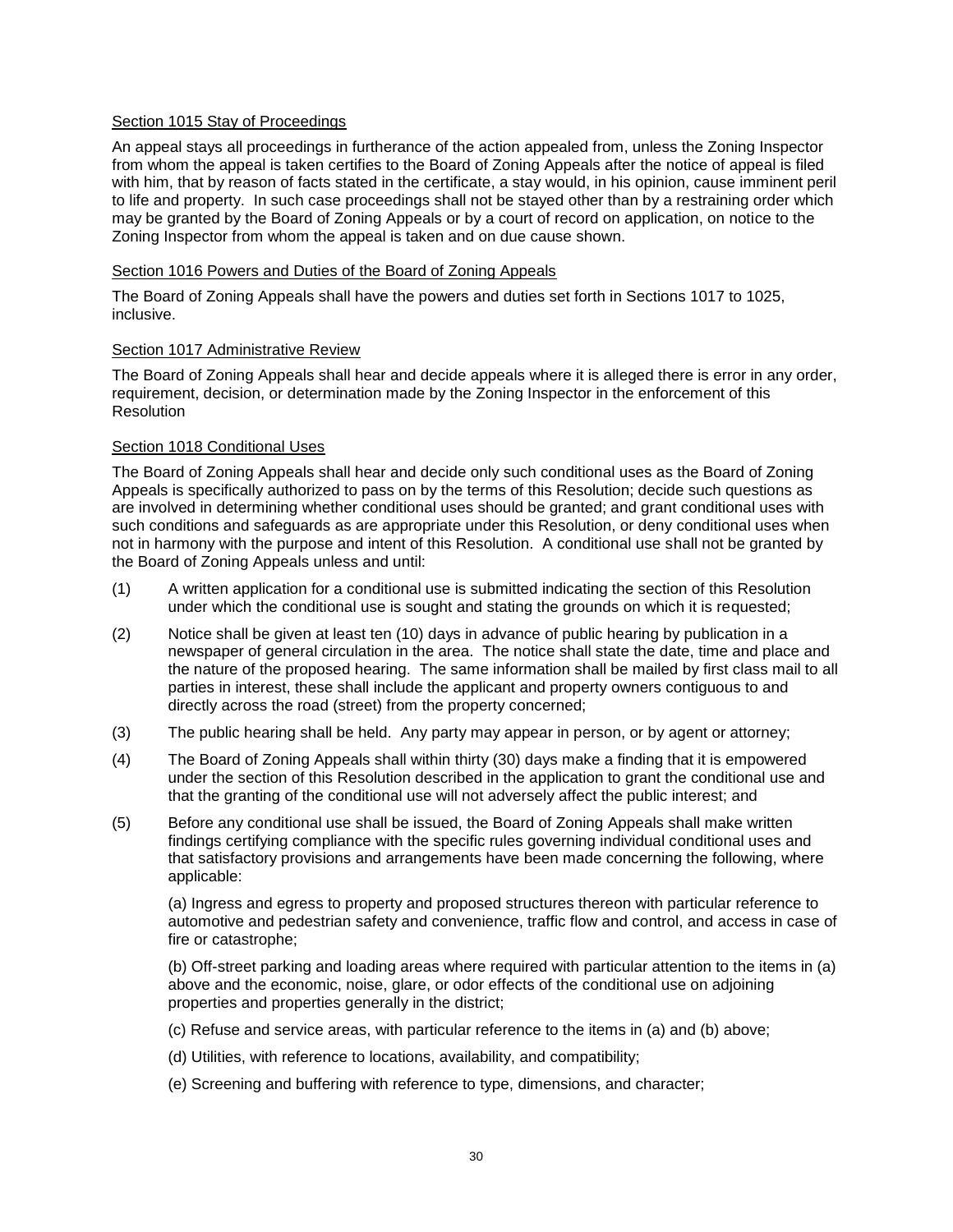(f) Signs, if any, and proposed exterior lighting with reference to glare, traffic safety, economic effect, and compatibility and harmony with properties in the district;

- (g) Required yards and other open space; and
- (h) General compatibility with adjacent properties and other property in the district.

# Section 1019 Variances; Conditions Governing Applications; Procedures

To authorize upon appeal in specific cases such variance from the terms of this Resolution as will not be contrary to the public interest where, owing to special conditions, a literal enforcement of the provisions of this Resolution would result in unnecessary hardship. No non-conforming use of neighboring lands, structures, or buildings in the same district and no permitted or non-conforming use of lands, structures or buildings in other districts, shall be considered grounds for the issuance of a variance. A variance from the terms of this Resolution shall not be granted by the Board of Zoning Appeals unless and until:

- (1) A written application for a variance is submitted demonstrating:
	- (a) That special conditions and circumstances exist which are peculiar to the land, structure, or building involved and which are not applicable to other lands, structures, or buildings in the same district;
	- (b) That literal interpretation of the provisions of this Resolution would deprive the applicant of rights commonly enjoyed by other properties in the same district under the terms of this Resolution;
	- (c) That the special conditions and circumstances do not result from the actions of the applicant; and
	- (d) That granting the variance requested will not confer on the applicant any special privilege that is denied by this Resolution, to other lands, structures, or buildings in the same district;
- (2) Notice of public hearing shall be given as in Section 1018 (2) of this Resolution;
- (3) The public hearing shall be held. Any party may appear in person, or by agent or by attorney;
- (4) The board of zoning appeals shall make findings within thirty (30) days that the requirements of Section 1019 (1) have been met by the applicant for a variance;
- (5) The Board of Zoning Appeals shall further make a finding that the reasons set forth in the application justify the granting of the variance, and that the variance is the minimum variance that will make possible the reasonable use of the land, building, or structure; and
- (6) The Board of Zoning Appeals shall further make a finding that the granting of the variance will be in harmony with the general purpose and intent of this Resolution and will not be injurious to the neighborhood, or otherwise detrimental to the public welfare.

# Section 1020 Supplementary Conditions and Safeguards May be Prescribed

In granting any variance, the Board of Zoning Appeals may prescribe appropriate conditions and safeguards in conformity with this Resolution. Violation of such conditions and safeguards, when made a part of the terms under which the variance is granted, shall be deemed a violation of this Resolution and punishable under Section 1025 of this Resolution. Under no circumstances shall the Board of Zoning Appeals grant a variance to allow a use not permissible under the terms of this Resolution in the district involved, or any use expressly or by implication in the district involved, prohibited by the terms of this Resolution in said district.

# Section 1021 Board Has Powers of Zoning Inspector on Appeals; Reversing Decision of Zoning Inspector

In exercising the powers in Sections 1017 to 1020, inclusive, the Board of Zoning Appeals may, so long as such action is in conformity with the terms of this Resolution reverse or affirm, wholly or partly, or may modify the order, requirement, decision, or determination appealed from and may make such order,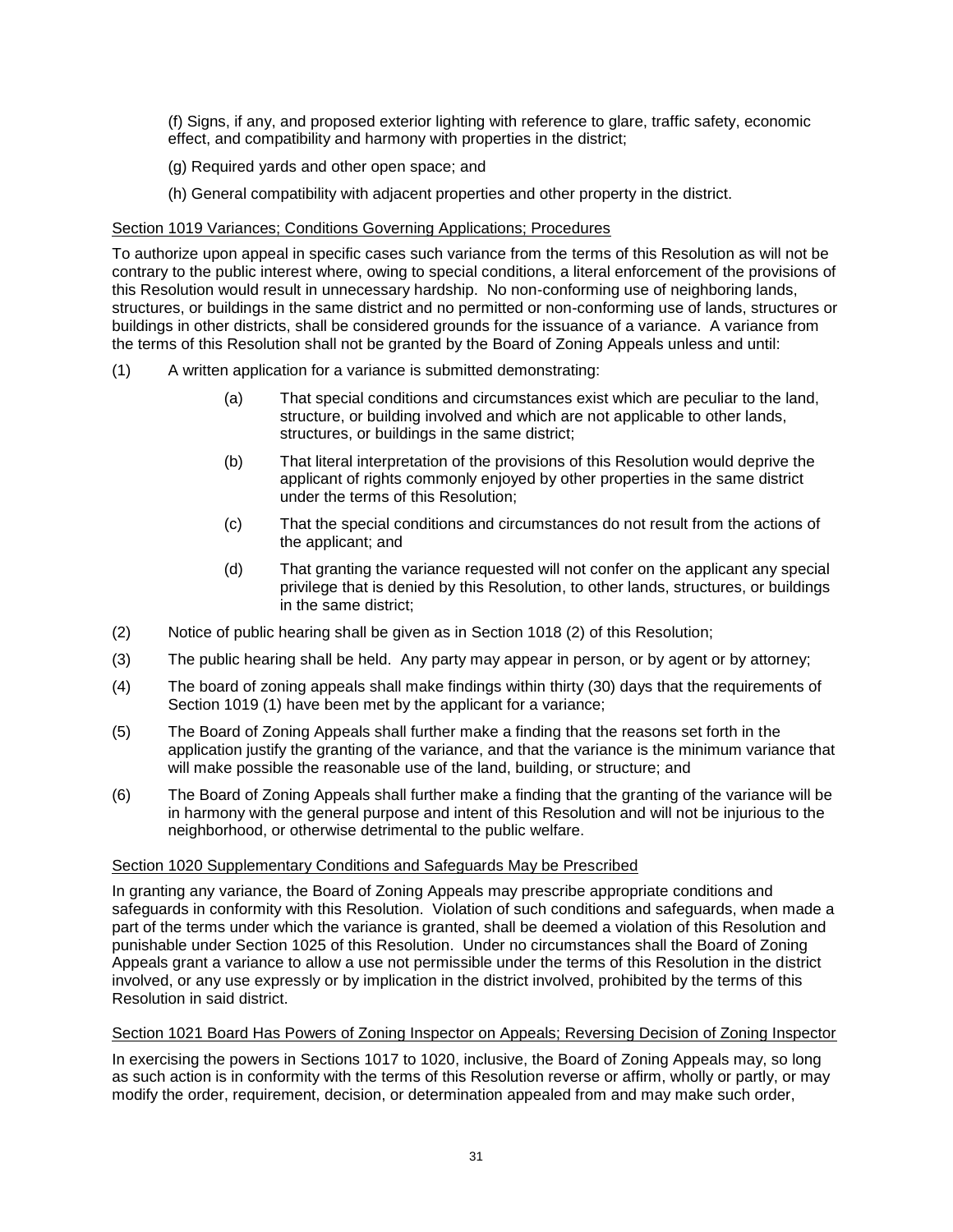requirement, decision, or determination as ought to be made, and to that end shall have the powers of the Zoning Inspector from whom the appeal is taken. The concurring vote of three (3) members of the Board of Zoning Appeals shall be necessary to reverse any order, requirement, decision, or determination of the Zoning Inspector, or to decide in favor of the applicant on any matter upon which it is required to pass under this Resolution or to effect any variation in the application of this Resolution

# Section 1022 Duties of Zoning Inspector, Board of Zoning Appeals, Governing Body and Courts on Matters of Appeal

It is the intent of this Resolution that all questions of interpretation and enforcement shall be first presented to the Zoning Inspector, and that such questions shall be presented to the Board of Zoning Appeals only on appeal from the decision of the Zoning Inspector, and that recourse from the decisions of the Board of Zoning Appeals shall be to the courts as provided by law. It is further the intent of this Resolution that the duties of the Board of Township Trustees in connection with this Resolution shall not include hearing and deciding questions of interpretation and enforcement that may arise, the procedure for deciding such questions shall be as stated in this Resolution. Under this Resolution the Board of Township Trustees shall have only the duties of considering and adopting or rejecting proposed amendments or the repeal of this Resolution as provided by law, and of establishing a schedule of fees and charges as stated in Section 1023 of this resolution.

# Section 1023 Schedule of Fees, Charges, and Expenses

The Board of Township Trustees shall establish a schedule of fees, charges, and expenses and a collection procedure for building permits, zoning certificates, appeals, and other matters pertaining to this Resolution. The schedule of fees shall be posted in the office of the township building and with the Zoning Inspector, and may be altered or amended only by the Board of Township Trustees. Until all applicable fees, charges, and expenses have been paid in full, no action shall be taken on any application or appeal.

# Section 1024 Complaints Regarding Violations

Whenever a violation of this Resolution occurs, or is alleged to have occurred, any person may file a written complaint. Such complaint stating fully the causes and basis thereof shall be filed with the Zoning Inspector. He shall record properly such complaint, immediately investigate, and take action thereon as provided by this Resolution.

# Section 1025 Penalties for Violation

Violation of the provisions of this Resolution or failure to comply with any of its requirements (including violations of conditions and safeguards established in connection with grants of variances or conditional uses) shall constitute a misdemeanor. Any person who violates this Resolution or fails to comply with any of its requirements, shall upon conviction thereof be fined not more than \$500.00 or imprisoned for not more than thirty (30) days, or both, and in addition shall pay all costs and expenses involved in the case. Each day, such violation continues shall be considered a separate offense. The owner or tenant of any building, structure, premises, or part thereof, and any architect, builder, contractor, agent, or other person, who commits, participates in, assists in, or maintains such violation may each be found guilty of a separate offense and suffer the penalties herein provided. Nothing herein contained shall prevent the Board of Township Trustees from taking such other lawful action as is necessary to prevent or remedy any violations.

# ARTICLE XI AMENDMENTS

# Section 1100 General Requirements

Whenever the public necessity, convenience, general welfare, or good zoning practices require, the Board of Township Trustees may by resolution and after receipt of recommendation thereon from the Zoning Commission, and subject to the procedures provided by law, amend, supplement, change or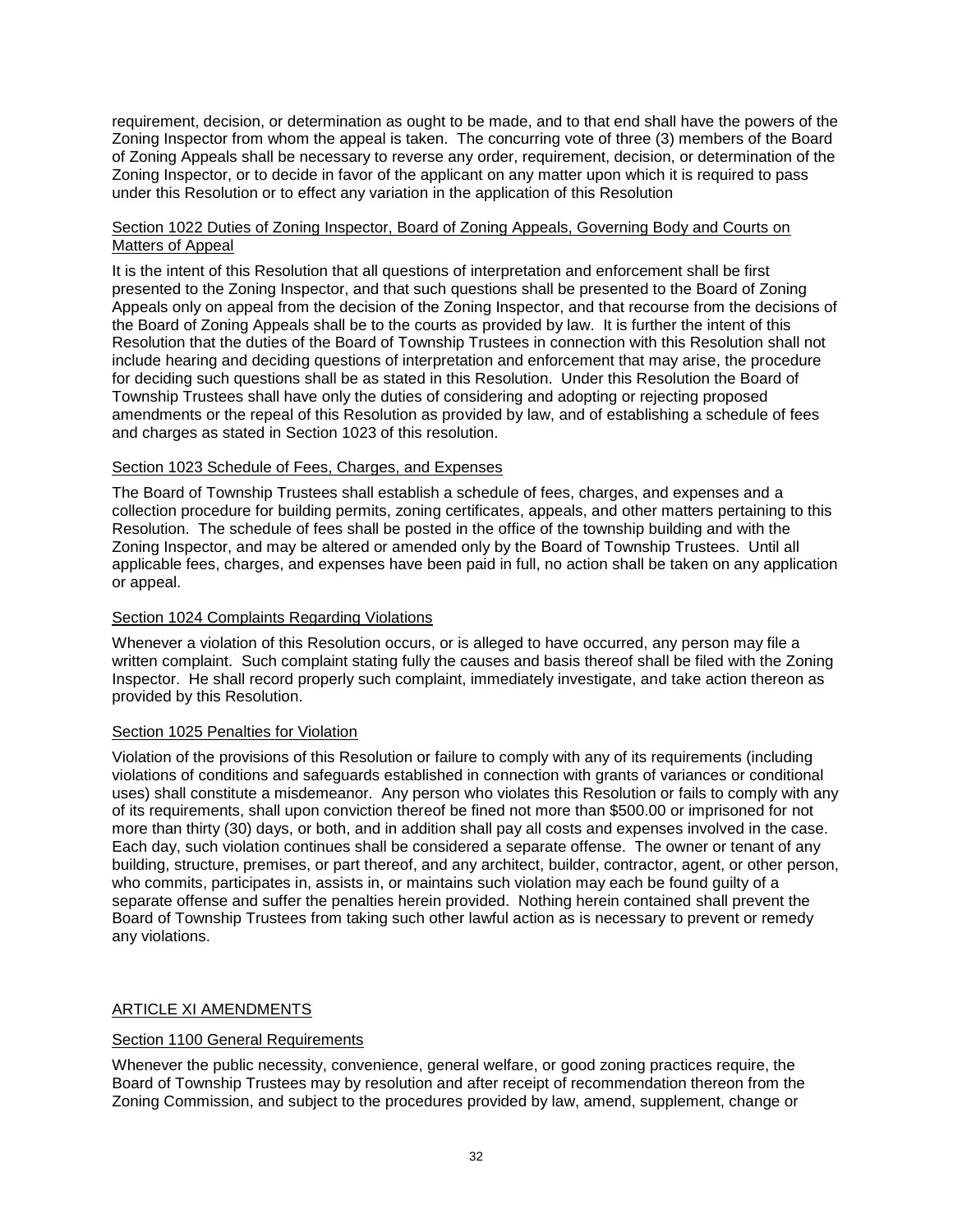repeal the regulations, restrictions and boundaries or classification of property. It shall be the duty of the Zoning Commission to submit its recommendations regarding all applications or proposals for amendments to the Board of Township Trustees.

# Section 1101 Procedure for Change in Zoning Districts

Applications for any change of district boundaries or classifications of property as shown on the Official Zoning Map shall be submitted to the Zoning Commission, at its public place of business, upon such forms, and shall be accompanied by such data and information as may be prescribed for that purpose by the Zoning Commission, so as to assure the fullest practicable presentation of facts for the permanent record. Each proposal for a zone change shall be accompanied by a reproducible vicinity map at a scale approved by the Zoning Inspector, showing the property lines, streets or highways, and existing and proposed zoning and for what purpose the change is intended. Each such application shall be verified by at least one (1) of the owners or lessees of property within the area proposed to be reclassified, attesting to the truth and correctness of all facts and information presented with the application. Applications for amendments initiated by the Zoning Commission shall be accompanied by its motion pertaining to such proposed amendment. The procedure for amendment of the Zoning Resolution shall follow the Ohio Revised Code, Chapter 519, Townships.

# Section 1102 Application Fees

At the time that an application for a change of zoning districts is filed with the Zoning Commission, as provided herein, a fee of \$75.00 shall be paid to the Zoning Inspector, who shall deliver same to the Township Clerk, for investigation, legal notices, and other expenses incidental to the determination of the zoning change. Such sums so deposited shall be credited to the general fund of the Township.

# ARTICLE XII DEFINITIONS

# Section 1200 Interpretation of Terms or Words

For the purposes of this Resolution certain terms or words used herein shall be interpreted as follows:

- (1) The word "person" includes a firm, association, organization, partnership, trust, company, or corporation as well as an individual.
- (2) The present tense includes the future tense, the singular number includes the plural, and the plural number includes the singular.
- (3) The word "shall" is a mandatory requirement, the word "may" is a permissive requirement, and the word "should" is a preferred requirement.
- (4) The words "used" or "occupied" include the words "intended, designed, or arranged to be used or occupied".
- (5) The word "lot" includes the words "plot" or "parcel".

# Accessory Use or Structure

A use or structure on the same lot with, and of a nature customarily incidental and subordinate to, the principal use or structure.

# **Agriculture**

"Agriculture" shall include farming; ranching; aquaculture; apiculture; horticulture; viticulture; animal husbandry; including, but not limited to, the care and raising of livestock, equine, and fur bearing animals; poultry husbandry and the production of poultry and poultry products; dairy production; the production of field crops, tobacco, fruits, vegetables, nursery stock, ornamental shrubs, ornamental trees, flowers, sod, or mushrooms; timber, pasturage; any combination of the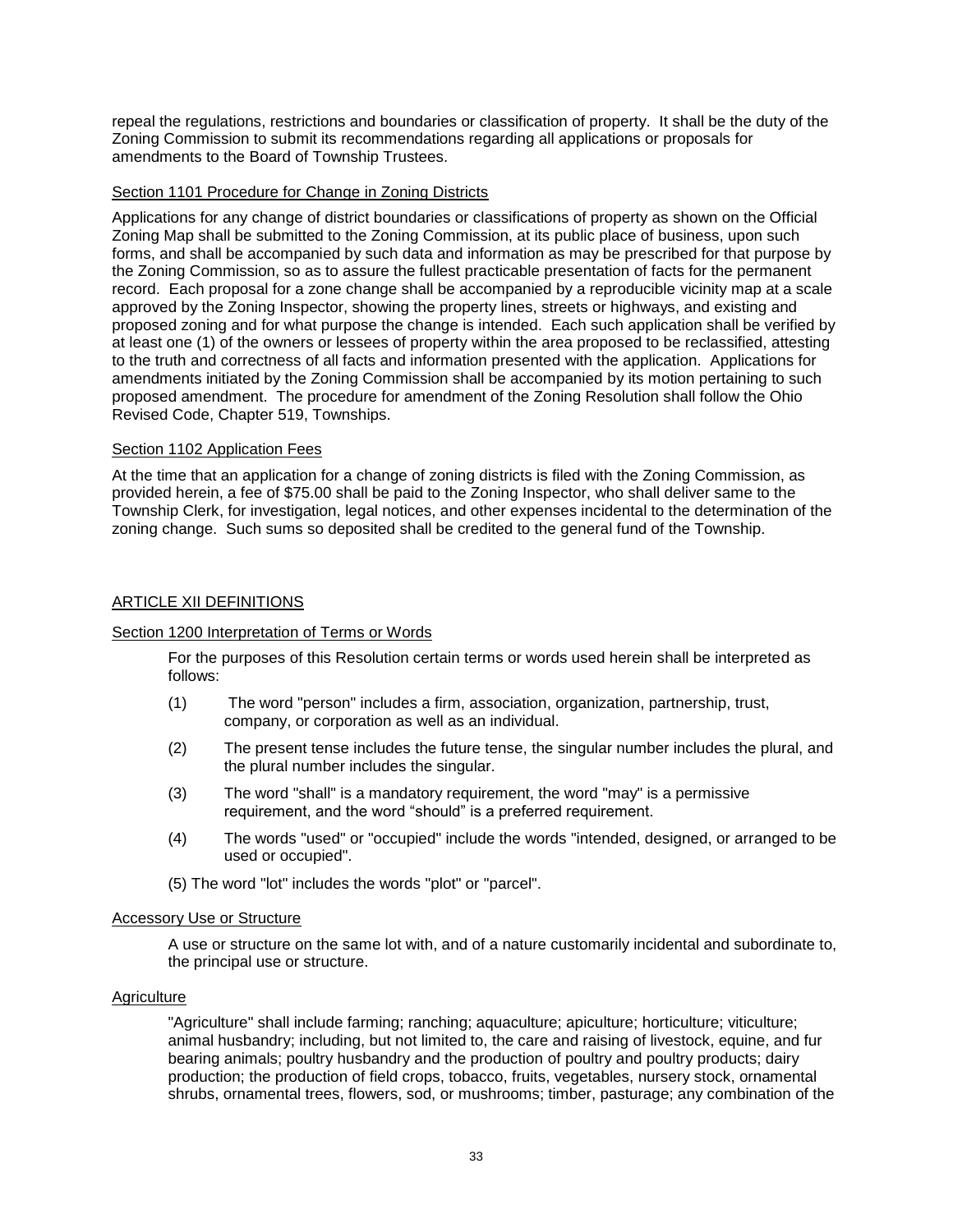foregoing, but excluding manufacturing; the processing, drying, storage, and marketing of agricultural products when those activities are conducted in conjunction with, but are secondary to, such husbandry or production.

#### Animal Feed Lot

Means a paved animal feeding or holding area or other lot, pen, yard, or other feeding or holding area where grass or other suitable vegetative cover is not maintained.

#### Automotive Repair

The repair, rebuilding and reconditioning of motor vehicles or parts thereof, including collision services, painting and stream cleaning of vehicles.

#### Aviation Field (Private)

Any privately owned and operated, F.A.A. approved runway, landing area or facility designed, used or intended to be used for the landing and taking off of aircraft, including all necessary taxiways, aircraft storage facilities and tie-down areas, hangers and other necessary buildings and open spaces.

#### Alterations, Structural

Any change in the supporting members of a building such as bearing walls, columns, beams, or girders.

#### Basement

A story all or partly underground but having at least one half (1/2) of its height below the average level of the adjoining ground.

#### Building

Any structure designed or intended for the support, enclosure, shelter, or protection of persons, animals, chattels, or property.

#### Building, Accessory

A subordinate building detached from, but on the same lot as the principal building, the use of which is incidentental and accessory to that of the main building or use.

#### Building, Height

The verticle distance measured from the average elevation of the proposed finished grade at the front of the building to the highest point of the roof for flat roofs, to the deck line of mansard roofs, and the mean hieght between the eaves and ridge for gable, hip and gambrel roofs. Where a building is located on sloping terrain, the height may be measured from the average ground level of the grade at the building wall.

#### Building Line

See setback line.

# Building, Principal

A building in which is conducted the main or principal use of the lot on which said building is situated.

#### Business, Convenience-Type Retail

A small retail business whose market area is the neighborhood or part of the community, which provides convenience-type goods and personal services for the daily needs of the people within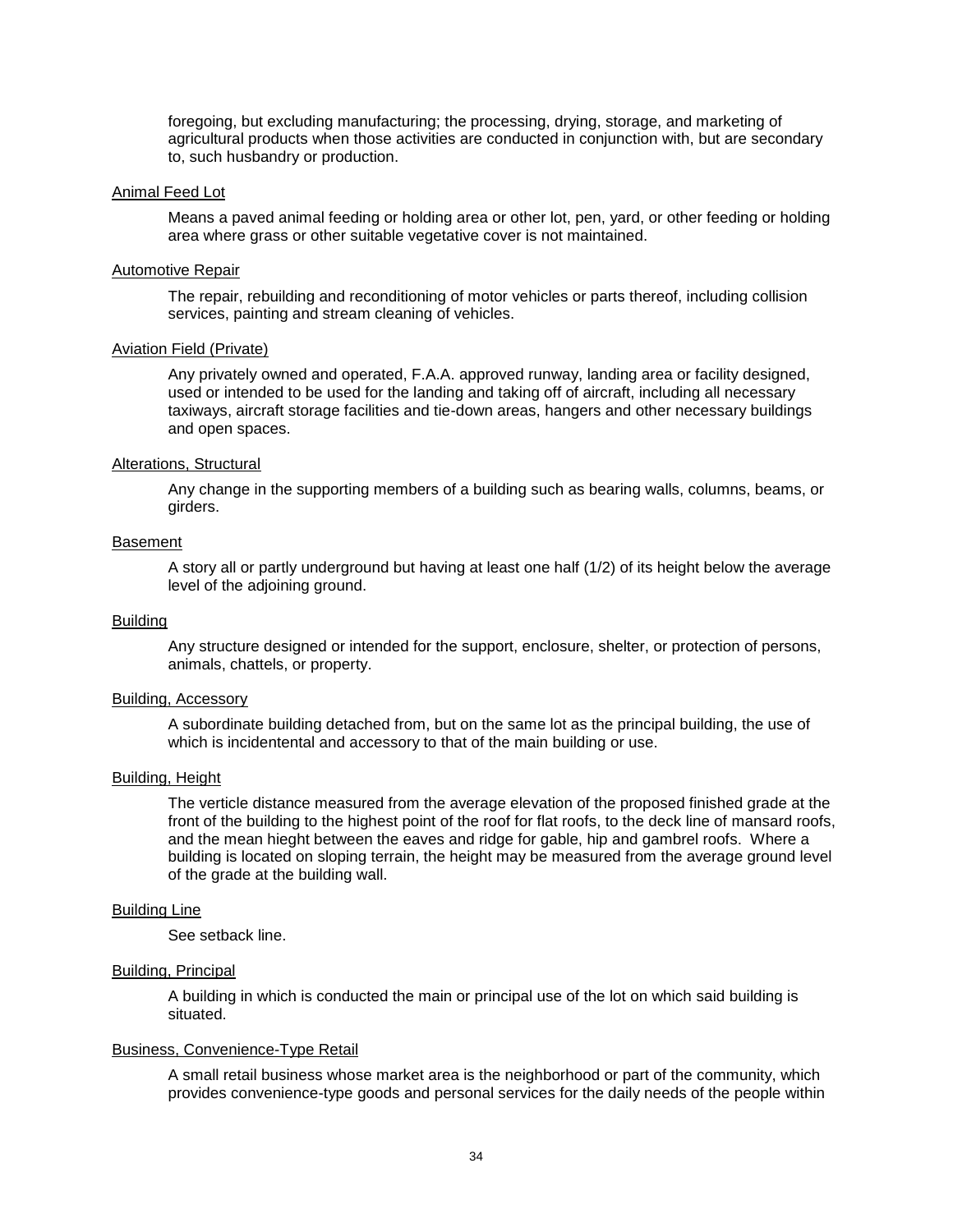the residential area. Uses include, but are not limited to, drug stores, beauty salons, barber shops, carry-outs, dry cleaning and laundry facilities, supermarkets, etc.

#### Business, Drive-in

Any business, structure, or premise which is designed primarily to service occupants of motor vehicles without the occupants having to leave the vehicle.

#### Business, Service

Any profit making activity which renders primarily services to the public or to other commercial or industrial enterprises. Some retail sales may be involved in connection with the service rendered.

#### Business, Shopping-Type Retail

A retail or service business which supplies a wide variety of comparison goods and services to consumers in a market area that includes the community or an area greater than a community. Examples of shopping-type businesses are furniture stores, automobile sales and service and clothing shops.

#### **Channel**

A natural or artificial watercourse of perceptible extent with bed and banks to confine and conduct continuously or periodically flowing water.

#### Clinic

A place used for the care, diagnosis and treatment of sick, ailing, infirm, or injured persons, and those who are in need of medical and surgical attention, but who are not provided with board or room or kept overnight on the premises.

#### Club

A building or portion thereof or premises owned or operated by a person for a social, literary, political, educational, fraternal or recreational purpose primarily for the exclusive use of members and their guests.

#### Comprehensive Development Plan

A plan or portion thereof, adopted by the Regional Planning Commission and the Board of County Commissioners showing the genral location and extent of present and proposed physical facilities including housing, industrial, and commercial uses, major thoroughfare, parks, schools, and other community facilities. This plan established the goals, objectives, and policies of the community.

#### Conditional Use

A use permitted within a district other than a principally permitted use, requiring a conditional use permit and approval of the Board of Zoning Appeals. Conditional uses permitted in each district are presented in the Official Schedule of District Regulations.

#### Conditional Use Permit

A permit issued by the Zoning Inspector upon approval by the Board of Zoning Appeals to allow a use other than a principally permitted use to be established within the district.

#### Corner Lot

See Lot Types.

#### Density

A unit of measurement; the number of dwelling units per acre of land.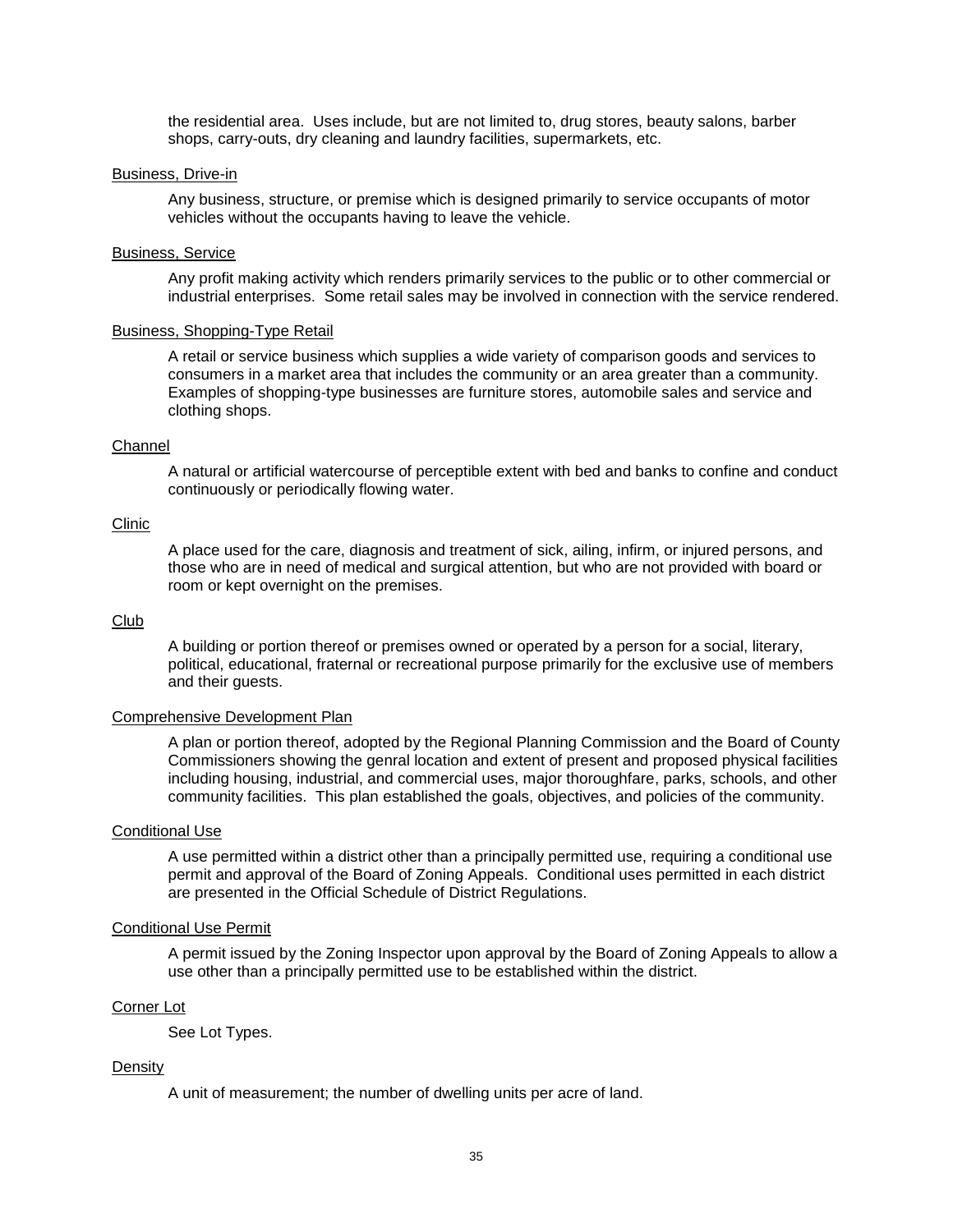- 1. Gross Density the number of dwelling units per acre of the total land to be developed.
- 2. Net Density the number of dwelling units per acre of land when the acreage involved includes only the land devoted to residential use.

#### Dwelling

Any building or structure (except a house trailer or mobile home as defined hereafter or in the Ohio Revised Code 4501.01) which is wholly or partly used or intended to be used for living or sleeping by one (1) or more human occupants.

#### Dwelling Unit

Space, within a dwelling, comprising living, dining, sleeping room or rooms, storage closets, as well as space and equipment for cooking, bathing, and toilet facilities, all used by only one (1) family and its household employees.

#### Dwelling, Single-Family

Detached, individual dwelling units, which accommodate one family living as one housekeeping unit. The type of construction of such units shall conform to the applicable building code, or be classified as an Industrialized Unit under the Ohio Basic Building Code, or conform to the Ohio Revised Code [ORC 519.212] definition of permanently-sited manufactured housing, as follows:

Permanently-Sited Manufactured Housing must:

a. Be constructed pursuant to the HUD Code (Manufactured Housing Construction and Safety Standards Act of 1974, 42 U.S.C.A. 88 stat.700, 5401 and 5403) after January 1, 1995;

b. Have a permanent label or tag attached to it as specified in 42 U.S.C.A. 5415, certifying compliance with all federal construction and safety standards;

c. Be attached to a permanent frost-free foundation meaning permanent masonry, concrete, or a locally approved footing or foundation (slab, crawl space foundation or full foundation), and connected to appropriate utilities;

d. Excluding any additions, have a width of at least 22 feet and a length of at least 22 feet, as manufactured;

e. Have a total living area of 900 square feet, excluding garages, porches, or attachments;

f. Have conventional residential siding (i.e. lap, clapboard, shake, masonry, vertical natural materials), a 6-inch minimum eave overhang, and a minimum "A" roof pitch of 3:12;

g. Have removed its indicia of mobility (temporary axles, trailer tongue, running lights) upon placement upon its foundation;

h. Meet all applicable zoning requirements uniformly imposed on all single-family dwellings in the particular district (excepting contrary requirements for minimum roof pitch and requirements that do not comply with HUD code standards for manufactured housing);

i. And, is not located in a manufactured home park as defined by ORC 3733.01.

#### Dwelling, Multi-Family

A dwelling consisting of two (2) or more dwelling units including condominimums with varying arrangements of entrances and party walls.

#### Dwelling, Manufactured Home

A non self-propelled building unit or assembly of closed construction that is fabricated in an offsite facility and constructed in conformance with the Federal construction and safety standards established by the Secretary of Housing and Urban Development pursuant to the "Manufactured Housing Construction and Safety Standards Act of 1974, 88 Stat. 700, 42 U.S.C.A. 5401, 5403,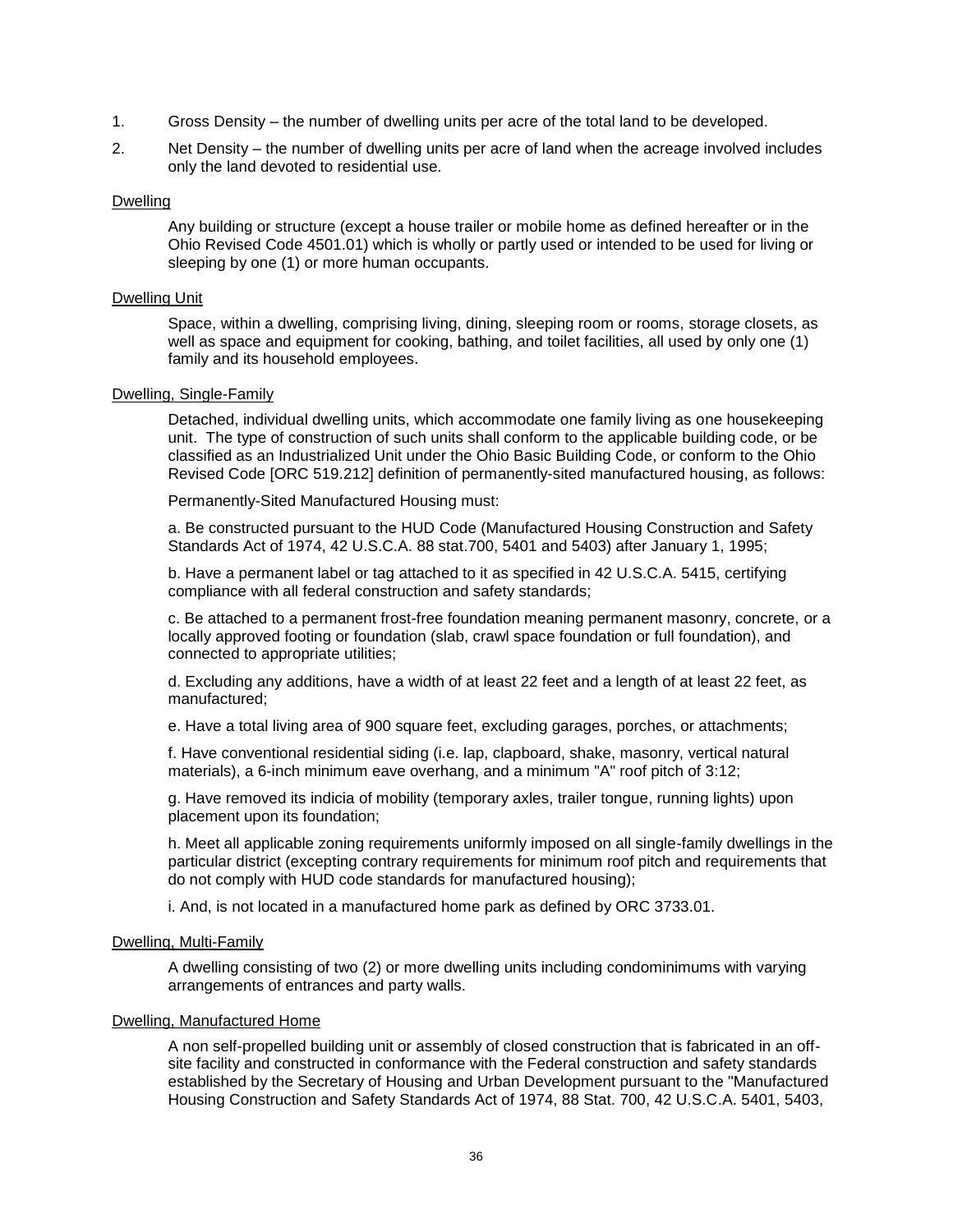and that has a permanent label or tag affixed to it, as specified in 42 U.S.C.A. 5415, certifying compliance with all applicable Federal construction and safety standards.

#### Dwelling, Mobile Home

A non self-propelled building unit or assembly of closed construction that is fabricated in an offsite facility, built on a permanent movable chassis which is 8 feet or more in width and more than 35 feet in length, which when erected on site is 320 or more square feet, that is transportable in one or more sections and which does not qualify as a manufactured home or industrialized unit as defined herein.

#### Dwelling, Industrialized Unit

A building unit or assembly of closed construction fabricated in an off-site facility, that is substantially self-sufficient as a unit or as part of a greater structure, and that requires transportation to the site of intended use. "Industrialized Unit," includes units installed on the site as independent units, as part of a group of units, or incorporated with standard construction methods to form a completed structural entity. "Industrialized Unit" does not include a manufactured or mobile home as defined herein.

#### Dwelling, Rooming House (Boarding House, Lodging House, Dormitory)

A dwelling or part thereof, other than a hotel, motel or restaurant where meals and/or lodging are provided for compensation, for three (3) or more unrelated persons where no cooking or dining facilities are provided to the individual rooms.

#### Essential Services

The erection, construction, alteration, or maintenance, by public utilities or municipal or other governmental agencies, of underground gas, electrical or water transmission or distribution systems, collection, communication, supply or disposal systems or sites, including poles, wires, drains, mains, sewers, pipes, traffic signals, hydrants, and other similar equipment and accessories in connection therewith which are reasonably necessary for the furnishing of adequate service by such public utilities or municipal or other, governmental agencies or for the public health or safety or general welfare, but not including buildings.

# Family.

One (1) or more related persons occupying a single dwelling unit.

# Flood Plain

That land, including the flood fringe and the floodway subject to inundation by the regional flood.

# Flood, Regional

Large floods which have previously occurred or which may be expected to occur on a particular stream because of like physical characteristics. The regional flood generally has an average frequency of the one hundred (100) year recurrence interval flood.

#### Floodway

That portion of the flood plain, including the channel, which is reasonably required to convey the regional flood waters. Floods of less frequent recurrence are usually contained completely within the floodway.

#### Floodway Fringe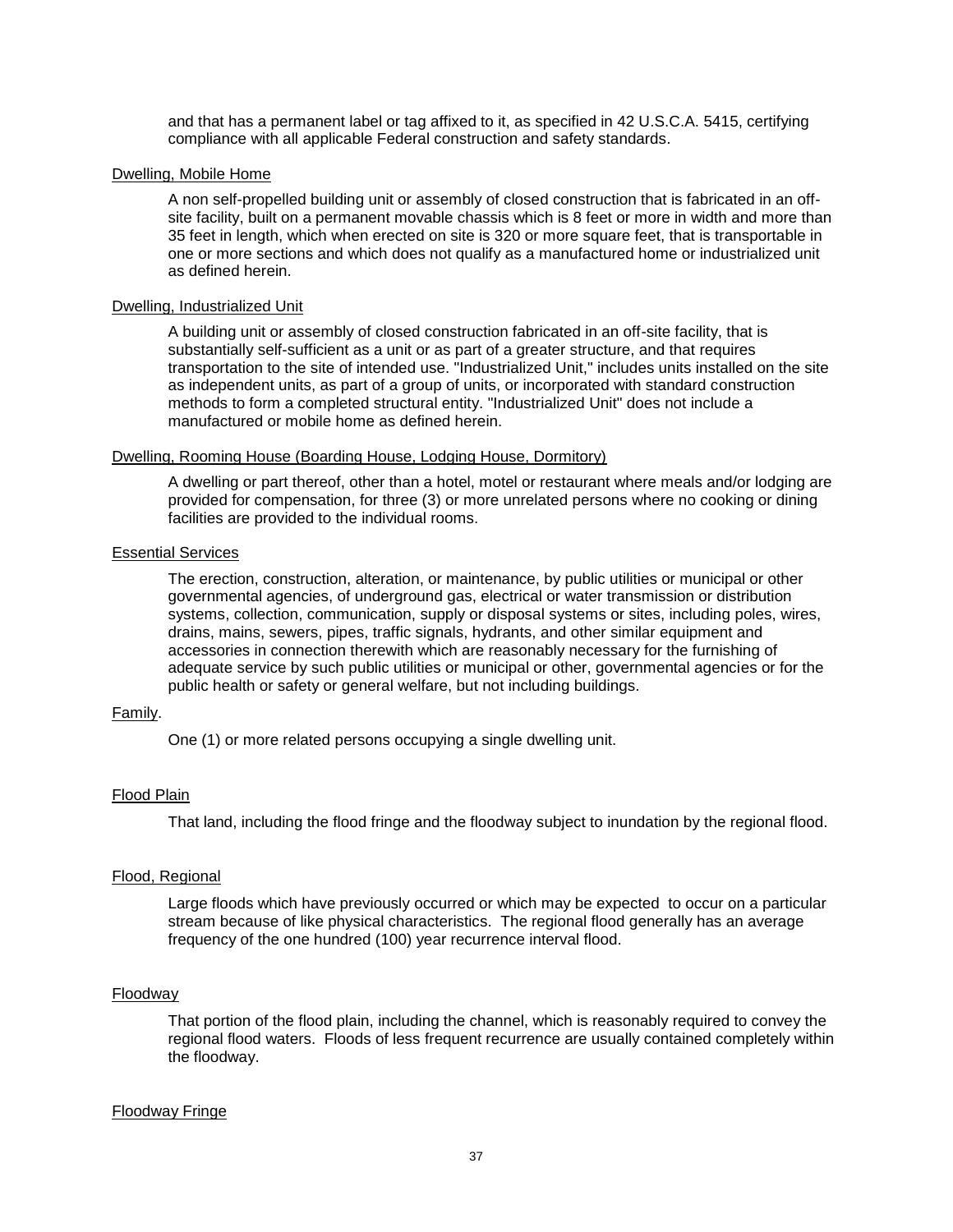That portion of the flood plain, excluding the floodway, where development may be allowed under certain restrictions.

#### Floor Area of a Residential Building

The sum of the gross horizontal area of the several floors of a residential building, excluding basement floor areas not devoted to residential use and attached garages, but including the area of roofed porches and roofed terraces. All dimensions shall be measured between interior faces of walls.

#### Floor Area of a Non-Residential Building (To be used in calculating parking requirements)

The floor area of the specified use excluding stairs, washrooms, elevator shafts, maintenance shafts and rooms.

## Floor Area, Usable

Measurement of usable floor area shall be the sum of the horizontal areas of the several floors of the building, measured from the interior faces of the exterior walls.

#### Food Processing

The preparation, storage, or processing of food products. Examples of these activities include bakeries, dairies, canneries, meat processing plants and similar activities.

#### Forestry

The propagation and harvesting of forest trees.

#### Gasoline Service Station.

Buildings and premises where gasoline, oil, grease, batteries, tires, and automobile accessories may be supplied and dispensed at retail.

#### Home Occupation

An occupation conducted in a dwelling unit, provided that: No more than one (1) person other than members of the family residing on the premises shall be engaged in such occupation. The use of the dwelling unit for the home occupation shall be clearly incidental and subordinate to its use for residential purposes by its occupants, and not more than 35 percent of the floor area of the dwelling unit shall be used in the conduct of the home occupation. There shall be no change in the outside appearance of the building or premises, or other visible evidence of the conduct of such home occupation other than one (1) sign, not exceeding four (4) square feet in area, nonilluminated and mounted flat against the wall of the principal building. No traffic shall be generated by such occupation in greater volume than would normally be expected in such a residential area and any need for parking generated by the conduct of such home occupation shall meet the off-street parking requirements as specified in this Resolution.

#### Junk

"Junk" means old scrap copper, brass, rope, trash, waste, batteries, paper, rubber, junked, dismantled, or wrecked automobiles or parts thereof, iron, steel, and other old or scrap ferrous or non-ferrous materials.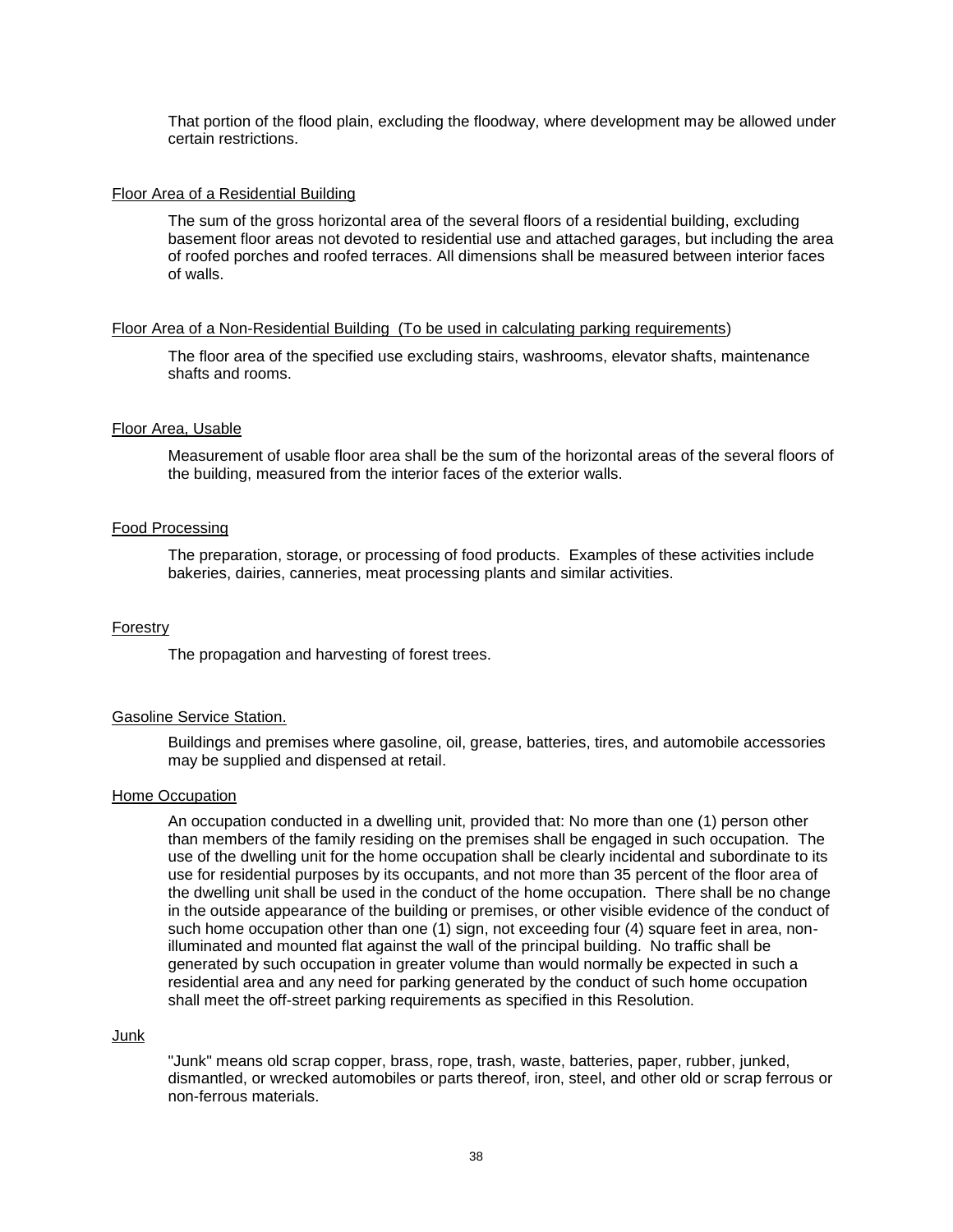## Junk Yard (Junk Storage and Sales)

"Junk Yard" means an establishment or place of business, which is maintained or operated for the purpose of storing, keeping, buying, or selling junk, or for the maintenance or operation of an automobile graveyard. It shall also include scrap metal processing facilities which are located within one thousand (1,000) feet of the nearest edge of the right-of-way of a highway or street, and any site, location, or premises on which are kept two (2) or more junk motor vehicles as defined in Section 4513.65 of the Ohio Revised Code, whether or not for a commercial purpose.

#### Kennel

Any lot or premises on which dogs, cats or other household pets are boarded, bred or exchanged for monetary compensation.

# Loading, Space, Off-Street

Space logically and conveniently located for bulk pickups and deliveries, scaled to delivery vehicles expected to be used, and accessible to such vehicles when required off-street parking spaces are filled. Required off-street loading space is not to be included as off-street parking space in computation of required off-street parking space. All off-street loading spaces shall be located totally outside of any street or alley right-of-way.

#### Lot

For purposes of this Resolution, a lot is a parcel of land of a least sufficient size to meet minimum zoning requirements for use, coverage, and area for one (1) principal building together with its accessory building, and which provides such yards and other open spaces as are herein required. Such lot shall have frontage on an improved public street, or on an approved private street, and may consist of:

- (1) A single lot of record;
- (2) A portion of a lot of record;
- (3) A combination of complete lots of record, of complete lots of record and portions of lots of record, or of portions of lots of record;

With respect to areas within the I-1 District, for the purpose of making measurements under other sections of this Resolution, such as determining the size of a lot or the length of frontage of a lot, or for the purposes of Section 515 of this Resolution, lots of record as recorded in the Office of the County Recorder, or parcels of land as listed on the County auditor's current tax list, owned or leased by a single person or entity and used by such person or entity as a unified whole and for the purposes described in Section 295 of this Resolution. For purposes of determining the size of a lot in the I-1 District, such lot may include land located in one (1) or more other township(s), so long as the zoning resolution (s) and map (s) of the other township (s) also provide that such land may be used for the purposes described in Section 295 of this Resolution.

#### Lot Coverage

The ratio of enclosed ground floor area of all buildings on a lot to the horizontally projected area of the lot, expressed as a percentage.

#### Lot Frontage

The front of a lot shall be construed to be the portion at the street or road right-of-way line. For the purpose of determining yard requirements on corner lots and through lots, all sides of a lot adjacent to street or road right-of-way lines shall be considered frontage, and yards shall be provided as indicated under "Yards" in this section. Also, see Lot Measurements, Width.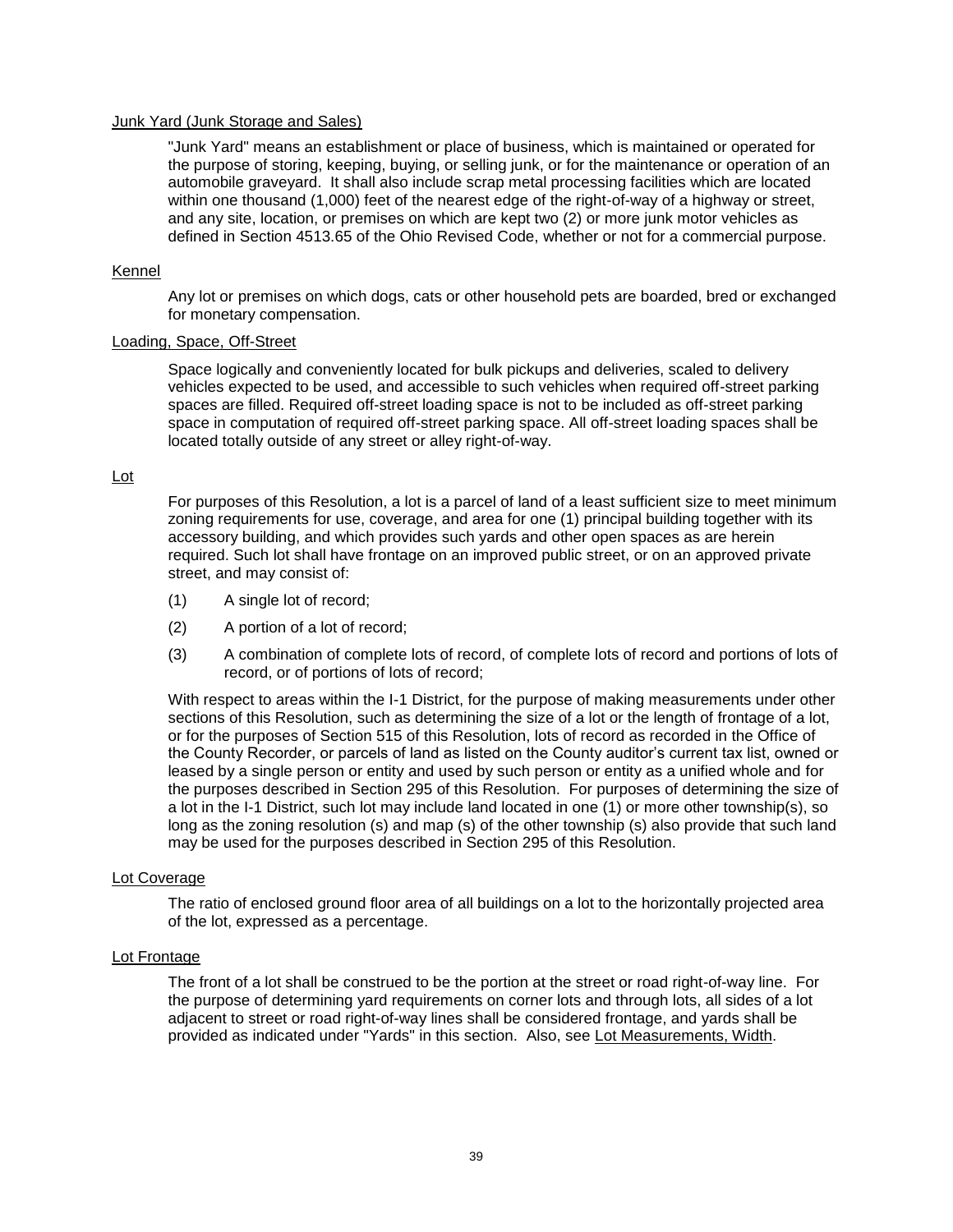# Lot, Minimum Area of

The area of a lot is computed exclusive of any portion of the right-of-way of any public or private street.

# Lot Measurements

A lot shall be measured as follows:

- 1. Depth. The distance between the mid-points of straight lines connecting the foremost points of the side lot lines in front and rearmost points of the side lot lines in the rear. No Lot shall have an average depth, which is more than three (3) times its average width.
- 2. Width. The distance between straight lines connecting front and rear lot lines at each side of the lot, measured at the street or road right-of-way line, except on cul-desac streets (roads) where it is measured at the setback line. Also see Lot **Frontage**

# Lot of Record

A lot which is part of a subdivision recorded in the office of the County Recorder, or a lot or parcel described by metes and bounds, the description of which has been so recorded.

# Lot Types

Terminology used in this Resolution with reference to corner lots, interior lots, and through lots is as follows:

- (1) Corner Lot. A lot located at the intersection of two (2) or more streets. A lot abutting on a curved street or streets shall be considered a corner lot if straight lines drawn from the foremost points of the side lot lines to the foremost point of the lot meet at an interior angle of less than 135 degrees.
- (2) Interior Lot. A lot with only one (1) frontage on a street.
- (3) Through Lot. A lot other than a corner lot with frontage on more than one (1) street. Through lots abutting two (2) streets may be referred to as double frontage lots.
- (4) Reversed Frontage Lot. A lot on which frontage is at right angles to the general pattern in the area. A reversed frontage lot may also be a corner lot.

# Manufacturing, Heavy

Manufacturing, processing, assembling, storing, testing and similar industrial uses which are generally major operations and extensive in character; require large sites, open storage and service areas, extensive services and facilities, ready access to regional transportation; and normally generate some nuisances such as smoke, noise, vibration, dust, glare, air pollution and odor, but not beyond the district boundary to any large extent.

# Manufacturing, Light

Manufacturing or industrial uses which are usually controlled operations; relatively clean, quiet and free of objectionable or hazardous elements such as smoke, noise, odor, or dust; operating and storing within enclosed structures; and generating little industrial traffic and no major nuisances.

# Medical Marijuana Related Definitions:

a) Cultivate. Means to grow, harvest, package, and transport medical marijuana pursuant to ORC 3796.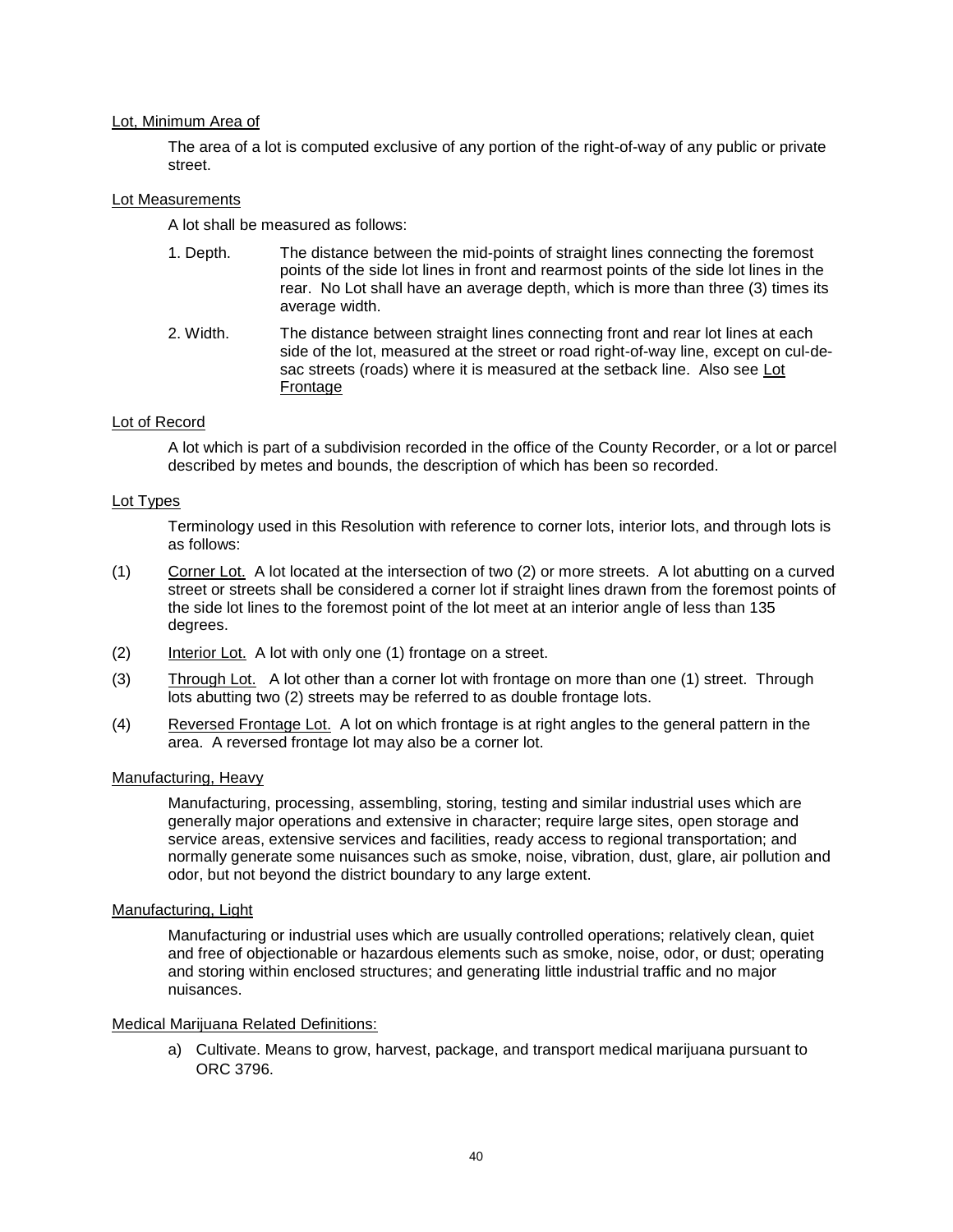- b) Cultivator. Means an entity that has been issued a certificate of operation by the State of Ohio to grow, harvest, package, and transport medical marijuana as permitted under ORC 3796.
- c) Dispensary. Means an entity licensed pursuant to ORC 3796 and any rules promulgated thereunder to sell medical marijuana to qualifying patients and caregivers.
- d) Dispense. Means the delivery of medical marijuana to a patient or the patient's registered caregiver that is packaged in a suitable container appropriately labeled for subsequent administration to or use by a patient as permitted by Ohio law in accordance with Ohio law.
- e) Manufacture. Means the process of converting harvested plant material into marijuana extract by physical or chemical means for use as an ingredient in a medical marijuana product.
- f) Marihuana. Has the same meaning as defined in ORC 3719.01, as amended from time to time.
- g) Marijuana. Has the same meaning as defined in ORC 3796.01, as amended from time to time.
- h) Medical Marijuana. Has the same meaning as defined in ORC 3796.01, as amended from time to time.
- i) Medical Marijuana Entity. Means a medical marijuana cultivator, processor, dispensary, or testing laboratory licensed by the State of Ohio.
- j) Medical Marijuana Processor. Means an entity that has been issued a certificate of operation by the State of Ohio to manufacture medical marijuana products.
- k) Testing Laboratory. Means an independent laboratory located in Ohio that has been issued a certificate of operation by the State of Ohio to have custody and use of controlled substances for scientific and medical purposes and for purposes of instruction, research, or analysis.

#### Mining, Commercial Quarries, Sand and Gravel Pits.

Any mining, quarrying, excavating, processing of limestone, clay, sand and gravel or other mineral resources. Also referred to as mineral extraction.

#### Mobile Home Park

Any site, or tract of land under single ownership, upon which three (3) or more mobile homes used for habitation are parked, either free of charge or for revenue purposes, including any roadway, building, structure, vehicle, or enclosure used or intended for use as a part of the facilities of such park.

#### Nonconformities

A building, structure or use of land existing at the time of enactment of this Resolution and which does not conform to the regulations of the district or zone in which it is situated.

#### Nursery, Nursing Home

A home or facility for the care and treatment of babies, children, pensioners or elderly people.

#### Nursery, Tree and Plant

A place where young trees or other plants are raised for transplanting and/or for sale.

#### **Offices**

Quasi-commercial uses which may often be transitional between retail business and/or manufacturing, and residential uses. Office business generally accommodates such occupations as administrative, executive, professional, accounting, clerical, drafting etc. Institutional offices of a charitable, philanthropic, financial or religious or educational nature are also included in this classification.

# Open Space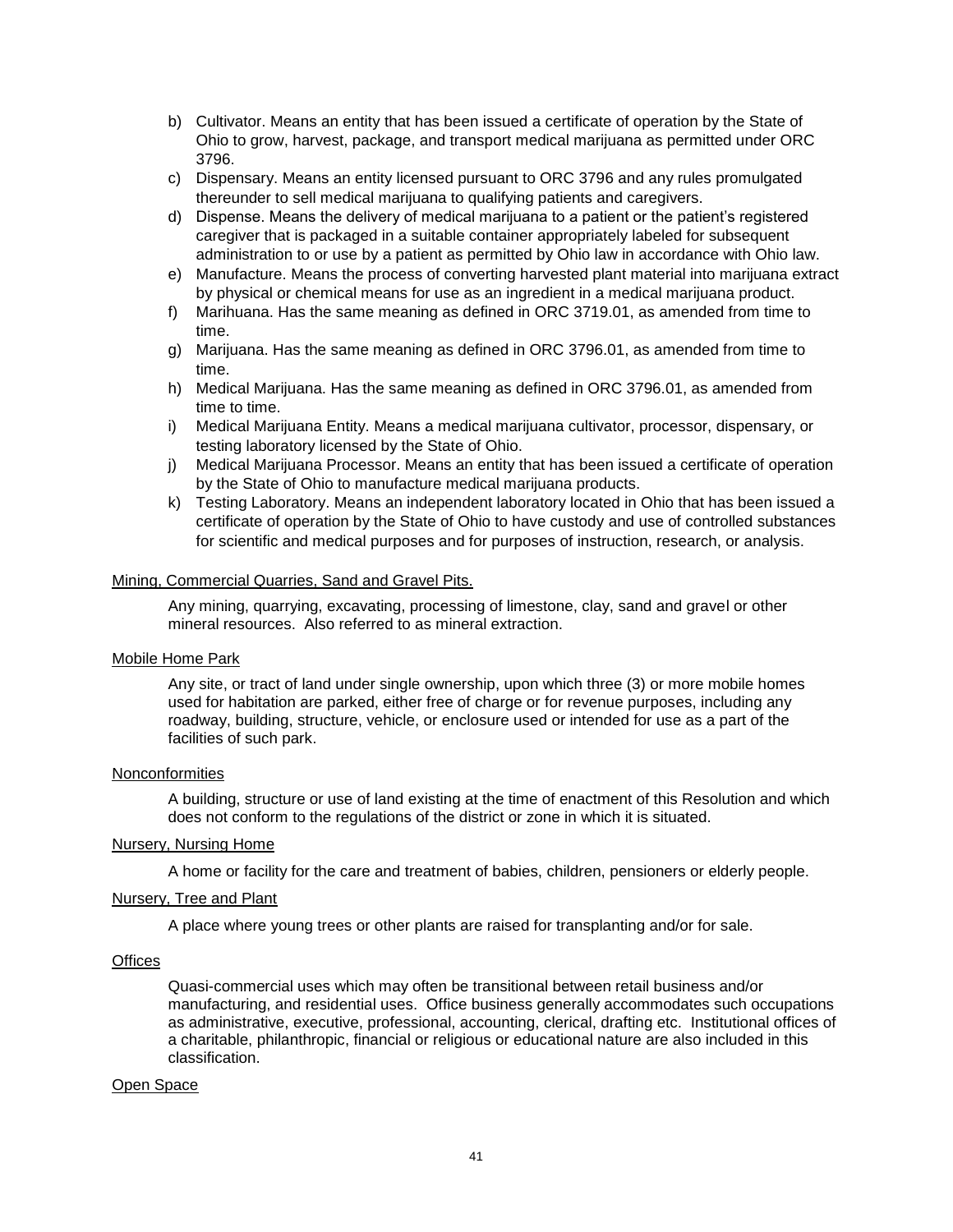An area substantially open to the sky which may be on the same lot with a building. The area may include, along with the natural environmental features, water areas, swimming pools and tennis courts, any other recreational facilities that the Zoning Commission deems permissive. Streets, parking areas, structures for habitation, and the like shall not be included.

#### **Orchards**

An area of land devoted to the cultivation and sale of fruit trees and the sale of the fruit there from.

#### Parking Space, Off-Street

For the purpose of this Resolution, an off-street parking space shall consist of a space adequate for parking an automobile with room for opening doors on both sides, together with properly related access to a public street or alley and maneuvering room, but shall be located totally outside of any street or alley right-of-way.

#### Personal Services

Any enterprise conducted for gain which primarily offers services to the general public, such as shoe repair, watch repair, barber shops, florists, beauty parlors, and similar activities.

# Printing and Publishing

Any business which is engaged in the printing and/or publishing of newspapers, magazines, brochures, business cards and similar activities either for profit or non-profit.

#### Public Service Facility

The erection, construction, alteration, operation, or maintenance of buildings, power plants, or substations, water treatment plants or pumping station, sewage disposal or pumping plants and other similar public service structures by public utility, by a railroad, whether publicly or privately owned, or by a governmental agency, including the furnishing of electrical, gas, rail transport, communication, public or private water and sewage service and sanitary landfills.

#### Public Uses

Public parks, schools, administrative and cultural buildings and structures, not including public land or buildings devoted solely to the storage and maintenance of equipment and materials and public service facilities.

#### Public Way

An alley, bridge, channel, ditch, easement, expressway, freeway, highway, land, road, sidewalk, street walk, bicycle path, or other ways in which the general public or a public entity have a right, or which are dedicated, whether improved or not.

#### Quasi-public Use

Churches, and other facilities of an educational, religious, charitable, philanthropic, or non-profit nature.

#### Recreation, Commercial

Any business which is operated as a recreational enterprise, either publicly or privately owned, for profit. Examples include, but are not limited to: golf courses, bowling alleys, swimming pools, tourist attractions, etc.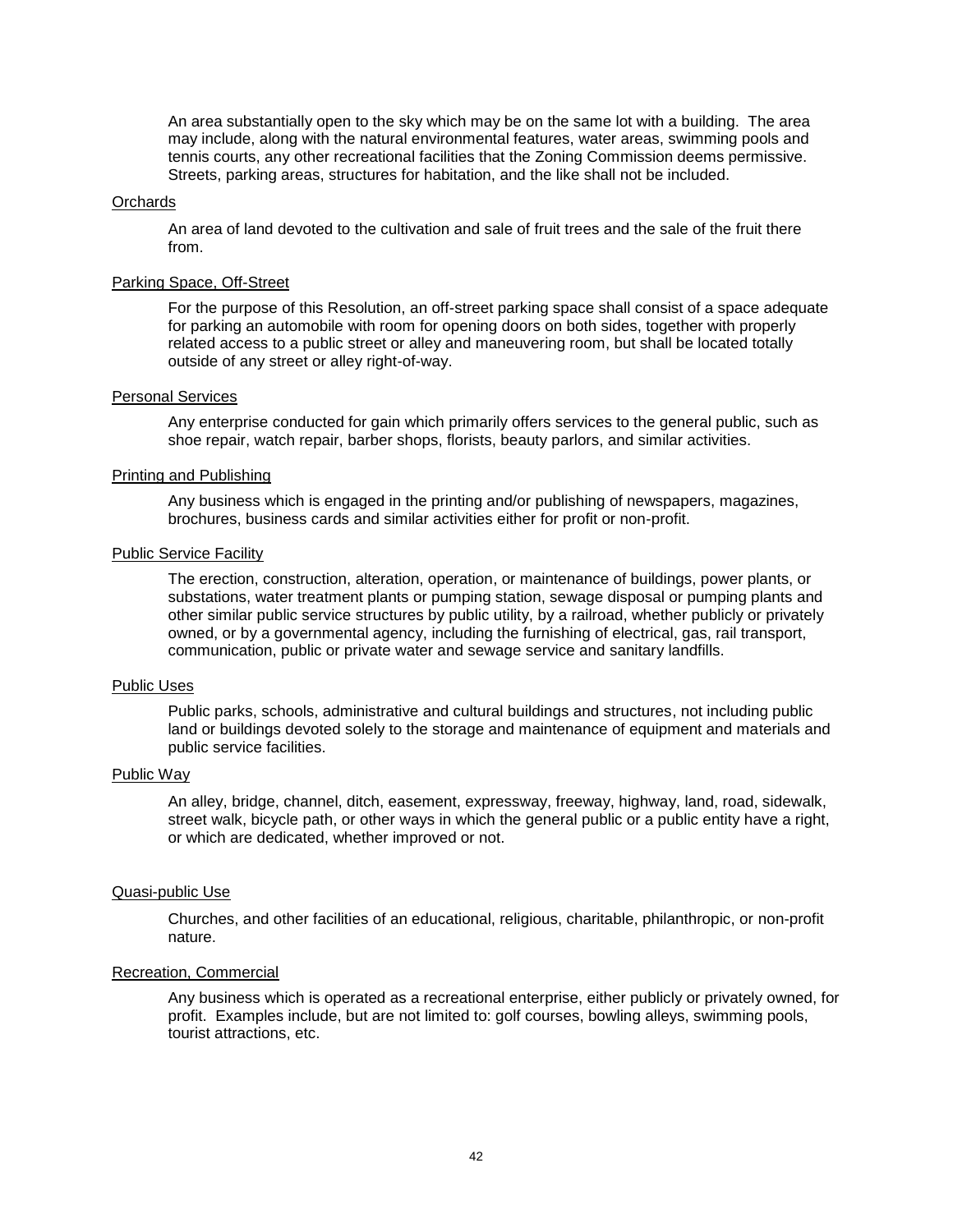#### Recreation, Non-Commercial

Any business which is operated as a recreational enterprise, either publicly or privately owned, for non-profit. Examples are: fishing areas, parks, archery ranges, etc.

#### Recreational Vehicle

A vehicular type unit primarily designed as temporary living quarters for recreational, camping, or travel use, which either has its own motive power or is mounted on or drawn by another vehicle. The basic entities are: travel trailer, camping trailer, truck camper, and motor home.

#### Recreational Vehicle Park

A parcel of land upon which two (2) or more recreational vehicle sites are located, established, or maintained for occupancy by recreational vehicles of the general public as temporary living quarters for recreation or vacation purposes.

#### Recreational Vehicle Site

A plot of ground within a recreational vehicle park intended for the accommodation of either a recreational vehicle, tent, or other individual camping unit on a temporary basis.

#### Research, Development and Testing

Establishments, structures, facilities and areas devoted to research, product development and scientific testing whether in connection with the development of new products, the discovery of causes of product failure or malfunction, and specifically including without limitation the conduct of research, development and testing concerning: automotive, vehicular and other forms of transportation; engines; power products and equipment; production equipment; any and all other processes related to any of the foregoing; and improved haighway facilities for vehicular traffic.

#### Right-of-Way.

A strip of land taken or dedicated for use as a public way. In addition to the roadway, it normally incorporates the curbs, lawn strips, sidewalks, lighting, and drainage facilities, and may include special features required by the topography or treatment (such as grade separation, landscaped areas, viaducts, and bridges).

# Seat

For purposes of determining the number of off-street parking spaces for certain uses, the number of seats is the number of seating units installed or indicated, or each twenty-four (24) lineal inches of benches, pews, or space for loose chairs.

#### Setback Line

A line established by the Zoning Resolution generally parallel with and measured from the lot line, defining the limits of a yard in which no building, other than accessory building, or structure may be located above ground, except as may be provided in said code.

#### Sewers, Central or Group

A publicly approved sewage disposal system which provides a collection network and disposal system and central sewage treatment facility for a single development, community, or region.

#### Sewers, On-site

A septic tank or similar installation on an individual lot which utilizes an aerobic bacteriological process or equally satisfactory process for the elimination of sewage and provides for the proper and safe disposal of the effluent, subject to the approval of health and sanitation officials having jurisdiction.

# Sidewalk

That portion of the road right-of-way outside the roadway, which is improved for the use of pedestrian traffic.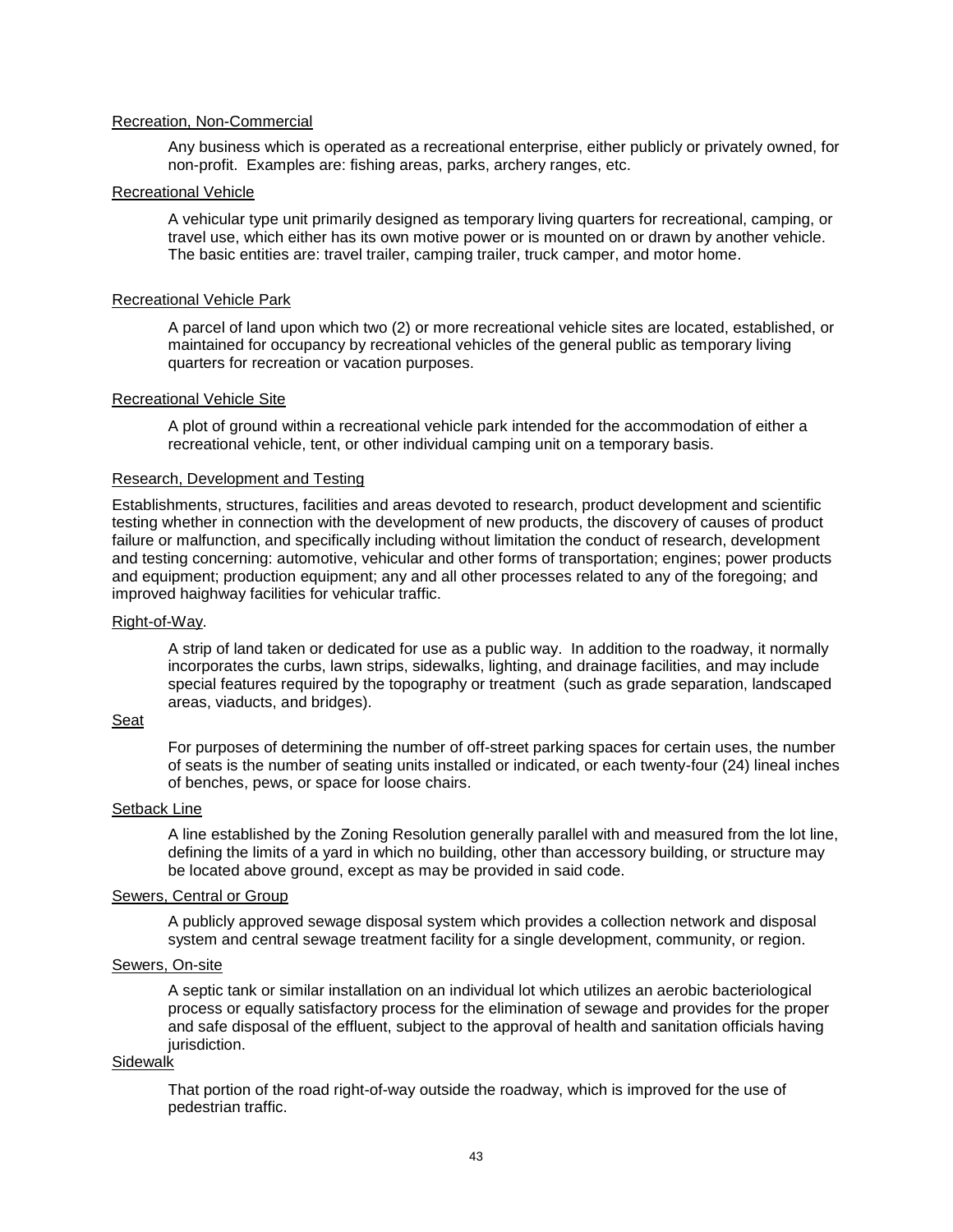# Sign

Any device designated to inform or attract the attention of persons not on the premises on which the sign is located.

- 1. Sign, On-Premises. Any sign related to a business or profession conducted, or a commodity or service sold or offered, upon the premises where such sign is located.
- 2. Sign, Off-Premises. Any sign unrelated to a business or profession conducted, or to a commodity or service sold or offered, upon the premises where such sign is located.
- 3. Sign, Illuminated. Any sign illuminated by electricity, gas, or other artificial light ,including reflection or phosphorescent light.
- 4. Sign, Lighting Device. Any light, string of lights, or group of lights located or arranged so as to cast illumination on a sign.
- 5. Sign, Ground. Means a display sign supported by uprights or braces in or upon the ground surface.
- 6. Sign, Marquee. Means a display sign attached to or hung from a marquee, canopy or other covered structure projecting from and supported by the building and extending beyond the building wall, building line or street lot line.
- 7. Sign, Pole. Means any sign which is erected on a pole or poles, which is wholly or partially independent of any building for support.
- 8. Sign, Projecting. Means a display sign which is attached directly to the building wall and which extends more than fifteen (15) inches from the face of the wall.
- 9. Sign, Roof. Means a display sign which is erected, constructed and maintained above the roof of the building.
- 10. Sign, Temporary. Means a display sign, banner or other advertising device constructed on cloth, canvas, fabric or other light temporary material, with or without a structural frame, intended for a limited period of display, including decorative displays for holidays or public demonstrations.
- 11. Sign, Wall. Means a display sign which is painted on or attached directly to the building wall and which extends not more than fifteen (15) inches from the face of the wall.

# **Story**

That part of a building between the surface of a floor and the ceiling immediately above.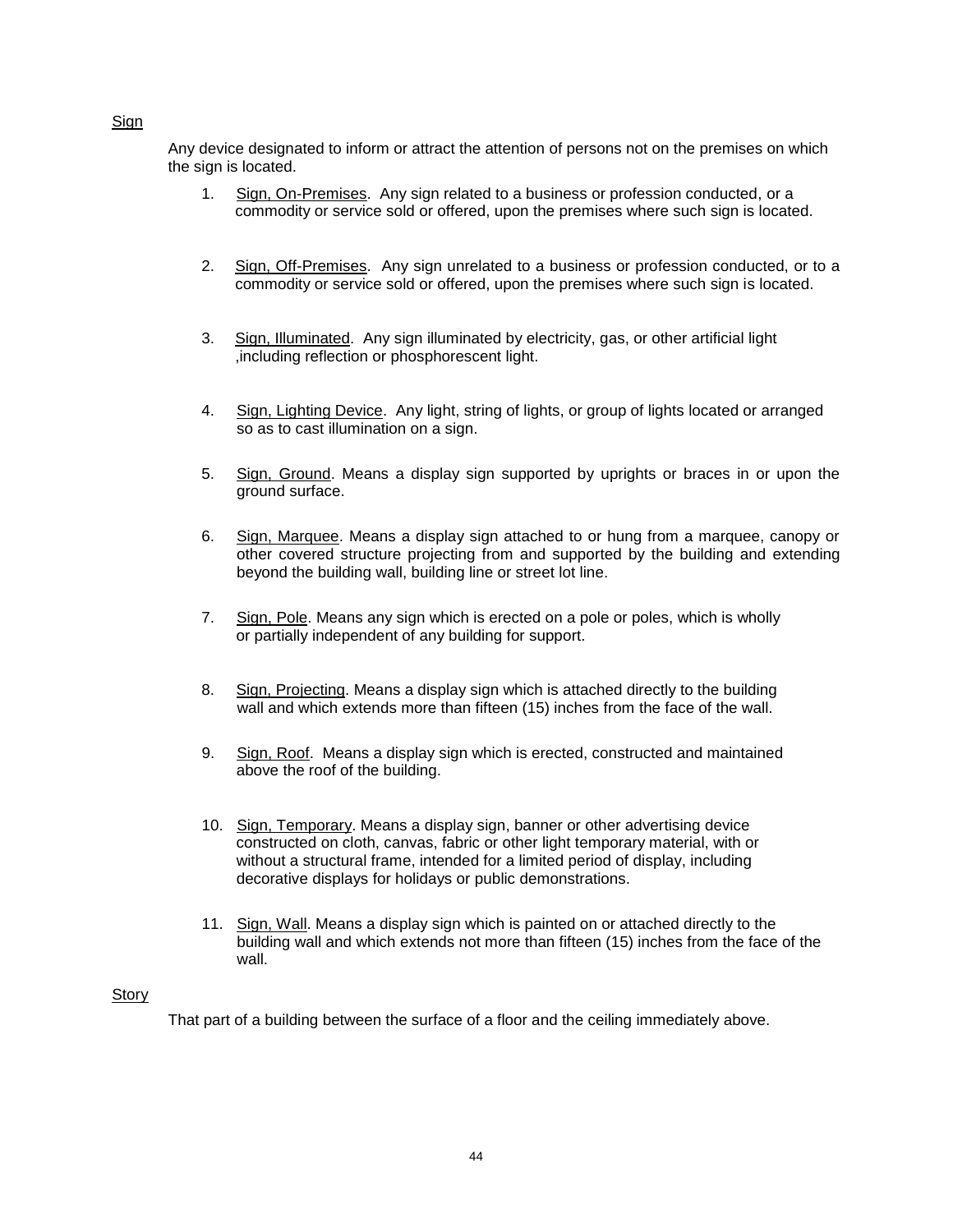## Telecommunication Tower

Any structure with radio frequency transmission or reception equipment attached that is free standing or is to be connected to a building or other structure. A telecommunication tower shall meet all of the following conditions:

a) It is constructed on or after October 31, 1996;

b) It is owned or principally used by a public utility engaged in the provision of telecommunication services;

c) It is a free standing structure or is attached to another building or structure and is higher than the maximum allowable height permitted in the zoning district in which it is located.

# Transient Lodgings

A building in which lodging or boarding and lodging are provided and offered to the public for compensation. As such it is open to the public in contradistinction to a boarding house, rooming house, lodging house, or dormitory which is herein separately defined. Examples include: hotel, motel, and apartment hotel.

#### Transport Terminals

Any business, structure, or premise which primarily receives or distributes goods.

#### **Structure**

Anything constructed or erected, the use of which requires location on the ground, or attachment to something having a fixed location on the ground. Among other things, structures include buildings, mobile homes, walls, fences, and billboards.

#### Supply Yards

A commercial establishment storing and offering for sale building supplies, steel supplies, coal, heavy equipment, feed and grain, and similar goods.

# Swimming Pool

A pool, pond, lake, or open tank containing at least one and one-half (1.5) feet of water at any point and maintained by the owner or manager. Farm ponds are exempt from this definition.

- 1. Private. Exclusively used without paying an additional charge for admission by the residents and guests of a single household, a multifamily development, or a community, the members and guests of a club, or the patrons of a motel or hotel; and accessory use.
- 2. Community. Operated with a charge for admission; a primary use.

#### Service Station

Any building, structure, or land used for the dispensing and sale at retail of any automobile fuels, oils, or accessories, including lubrication of automobiles and replacement or installation of minor parts and accessories but not including major repair work.

#### Through Lot

See Lot types

#### Transportation, Director of

The Director of the Ohio Department of Transportation.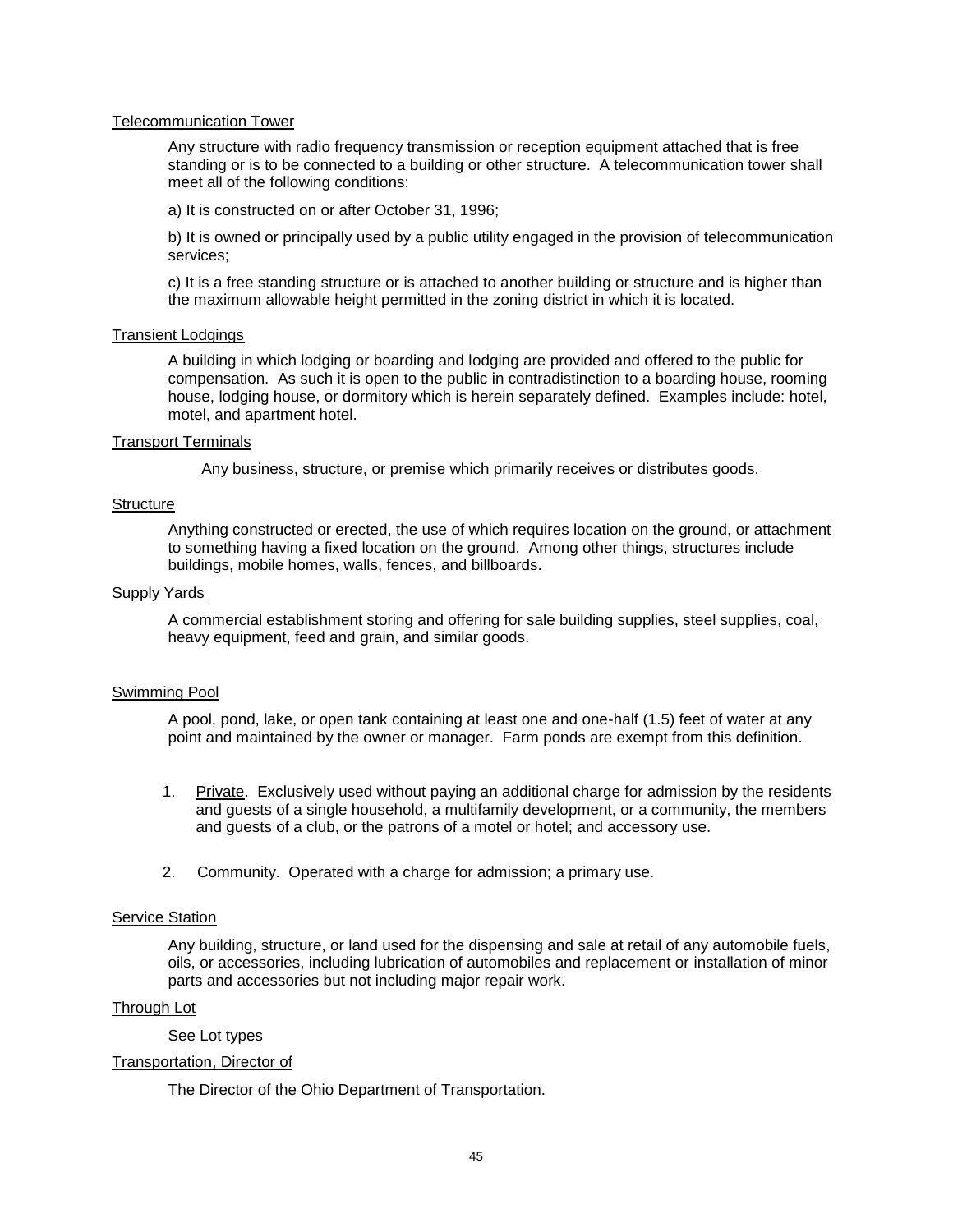The specific purpose for which land or a building is designated, arranged, intended, or for which it is or may be occupied or maintained.

#### Variance

A variance is a modification of the strict terms of the relevant regulations where such modification will not be contrary to the public interest and where owing to conditions peculiar to the property and not the result of the action of the applicant, a literal enforcement of the regulations would result in unnecessary and undue hardship.

#### Veterinary Animal Hospital or Clinic

A place used for the care, grooming, diagnosis, and treatment of sick, ailing, infirm, or injured animals, and those who are in need of medical or surgical attention, and may include overnight accommodations on the premises for the treatment, observation and/or recuperation. It may also include boarding that is incidental to the primary activity.

#### Vicinity Map

A drawing located on the plat which sets forth by dimensions or other means the relationship of the proposed subdivision or use to other nearby developments or landmarks and community facilities and services within the general area in order to better locate and orient the area in question.

#### Walkway

A public way, four (4) feet or more in width, for pedestrian use only, whether along the side of a road or not.

#### Wholesale and Warehouse

Business establishments that generally store and sell commodities in large quantities or by the piece to retailers, jobbers, other wholesale establishments, or manufacturing establishments. These commodities are basically for further resale, for use in the fabrication of a product, or for use by a business service.

#### Yard

A required open space, other than a court, unoccupied and unobstructed by any structure or portion of a structure from three (3) feet above the general ground level of the graded lot upward; provided, however, that accessories, ornaments, and furniture may be permitted in any yard, subject to height limitations and requirements limiting obstruction of visibility.

#### 1. Yard, Front

A yard extending between side lot lines across the front of a lot and from the front lot line to the front of the principal building.

# 2. Yard, Rear

A yard extending between side lot lines across the rear of a lot and from the rear lot line to the rear of the principal building.

#### 3. Yard, Side

A yard extending from the principal building to the side lot line on both sides of the principal building between the lines establishing the front and rear yards.

#### Zoning Certificate

A document issued by the Zoning Inspector authorizing the occupancy or use of a building or structure or the actual use of lots or land in accordance with the previously issued Zoning Permit.

#### Use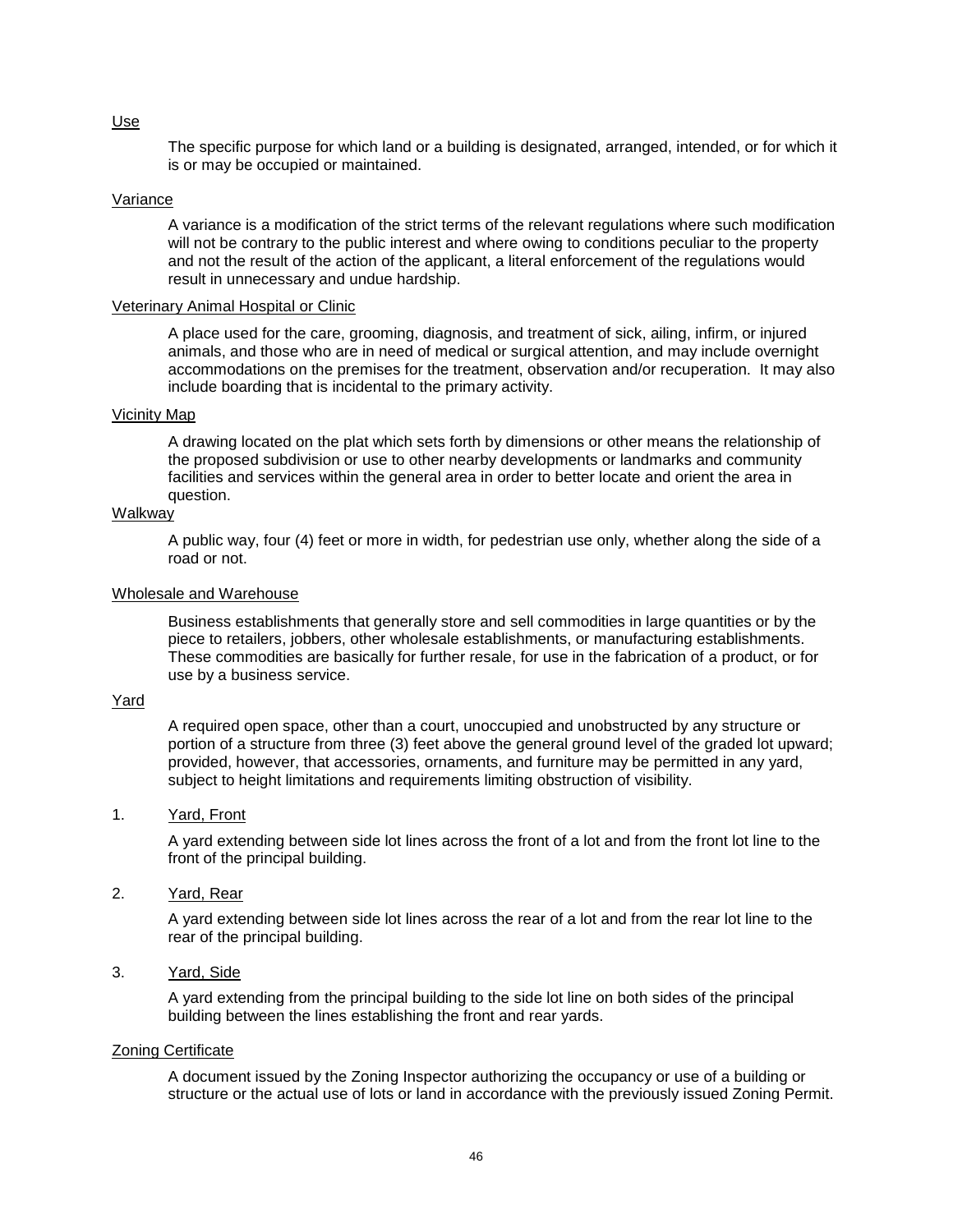# Zoning Permit

A document issued by the Zoning Inspector authorizing the use of lots, structures, uses of land and structures, and the characteristics of the uses.

# ARTICLE XIII INTERPRETATION AND ENACTMENT

#### Section 1300 Provisions of Resolution Declared To Be Minimum Requirements

In their interpretation and application, the provisions of this Resolution shall be held to be minimum requirements, adopted for the promotion of the public health, morals, safety, or the general welfare. Whenever the requirements of this Resolution are at variance with the requirements of any other lawfully adopted rules, regulations, or ordinances, the most restrictive, or that imposing the higher standards, shall govern.

#### Section 1301 Separability Clause

Should any section or provision of this Resolution be declared by the courts to be unconstitutional or invalid, such decision shall not affect the validity of the Resolution as a whole, or any part thereof other than the part so declared to be unconstitutional or invalid.

#### Section 1302 Repeal of Conflicting Resolutions, Effective Date

All resolutions or parts of resolutions in conflict with this Zoning Resolution, or inconsistent with the provisions of this Resolution, are hereby repealed to the extent necessary to give this Resolution full force and effect. This Resolution shall become effective from and after the date of its approval and adoption, as provided by law.

| PASSED  | August 10, 1972                | (s) | Dale McCann                              |
|---------|--------------------------------|-----|------------------------------------------|
|         | Date                           |     | Chairman, Board of Township Trustees     |
|         | ADOPTED______September 9, 1972 | (s) | Robert Lockwood                          |
|         | Date                           |     | Member of the Board of Township Trustees |
|         | ATTEST (s) Virginia Inskeep    | (s) | <b>Howard Elliot</b>                     |
|         | <b>Township Clerk</b>          |     | Member of the Board of Township Trustees |
|         | Amended August 14, 1984        | (s) | Delmar Moore                             |
|         | Date                           |     | Chairman, Board of Township Trustees     |
|         |                                |     | Attest: (s) Pamela R. Wilson             |
|         |                                |     | <b>Township Clerk</b>                    |
| Amended | December 22, 1987              | (s) | Bess Mc Millen                           |
|         | Date                           |     | Chairman, Board of Township Trustees     |
|         |                                |     | Attest: (s) Pamela R. Wilson             |
|         |                                |     | <b>Township Clerk</b>                    |
| Amended | July, 1999                     | (s) | Robert D. Dill                           |
|         | Date                           |     | Chairman, Board of Township Trustees     |
|         |                                |     | Attest: (s) Cindy Stalling               |
|         |                                |     | <b>Township Clerk</b>                    |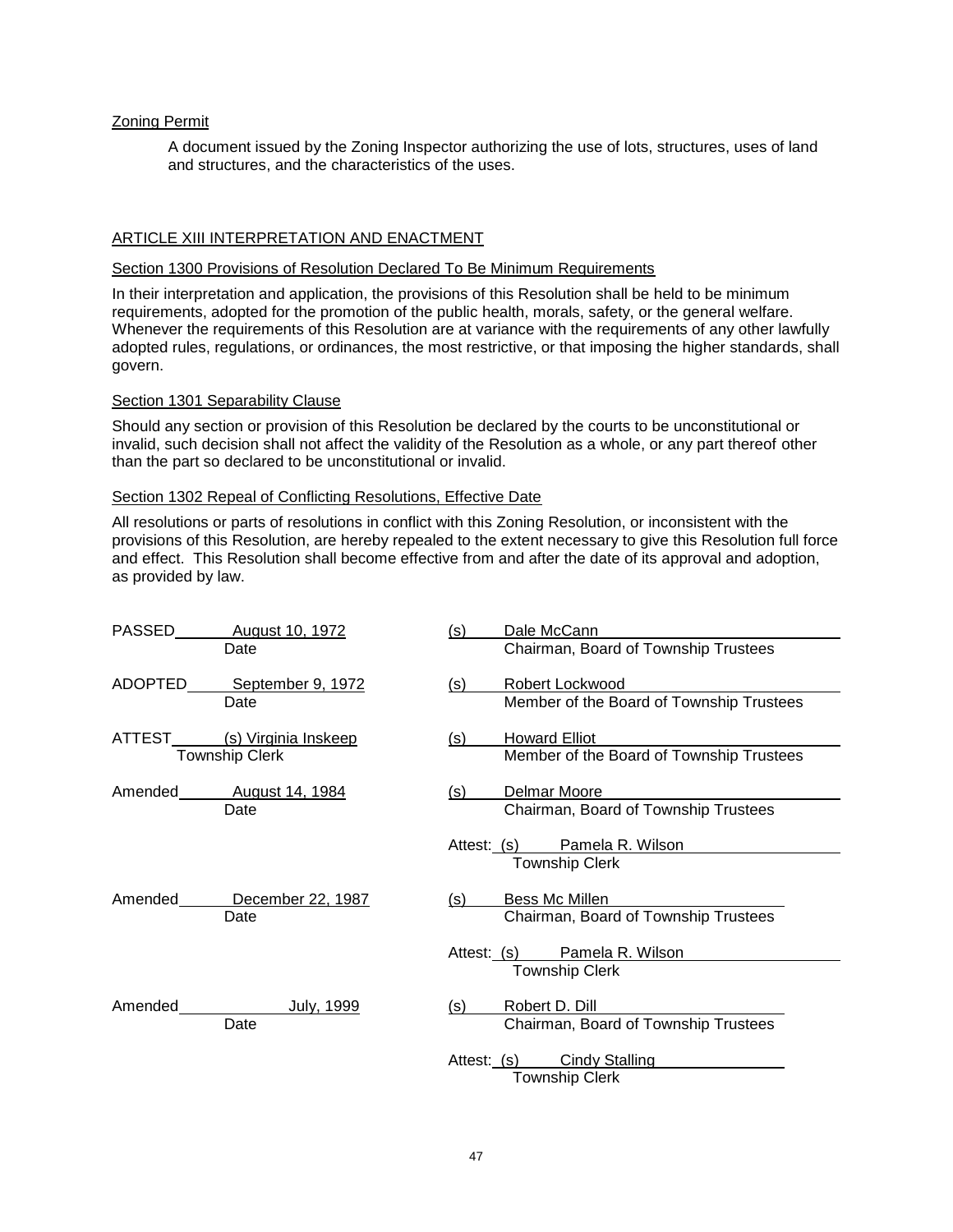| Amended | March 25, 2002 |         |                                      |
|---------|----------------|---------|--------------------------------------|
|         | Date           |         | Chairman, Board of Township Trustees |
|         |                | Attest: |                                      |
|         |                |         | <b>Township Clerk</b>                |
|         |                |         |                                      |
| Amended |                |         |                                      |
|         | Date           |         | Chairman, Board of Township Trustees |
|         |                |         |                                      |
|         |                | Attest: |                                      |
|         |                |         | <b>Township Clerk</b>                |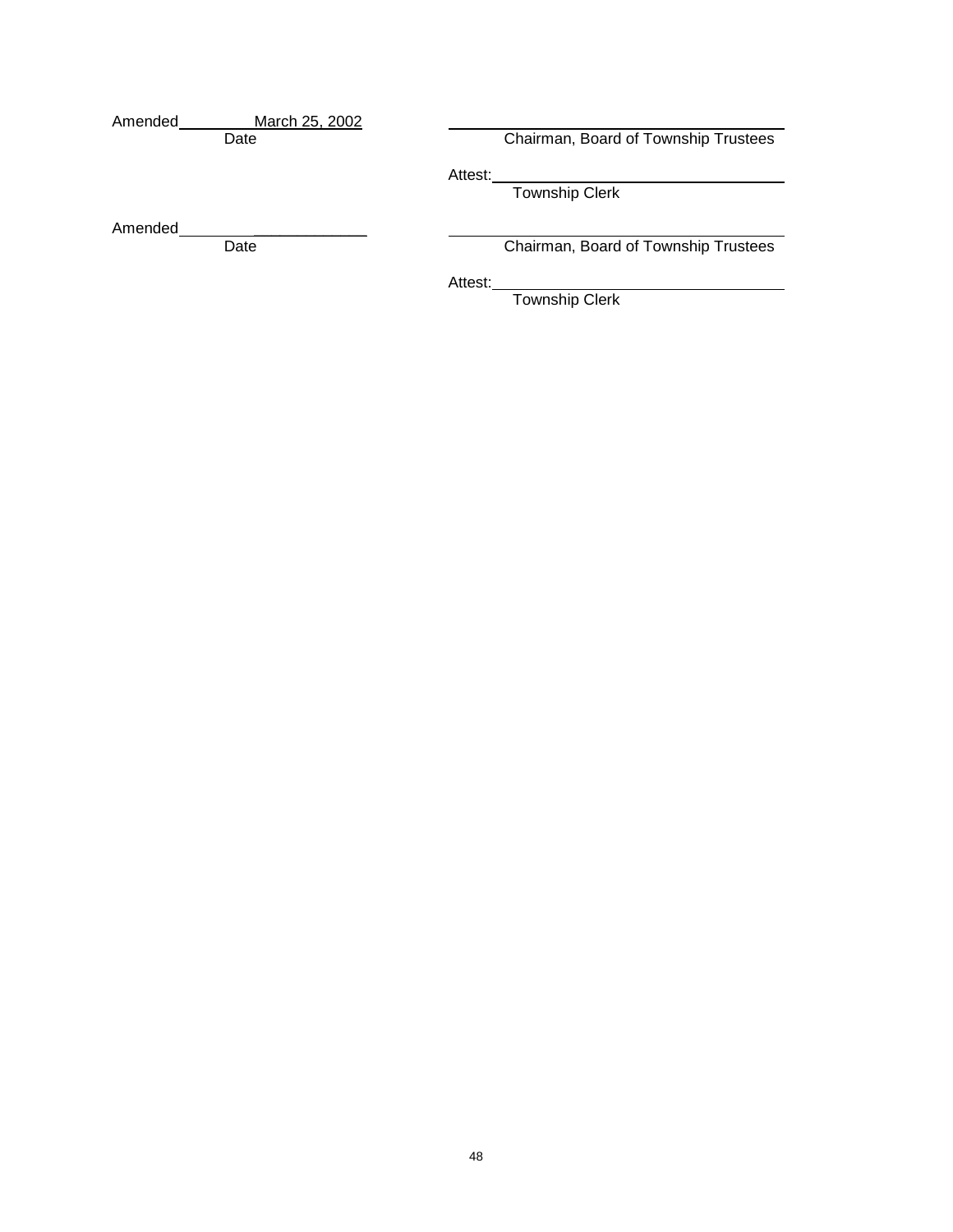**Appendix A**

# **Official Schedule of District Regulations**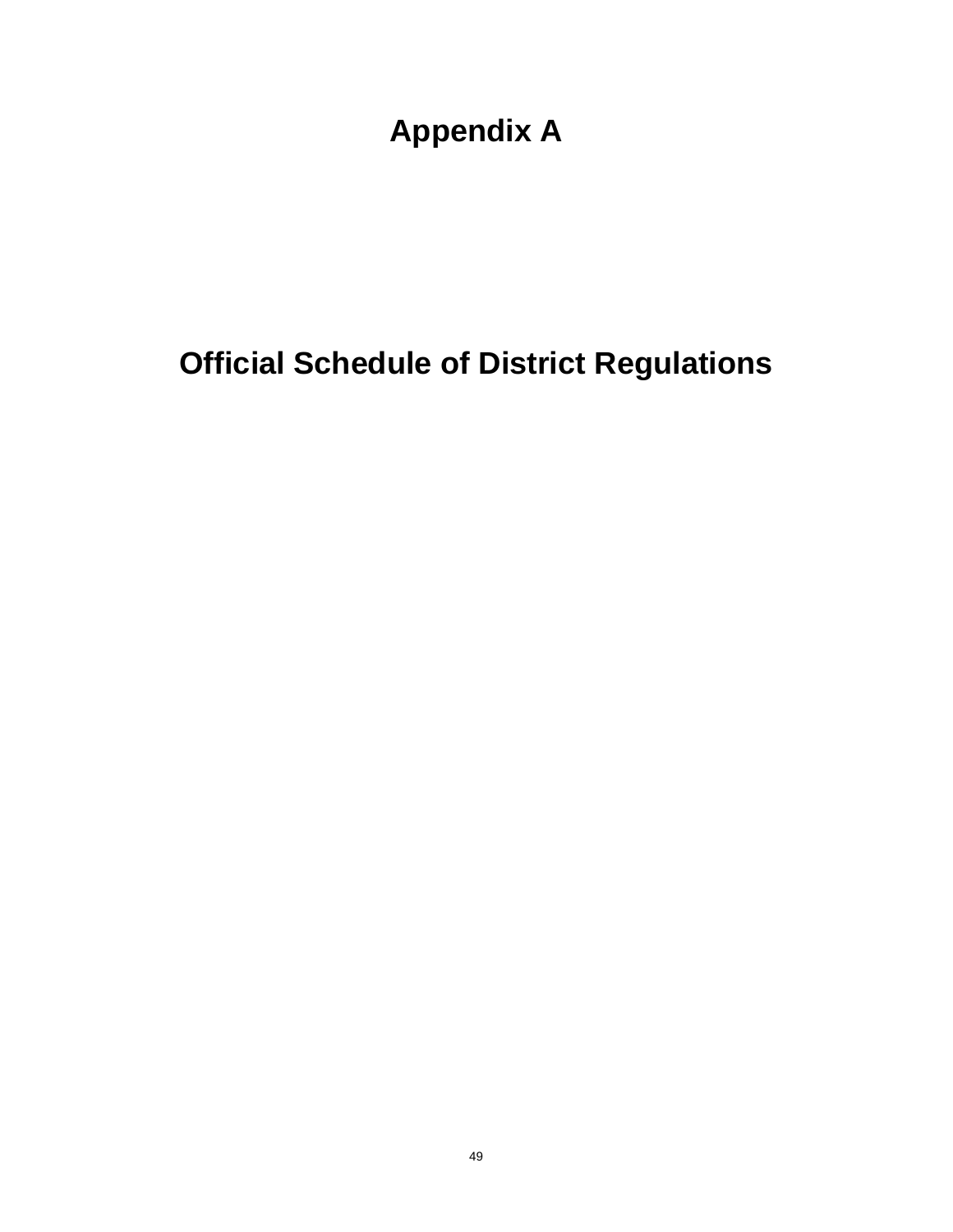| ZONING<br><b>DISTRICTS</b>                                                   | <b>PERMITTED USES</b>                                                                                                                                                                                                                                                       | <b>CONDITIONAL USES</b>                                                                                                                                                                                                                                                                | <b>PLANNED UNIT</b><br><b>DEVELOPMENT</b>                                                                 |  |
|------------------------------------------------------------------------------|-----------------------------------------------------------------------------------------------------------------------------------------------------------------------------------------------------------------------------------------------------------------------------|----------------------------------------------------------------------------------------------------------------------------------------------------------------------------------------------------------------------------------------------------------------------------------------|-----------------------------------------------------------------------------------------------------------|--|
|                                                                              |                                                                                                                                                                                                                                                                             |                                                                                                                                                                                                                                                                                        |                                                                                                           |  |
| (Symbols as used<br>on the Official<br>Zoning Map)                           | (Accessory uses and<br>essential services are<br>included)                                                                                                                                                                                                                  | (Permitted upon issuance<br>of a Conditional Use Permit<br>by the Board of Zoning<br>Appeals)                                                                                                                                                                                          | (permitted upon Approval<br>by the Board of Zoning<br>Appeals)                                            |  |
| 1                                                                            | $\mathbf{2}$                                                                                                                                                                                                                                                                | 3                                                                                                                                                                                                                                                                                      | 4                                                                                                         |  |
|                                                                              |                                                                                                                                                                                                                                                                             |                                                                                                                                                                                                                                                                                        |                                                                                                           |  |
| <b>U-1 RURAL</b><br><b>DISTRICT</b>                                          | Agriculture; Very low<br>density residential; animal<br>hospital; clinic; agricultural<br>products processing &<br>sales; public use;<br>quasipublic use; Home<br>Occupation;                                                                                               | Kennel; Public service<br>facility; Low & medium<br>density residential*;<br>Commercial & Non-<br>commercial recreation;<br>Service business; Mineral<br>Extraction; Light & heavy<br>manufacturing; Signs;<br>Mobile homes individually;<br>Mobile Home Park; Junk<br>storage & sales | Residential; Commercial;<br>Industrial; Public &<br>quasipublic uses<br>individually or in<br>combination |  |
| <b>R-1 LOW DENSITY</b><br><b>RESIDENTIAL</b><br><b>DISTRICT</b>              | Single-family housing;<br>Public & quasi-public uses                                                                                                                                                                                                                        | Agriculture; Commercial &<br>noncommercial recreation;<br>home occupation; light<br>manufacturing; Service<br>business; Personal<br>Services; Offices; Multi-<br>Family Housing; Mobile<br>homes individually in<br>accordance with Section<br>220; telecommunication<br>towers;       | Residential; Public and<br>quasipublic uses<br>individually or in<br>combination                          |  |
| <b>R-2 MEDIUM</b><br><b>DENSITY</b><br><b>RESIDENTIAL</b><br><b>DISTRICT</b> | Single-family Dwelling;<br>Public and Quasi-public<br>Use                                                                                                                                                                                                                   | Multi-family Dwelling; Non-<br>commercial Recreation;<br>Home Occupation; Mobile<br>home Park; Mobile homes<br>Individually in Accordance<br>with Section 220; Service<br>Business; Personal<br>Services                                                                               | Residential: Commercial:<br>Public and quasipublic uses<br>individually or in<br>combination              |  |
| <b>B-1 SERVICE</b><br><b>BUSINESS</b>                                        | Service business; Drive-in<br>business; Eating &<br>drinking estab.;<br>Commercial recreation;<br>Animal Hospital, clinic;<br>Transient lodgings; Retail<br>business: Offices:<br>Personal services; Public<br>& quasi-public uses;<br>Single & multi-family<br>dwellings*; | Wholesale & warehousing;<br>Food processing; Printing &<br>publishing; Transport<br>terminals; Signs &<br>advertising structures;<br>Public & service facility;                                                                                                                        | Commercial; Residential;<br>Industrial; Public & quasi-<br>public uses individually or<br>in combination; |  |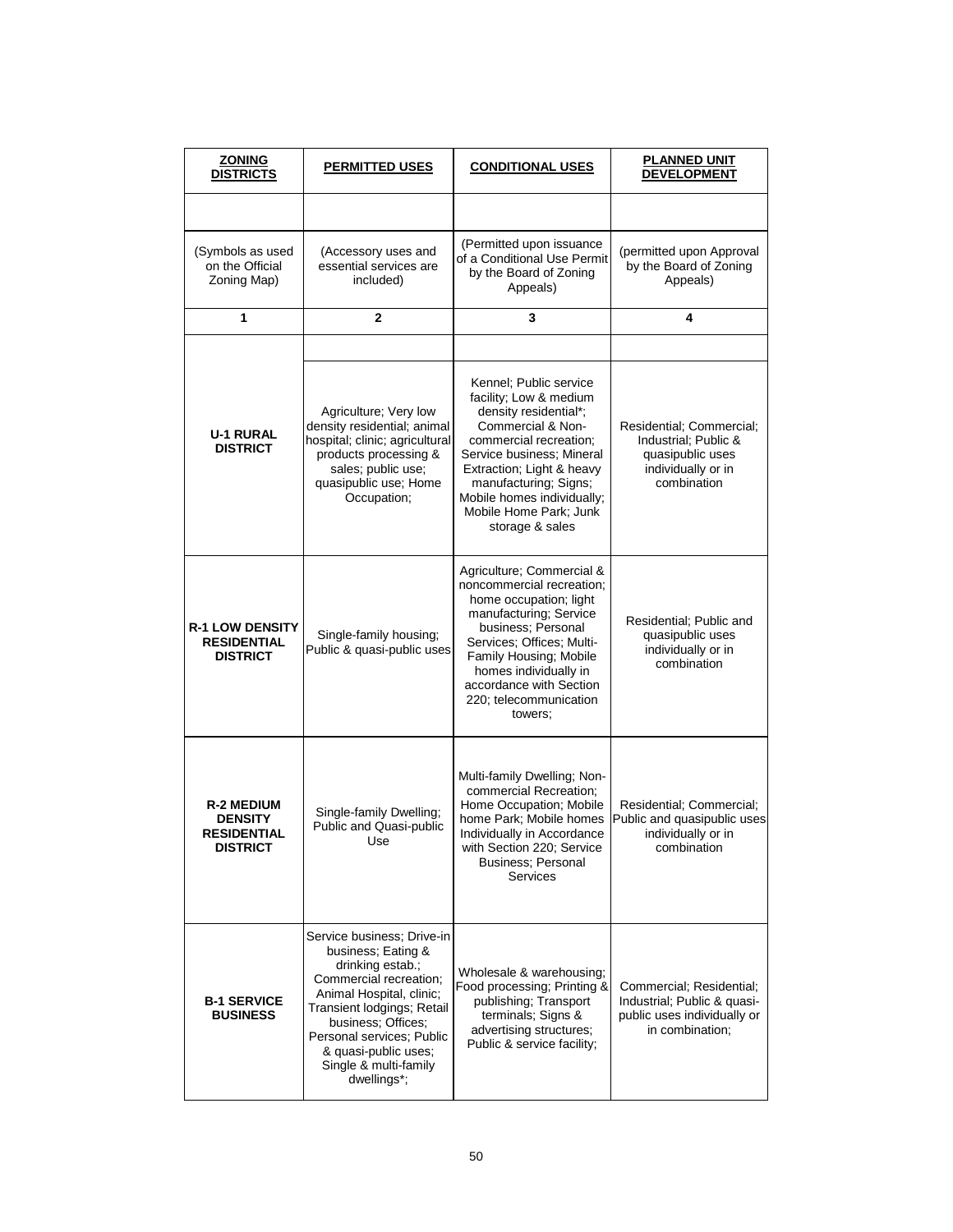| <b>ZONING</b><br><b>DISTRICTS</b>                                            | <b>MINIMUM LOT SIZE</b>                        |                                                           |                                                               |                                                                                              |                                                                           | <b>MAXIMU</b>                                                                     |      |       |                     | <b>MINIMUM YARD DIMENSIONS</b><br>(feet) |      |
|------------------------------------------------------------------------------|------------------------------------------------|-----------------------------------------------------------|---------------------------------------------------------------|----------------------------------------------------------------------------------------------|---------------------------------------------------------------------------|-----------------------------------------------------------------------------------|------|-------|---------------------|------------------------------------------|------|
|                                                                              |                                                | (Square<br>feet/household<br>1                            | Fro<br>nta<br>ge<br>(Wi<br>dth<br>$\mathcal{E}$<br>(Fe<br>et) | <b>MAXIMU</b><br>M<br><b>PERCEN</b><br><b>TAGE</b><br>OF LOT<br>TO BE<br><u>OCCUPI</u><br>ED | <b>MINIMUM</b><br><b>FLOOR</b><br><b>AREA</b><br>(Principal (Square Feet) | M<br><b>HEIGHT</b><br>ΟF<br>(PRINCIP<br><u>AL)</u><br><b>BUILDING</b><br><u>s</u> |      | Front | Side Yards          |                                          | Rear |
| (Symbols as<br>used on the<br>Official Zoning<br>Map)                        | With<br>On-Site<br>Sewag<br>е<br>Treatm<br>ent | With<br>Group<br>or<br>Central<br>Sewage<br>Treatme<br>nt | У                                                             | and<br>Accessor<br><b>Buildings</b>                                                          |                                                                           | Stori<br>es                                                                       | Feet |       | One<br>Side<br>Yard | Sum of<br>Side<br>Yards                  |      |
| 1                                                                            | 5                                              | 6                                                         | 7                                                             | 9                                                                                            | 10                                                                        | 11                                                                                | 12   | 13    | 14                  | 15                                       | 16   |
|                                                                              | 40,000                                         |                                                           | 150                                                           |                                                                                              |                                                                           |                                                                                   |      |       |                     |                                          |      |
| <b>U-1 RURAL</b><br><b>DISTRICT</b>                                          | (new<br>lots)                                  | 10,800<br>(single)                                        | 80                                                            | 25%                                                                                          | $1,000$ **                                                                | 21/2                                                                              | 35   | 50    | 20                  | 40                                       | 40   |
|                                                                              | 40,000                                         |                                                           | 150                                                           |                                                                                              | 1000* (single)                                                            |                                                                                   |      |       |                     |                                          |      |
| $R-1$<br><b>LOW</b>                                                          | (new<br>lots)                                  | 10,800<br>(single)                                        | 80                                                            |                                                                                              |                                                                           |                                                                                   |      |       |                     |                                          |      |
| <b>DENSITY</b><br><b>RESIDENTIAL</b><br><b>DISTRICT</b>                      |                                                | 2,700<br>(multi)                                          | 25%<br>90                                                     | 580 (multi)                                                                                  | 21/2                                                                      | 35                                                                                | 35   | 8     | 20                  | 40                                       |      |
|                                                                              | 40,000                                         |                                                           | 150                                                           |                                                                                              | $1,000*$<br>(Single)                                                      |                                                                                   |      |       |                     |                                          |      |
| <b>R-2 MEDIUM</b><br><b>DENSITY</b><br><b>RESIDENTIAL</b><br><b>DISTRICT</b> | (New<br>Lots)                                  | 5400<br>(single)                                          | 60                                                            | 25%                                                                                          |                                                                           | 21/2                                                                              | 35   | 35    | 4                   | 10                                       | 30   |
|                                                                              |                                                | 2,700<br>(Multi)                                          | 90                                                            |                                                                                              | 580 (Multi)                                                               |                                                                                   |      |       |                     |                                          |      |
| <b>B-1 SERVICE</b><br><b>BUSINESS</b>                                        | 40,000<br>(new<br>lots)                        | 15,000                                                    | 150<br>100                                                    | 30%                                                                                          | none                                                                      | 3                                                                                 | 40   | 50    | none                | none                                     | 30   |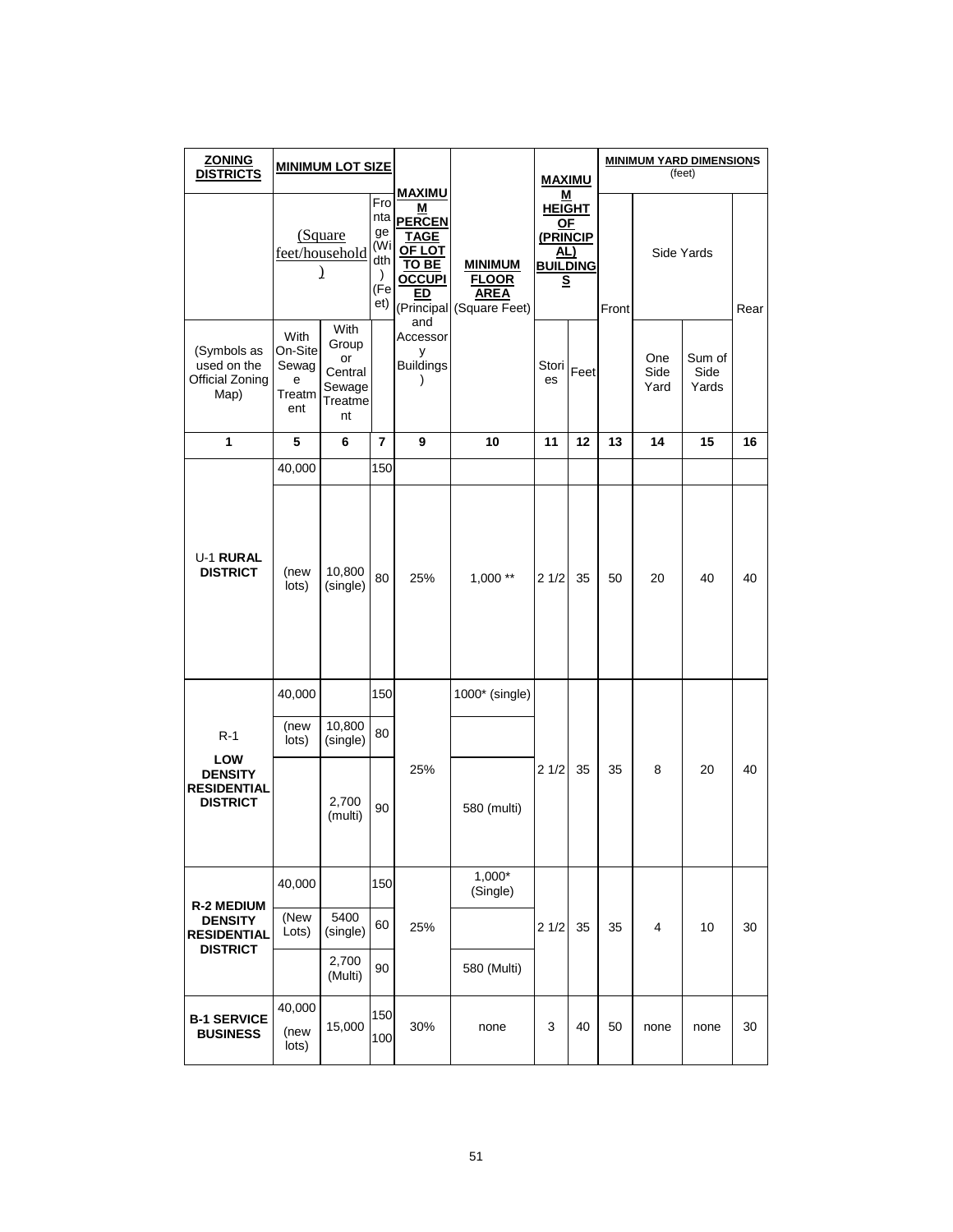| <b>ZONING</b><br><b>DISTRICTS</b>                                            | <b>ACCESSORY BUILDINGS</b>               |                  |                  |                      |                                                                                                                                                             | <b>OTHER PROVISIONS</b>                     |                                                                                                                                                                                                                                 |                                                     |
|------------------------------------------------------------------------------|------------------------------------------|------------------|------------------|----------------------|-------------------------------------------------------------------------------------------------------------------------------------------------------------|---------------------------------------------|---------------------------------------------------------------------------------------------------------------------------------------------------------------------------------------------------------------------------------|-----------------------------------------------------|
|                                                                              | Minimum Distance<br>In Feet To<br>Maximu |                  |                  |                      | <b>MINIMUM</b><br>(MANDATORY)<br>OFF-STREET                                                                                                                 | <b>MINIMUM</b><br>(MANDATORY)<br>OFF-STREET | <b>SIGNS</b><br><b>PERMITTED</b>                                                                                                                                                                                                | <b>AND</b><br><b>REQUIREMENTS</b><br>(Supplementary |
| (Symbols as used<br>on the Official<br>Zoning Map)                           | m<br>Height<br>(feet)                    | Side lot<br>line | Rear lot<br>line | <b>PARKING SPACE</b> | <b>LOADING</b><br><b>SPACE</b>                                                                                                                              |                                             | regulations,<br>prohibitions, notes,<br>$etc.$ )                                                                                                                                                                                |                                                     |
| $\mathbf{1}$                                                                 | 17                                       | 18               | 19               | 20                   | 21                                                                                                                                                          | 22                                          | 23                                                                                                                                                                                                                              |                                                     |
|                                                                              |                                          |                  |                  |                      |                                                                                                                                                             |                                             |                                                                                                                                                                                                                                 |                                                     |
| <b>U-1 RURAL</b><br><b>DISTRICT</b>                                          | 20                                       | 5                | 10               | (SEE ARTICLE V)      | None                                                                                                                                                        | <b>SEE ARTICLE</b><br>VIII                  | *Refer to R-2<br>Regulations. ** 900 for<br>Mobile Homes. Use of<br>land or buildings for<br>agricultural purposes<br>are exempt and no<br>zoning certificate is<br>required. Residential<br>structures do require a<br>permit. |                                                     |
| <b>R-1 LOW DENSITY</b><br><b>RESIDENTIAL</b><br><b>DISTRICT</b>              | 20                                       | 5                | 10               | (SEE ARTICLE V)      | None                                                                                                                                                        | <b>SEE ARTICLE</b><br>VIII                  | *900 for Mobile Homes.<br>Front setback for lots of<br>record may be same as<br>nearest adjoining<br>residential structure.<br>Dwelling conversion<br>permitted.                                                                |                                                     |
| <b>R-2 MEDIUM</b><br><b>DENSITY</b><br><b>RESIDENTIAL</b><br><b>DISTRICT</b> | 15                                       | $\overline{2}$   | 5                | (SEE ARTICLE V)      |                                                                                                                                                             | <b>SEE ARTICLE</b><br>VIII                  | *900 S.F. for Mobile<br>Homes                                                                                                                                                                                                   |                                                     |
| <b>B-1 SERVICE</b><br><b>BUSINESS</b>                                        | 20                                       | 0                | $\mathbf 0$      | (SEE ARTICLE V)      | One space for<br>first 5,000 s.f. of<br>floor area or less<br>and one for each<br>additional 10,000<br>s.f. or fraction<br>thereof of ground<br>floor area. | <b>SEE ARTICLE</b><br>VIII                  | 'For residential, refer to<br>R-2 regualtions; Non-<br>residential use cannot<br>be conducted closer<br>than 40 feet from any<br>residential lot.                                                                               |                                                     |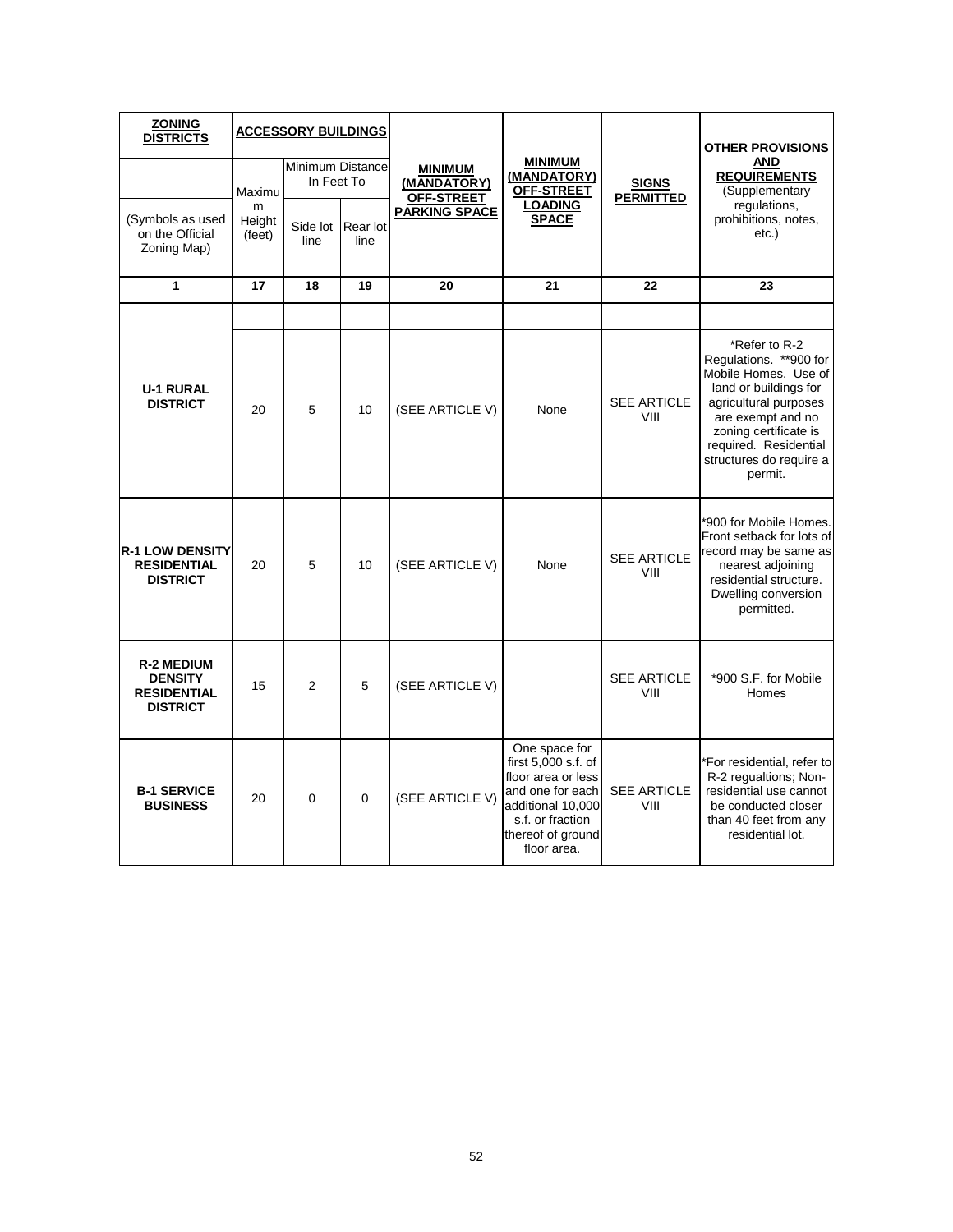| <b>ZONING</b><br><b>DISTRICTS</b>                            | <b>PERMITTED USES</b>                                                                                                                                                                                                                | <b>CONDITIONAL</b><br><b>USES</b>                                                                                                          | <b>PLANNED UNIT</b><br><b>DEVELOPMENT</b>                                                    |  |  |
|--------------------------------------------------------------|--------------------------------------------------------------------------------------------------------------------------------------------------------------------------------------------------------------------------------------|--------------------------------------------------------------------------------------------------------------------------------------------|----------------------------------------------------------------------------------------------|--|--|
|                                                              |                                                                                                                                                                                                                                      |                                                                                                                                            |                                                                                              |  |  |
| (Symbols as used<br>on the Official<br>Zoning Map)           | (Accessory uses and<br>essential services are<br>included)                                                                                                                                                                           | (Permitted upon<br>issuance of a<br><b>Conditional Use</b><br>Permit by the Board<br>of Zoning Appeals)                                    | (permitted upon Approval<br>by the Board of Zoning<br>Appeals)                               |  |  |
| 1                                                            | $\overline{2}$                                                                                                                                                                                                                       | 3                                                                                                                                          | 4                                                                                            |  |  |
| <b>B-2 LOCAL</b><br><b>BUSINESS</b>                          | Convience-type retail;<br>Personal services;<br>Office; Service<br>business; Public &<br>quasic-public uses;<br>Single & multi-family<br>dwellings*;                                                                                 | Shopping-type retail;<br>Eating & drinking<br>estab.; Commercial<br>recreation; Public<br>service facility;                                | Residential; Commercial;<br>Public & quasi-public uses<br>individually or in<br>combination; |  |  |
| <b>B-3 CENTRAL</b><br><b>BUSINESS</b>                        | Retail business:<br>Offices; Service<br>business; Eating &<br>drinking estab.;<br>Transient lodgings;<br>Commercial recreation;<br>Public & quasi-public<br>uses; Single & multi-<br>family dwellings*;                              | Drive-in business:<br>Printing &<br>publishing; Public<br>service facility;                                                                | Residential; Commercial;<br>Public & quasi-public uses<br>individually or in<br>combination; |  |  |
| <b>M-1 LIGHT</b><br><b>MANUFACTURIN</b><br>G                 | Light manufacturing<br>and related offices:<br>Public and quasi-public<br>uses: Very low<br>residential*; Wholesale<br>& warehousing;                                                                                                | Printing &<br>publishing; Storage<br>facilities; Transport<br>terminals; Signs &<br>advertising<br>structures: Public<br>Service facility; | Commercil: Industrial:<br>Public and quasi-public<br>uses individually or in<br>combination; |  |  |
| <b>M-2 HEAVY</b><br><b>MANUFACTURIN</b><br><b>G DISTRICT</b> | Light & heavy<br>manufacturing &<br>related offices;<br>Wholesale &<br>warehousing; Printing<br>& publishing; Transport<br>terminals; Supply<br>yards; Service<br>business: Public &<br>quasi-public uses; Very<br>low residential*: | Signs & advertising<br>structures: Mineral<br>extraction; Junk<br>storage & sales;<br>Public service<br>facility;                          | Commercial; Industrial;<br>Public and quasipublic<br>uses individually or in<br>combination  |  |  |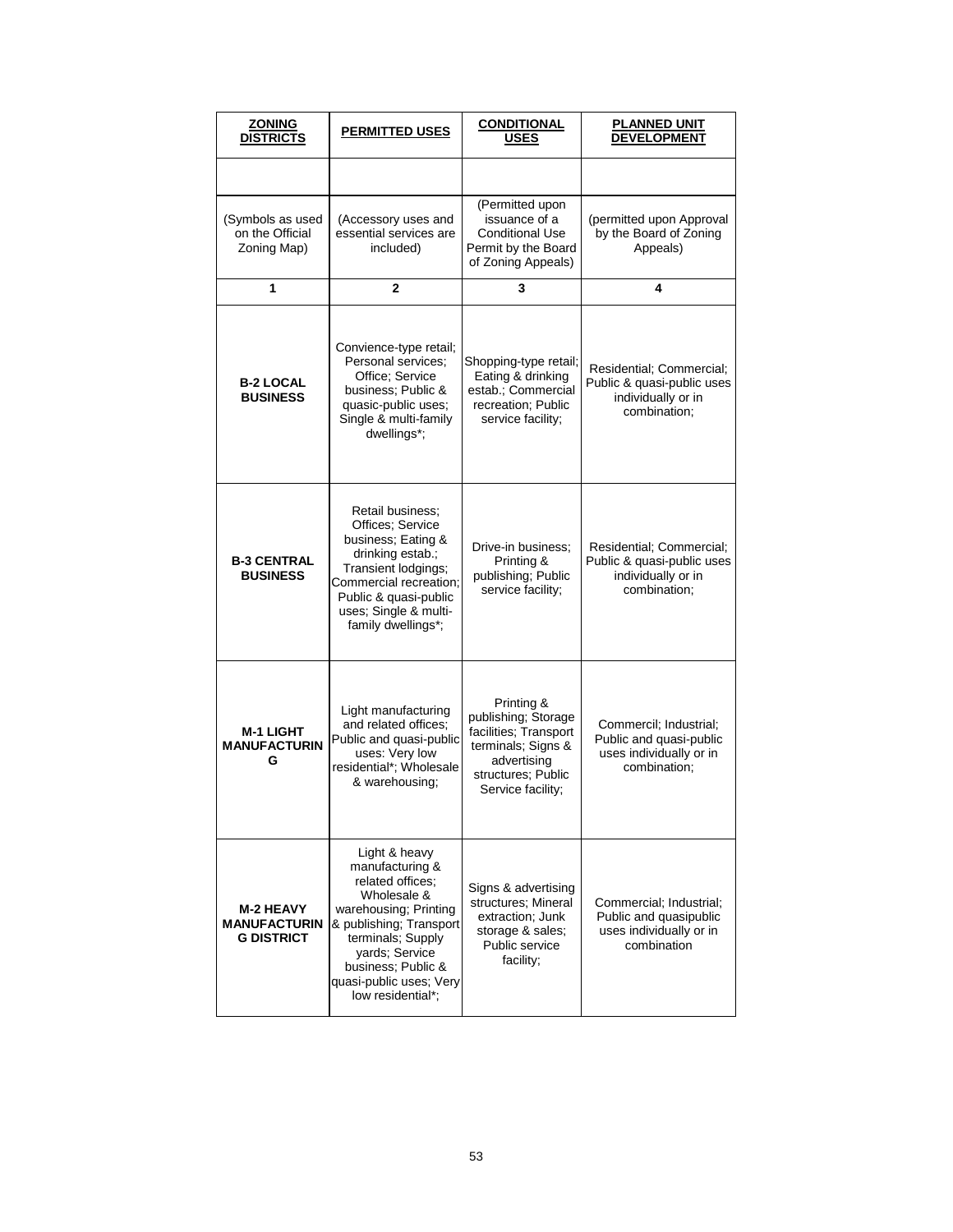| <b>ZONING</b><br><b>DISTRICTS</b>                           |                                     | <b>MINIMUM LOT SIZE</b>                         |                               | <b>MAXIMUM</b>                            | <b>PERCENTAGE MINIMUM</b><br><b>FLOOR</b><br><b>AREA</b><br>(Square<br>Feet) | <b>MAXIMUM</b><br><b>HEIGHT OF</b><br>(PRINCIPAL) |      | <b>MINIMUM YARD</b><br><b>DIMENSIONS</b><br>(feet) |                     |                            |      |
|-------------------------------------------------------------|-------------------------------------|-------------------------------------------------|-------------------------------|-------------------------------------------|------------------------------------------------------------------------------|---------------------------------------------------|------|----------------------------------------------------|---------------------|----------------------------|------|
|                                                             | (Square feet/household)             |                                                 |                               | OF LOT TO BE<br><b>OCCUPIED</b>           |                                                                              | <b>BUILDINGS</b>                                  |      |                                                    | Side Yards          |                            |      |
| (Symbols as used<br>on the Official<br>Zoning Map)          | With On-Site<br>Sewage<br>Treatment | With Group<br>or Central<br>Sewage<br>Treatment | Frontage<br>(Width)<br>(Feet) | (Principal and<br>Accessory<br>Buildings) |                                                                              | <b>Stories</b>                                    | Feet | Front                                              | One<br>Side<br>Yard | Sum<br>of<br>Side<br>Yards | Rear |
| 1                                                           | 5                                   | 6                                               | $\overline{7}$                | 9                                         | 10                                                                           | 11                                                | 12   | 13                                                 | 14                  | 15                         | 16   |
|                                                             | 40,000                              |                                                 | 150                           |                                           |                                                                              |                                                   |      | 30                                                 | none                |                            |      |
|                                                             | (new lots)                          | none                                            | $\boldsymbol{0}$              |                                           |                                                                              |                                                   |      |                                                    |                     |                            |      |
| <b>B-2 LOCAL</b><br><b>BUSINESS</b>                         |                                     |                                                 |                               | 50%                                       | none                                                                         | 2                                                 | 30   |                                                    |                     | none                       | 30   |
| <b>B-3 CENTRAL</b><br><b>BUSINESS</b>                       | 40,000                              |                                                 | 150                           |                                           | none                                                                         | 4                                                 | 50   | none                                               | none                | none                       | 30   |
|                                                             | (new lots)                          | none                                            | 0                             |                                           |                                                                              |                                                   |      |                                                    |                     |                            |      |
|                                                             |                                     |                                                 |                               | 70%                                       |                                                                              |                                                   |      |                                                    |                     |                            |      |
|                                                             | 40,000                              |                                                 | $150*$                        |                                           |                                                                              |                                                   |      |                                                    |                     |                            |      |
|                                                             | (new lots)                          | 15,000                                          | 100                           |                                           |                                                                              |                                                   |      |                                                    |                     |                            |      |
| <b>M-1 LIGHT</b><br><b>MANUFACTURING</b>                    |                                     |                                                 |                               | 40%                                       | none                                                                         | 4                                                 | 50   | 50                                                 | 10                  | 30                         | 40   |
|                                                             | 30,000                              |                                                 | 200                           |                                           |                                                                              |                                                   |      |                                                    |                     |                            |      |
|                                                             | (new lots)                          | 40,000                                          | 150                           |                                           |                                                                              |                                                   |      |                                                    |                     |                            |      |
| <b>M-2 HEAVY</b><br><b>MANUFACTURING</b><br><b>DISTRICT</b> |                                     |                                                 |                               | 50%                                       | none                                                                         | 4                                                 | 50   | 80                                                 | 20                  | 50                         | 50   |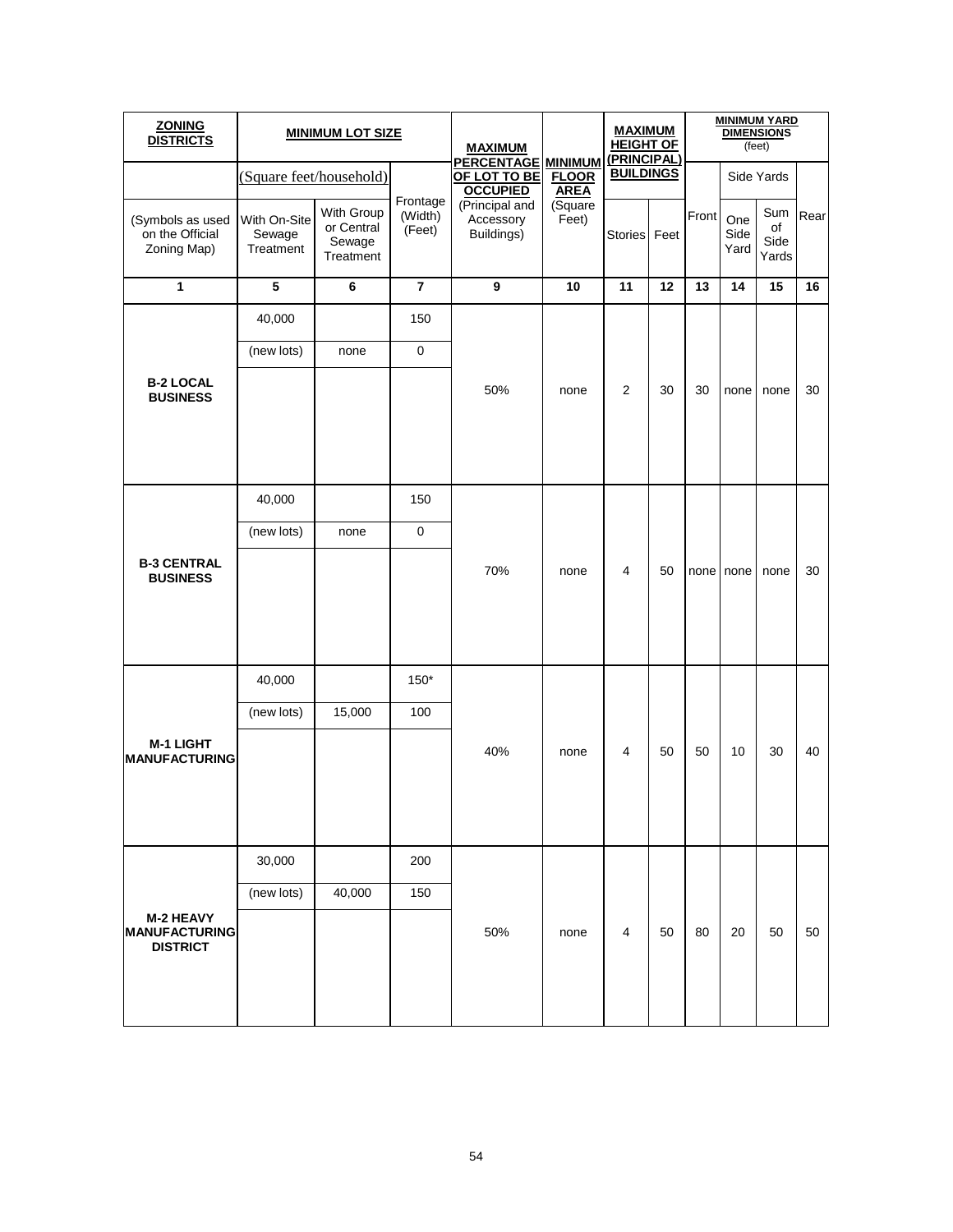| <b>ZONING</b><br><b>DISTRICTS</b>                            |                  | <b>ACCESSORY BUILDINGS</b> |                  |                                             |                                                                                                                                                                           |                                  | <b>OTHER</b>                                                                                                                                                    |  |
|--------------------------------------------------------------|------------------|----------------------------|------------------|---------------------------------------------|---------------------------------------------------------------------------------------------------------------------------------------------------------------------------|----------------------------------|-----------------------------------------------------------------------------------------------------------------------------------------------------------------|--|
|                                                              | Maximum          | In Feet To                 | Minimum Distance | <b>MINIMUM</b><br>(MANDATORY)<br>OFF-STREET | <b>MINIMUM</b><br>(MANDATORY)<br>OFF-STREET                                                                                                                               | <b>SIGNS</b><br><b>PERMITTED</b> | <b>PROVISIONS AND</b><br><b>REQUIREMENTS</b><br>(Supplementary                                                                                                  |  |
| (Symbols as<br>used on the<br>Official Zoning<br>Map)        | Height<br>(feet) | Side lot<br>line           | Rear lot<br>line | <b>PARKING</b><br><b>SPACE</b>              | <b>LOADING</b><br><b>SPACE</b>                                                                                                                                            |                                  | regulations,<br>prohibitions, notes,<br>$etc.$ )                                                                                                                |  |
| 1                                                            | 17               | 18                         | 19               | 20                                          | 21                                                                                                                                                                        | 22                               | 23                                                                                                                                                              |  |
| <b>B-2 LOCAL</b><br><b>BUSINESS</b>                          | 15               | none                       | none             | (SEE ARTICLE V)                             | One space for<br>first $5,000$ s.f. of<br>floor area or less<br>and one for each SEE ARTICLE<br>additional 10,000<br>s.f. or fraction<br>thereof of ground<br>floor area. | VIII                             | *For residential,<br>refer to R-2<br>regualtions; Non-<br>residential use<br>cannot be<br>conducted closer<br>than 40 feet from<br>any residential lot.         |  |
| <b>B-3 CENTRAL</b><br><b>BUSINESS</b>                        | 25               | none                       | none             | (SEE ARTICLE V)                             | One space for<br>first $5,000$ s.f. of<br>floor area or less<br>and one for each<br>additional 10,000<br>s.f. or fraction<br>thereof of ground<br>floor area.             | SEE ARTICLE<br>VIII              | *For residential,<br>refer to R-2<br>requaltions; Non-<br>residential use<br>cannot be<br>conducted closer<br>than 10 feet from<br>any residential lot.         |  |
| <b>M-1 LIGHT</b><br><b>MANUFACTURI</b><br>ΝG                 | 25               | 5                          | 10               | (SEE ARTICLE V)                             | One space for<br>first 5,000 s.f. of<br>floor area or less<br>and one for each<br>additional 10,000<br>s.f. or fraction<br>thereof of ground<br>floor area.               | <b>SEE ARTICLE</b><br>VIII       | Objectionable uses<br>prohibited. *For<br>residential, refer to<br>R-1 regulations.                                                                             |  |
| <b>M-2 HEAVY</b><br><b>MANUFACTURI</b><br><b>NG DISTRICT</b> | 25               | 10                         | 20               | (SEE ARTICLE V)                             | One space for<br>first 5,000 s.f. of<br>floor area or less<br>and one for each SEE ARTICLE<br>additional 10,000<br>s.f. or fraction<br>thereof of ground<br>floor area.   | VIII                             | *For residential.<br>refer to R-1<br>regulations.<br>Mineral extraction<br>cannot be<br>conducted closer<br>than 500 feet from<br>any residential<br>structure. |  |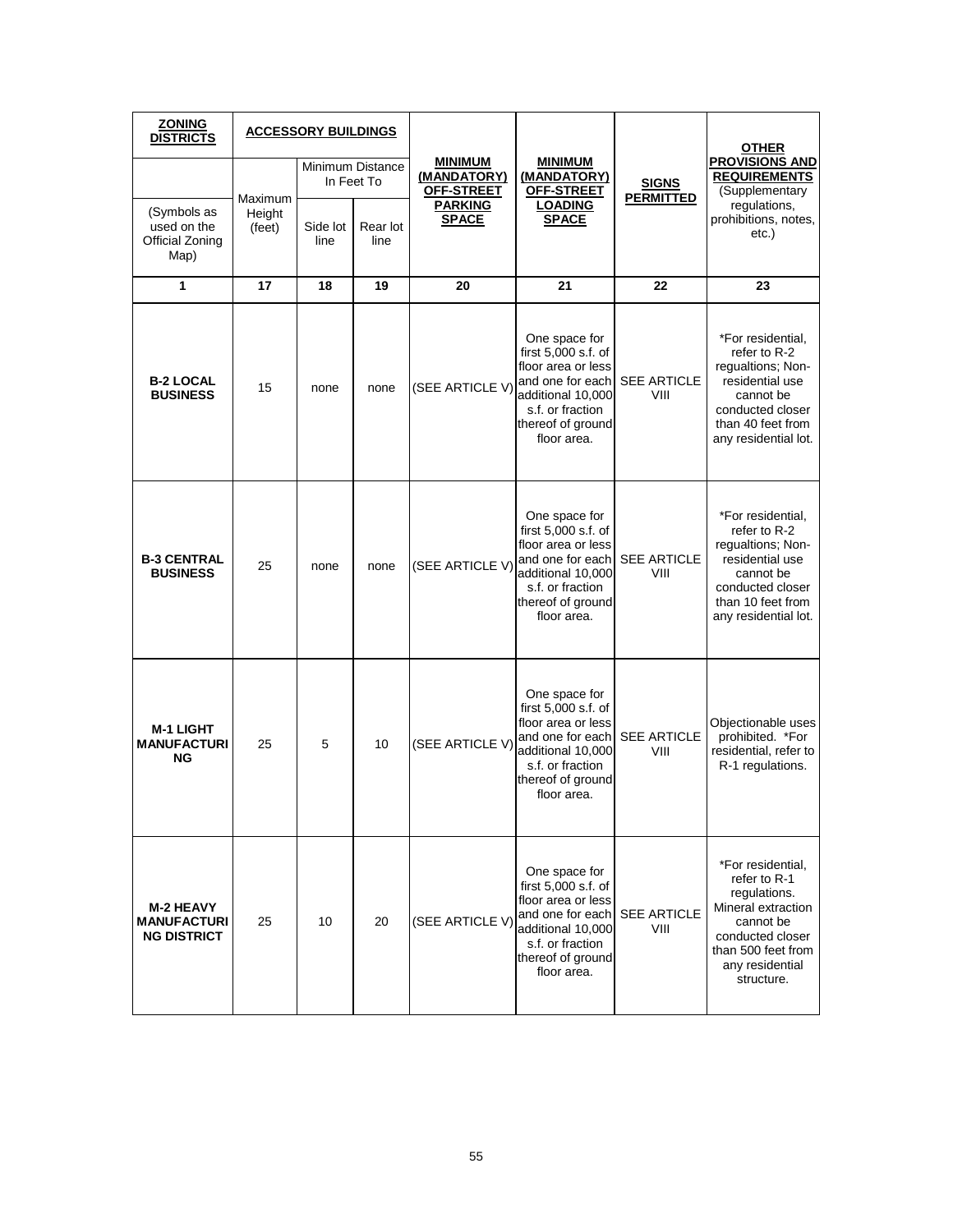| <b>ZONING</b><br><b>DISTRICTS</b>                                     | <b>PERMITTED USES</b>                                                                                                                                                                                                                                                                                                                                                                                                                                                                                                                                                                                                                                                                                                                                                                                                                                        | <b>CONDITIONAL USES</b>                                                                             | <b>PLANNED UNIT</b><br><b>DEVELOPMENT</b>                                                                                     |
|-----------------------------------------------------------------------|--------------------------------------------------------------------------------------------------------------------------------------------------------------------------------------------------------------------------------------------------------------------------------------------------------------------------------------------------------------------------------------------------------------------------------------------------------------------------------------------------------------------------------------------------------------------------------------------------------------------------------------------------------------------------------------------------------------------------------------------------------------------------------------------------------------------------------------------------------------|-----------------------------------------------------------------------------------------------------|-------------------------------------------------------------------------------------------------------------------------------|
|                                                                       |                                                                                                                                                                                                                                                                                                                                                                                                                                                                                                                                                                                                                                                                                                                                                                                                                                                              |                                                                                                     |                                                                                                                               |
| (Symbols as<br>used on the<br>Official Zoning<br>Map)                 | (Accessory uses and<br>essential services are<br>included)                                                                                                                                                                                                                                                                                                                                                                                                                                                                                                                                                                                                                                                                                                                                                                                                   | (Permitted upon issuance of a<br>Conditional Use Permit by the<br>Board of Zoning Appeals)          | (permitted upon Approval by the<br>Board of Zoning Appeals)                                                                   |
| 1                                                                     | $\mathbf{2}$                                                                                                                                                                                                                                                                                                                                                                                                                                                                                                                                                                                                                                                                                                                                                                                                                                                 | 3                                                                                                   | 4                                                                                                                             |
| <b>I-1 Special</b><br>Limited<br><b>Industrial</b><br><b>District</b> | <b>Principal Permitted Uses</b><br>a) Agriculture and Farms; b)<br>Industry, Light and Heavy<br>Manufacturing; c) Research,<br>Development, and Testing: d)<br>Wholesale and Warehousing;<br>Transport Terminals; e)<br>Aviation Field; f) Storage<br>(open or enclosed) of New<br>Vehicles; Storage (enclosed<br>by screening of 100%<br>opacity) of Dismantled or<br><b>Wrecked Vehicles or Parts</b><br>Thereof Used in Conjunction<br>with the Uses Listed in c)<br>above; g) Utilities (structures<br>and installations which are<br>necessary to service a<br>permitted use within the I-1<br>District)<br><b>Accessory Uses</b><br>Accessory uses and<br>structures used in conjunction<br>with any permitted use shall<br>be allowed, including without<br>limitation, uses or structures<br>for recreation, health, eating,<br>and related purposes | Signs & advertising structures not<br>Otherwise Specifically Permitted;<br>Public service facility; | Commercial; Manufacturing and<br>Special Limited Industrial; Public<br>& quasi-public uses individually<br>or in combination; |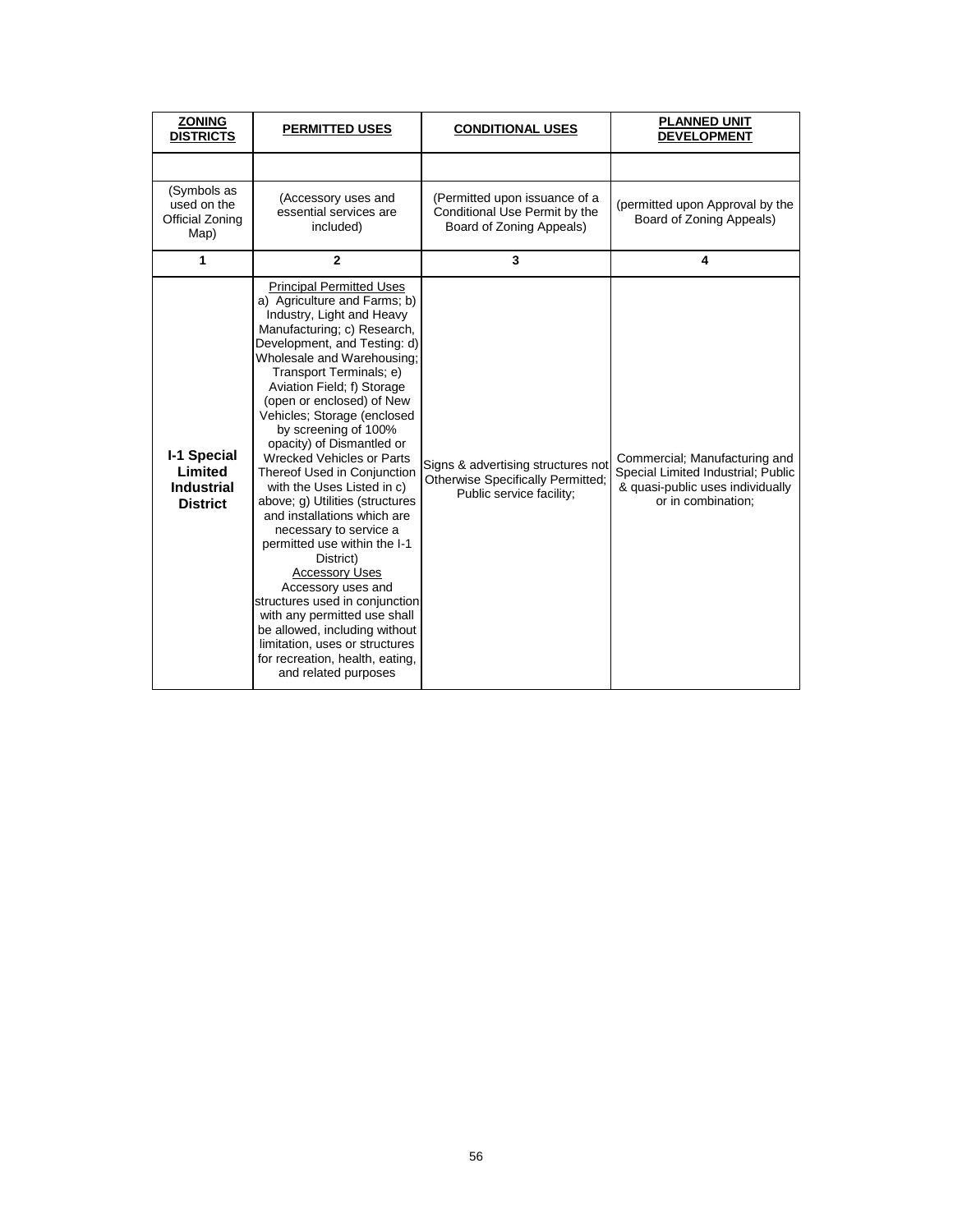| <b>ZONING</b><br><b>DISTRICTS</b>                     |                                                                                                                                                   | <b>MINIMUM LOT SIZE</b>                                                                                              |                               | <b>MAXIMUM</b><br><b>PERCENTAGE</b><br>OF LOT TO BE<br><b>OCCUPIED</b><br>(Principal and<br>Accessory<br>Buildings)                                                                                                                                                                                                                                                                                                                                                                                       |                                               | <b>MAXIMUM</b><br><b>HEIGHT OF</b><br>(PRINCIPAL) |      | <b>MINIMUM YARD DIMENSIONS</b><br>(feet) |                     |                         |      |  |
|-------------------------------------------------------|---------------------------------------------------------------------------------------------------------------------------------------------------|----------------------------------------------------------------------------------------------------------------------|-------------------------------|-----------------------------------------------------------------------------------------------------------------------------------------------------------------------------------------------------------------------------------------------------------------------------------------------------------------------------------------------------------------------------------------------------------------------------------------------------------------------------------------------------------|-----------------------------------------------|---------------------------------------------------|------|------------------------------------------|---------------------|-------------------------|------|--|
|                                                       | (Square feet/household)                                                                                                                           |                                                                                                                      |                               |                                                                                                                                                                                                                                                                                                                                                                                                                                                                                                           | <b>MINIMUM</b><br><b>FLOOR</b><br><b>AREA</b> | <b>BUILDINGS</b>                                  |      |                                          | Side Yards          |                         |      |  |
| (Symbols as<br>used on the<br>Official<br>Zoning Map) | With On-Site<br>Sewage<br>Treatment                                                                                                               | With Group<br>or Central<br>Sewage<br>Treatment                                                                      | Frontage<br>(Width)<br>(Feet) |                                                                                                                                                                                                                                                                                                                                                                                                                                                                                                           | (Square<br>Feet)                              | Stories                                           | Feet | Front                                    | One<br>Side<br>Yard | Sum of<br>Side<br>Yards | Rear |  |
| 1                                                     | 5                                                                                                                                                 | $\bf 6$                                                                                                              | $\overline{7}$                | 9                                                                                                                                                                                                                                                                                                                                                                                                                                                                                                         | 10                                            | 11                                                | 12   | 13                                       | 14                  | 15                      | 16   |  |
| $I-1$                                                 | 900 Acres<br>(comprised<br>of one or<br>more<br>contiguous<br>parcels of<br>land which<br>are owned or are owned or<br>controlled by<br>a person) | 900 Acres<br>(comprised<br>of one or<br>more<br>contiguous<br>parcels of<br>land which<br>controlled by<br>a person) | 500                           | So long as the<br>other<br>requirments as<br>to the I-1<br>District are<br>complied with,<br>there shall not<br>be restrictions<br>on the number<br>of square feet of<br>buildings which<br>may be<br>constructed or<br>structurally<br>altered, or the<br>percentage of<br>the lot to be<br>occupied, on<br>the property in<br>the I-1 Districit,<br>regardless of<br>any restriction<br>as to the<br>number of<br>buildings per lot<br>contained in<br>Article V.<br>Section 556 of<br>this Resolution; | None                                          | 8                                                 | 9    |                                          |                     |                         |      |  |